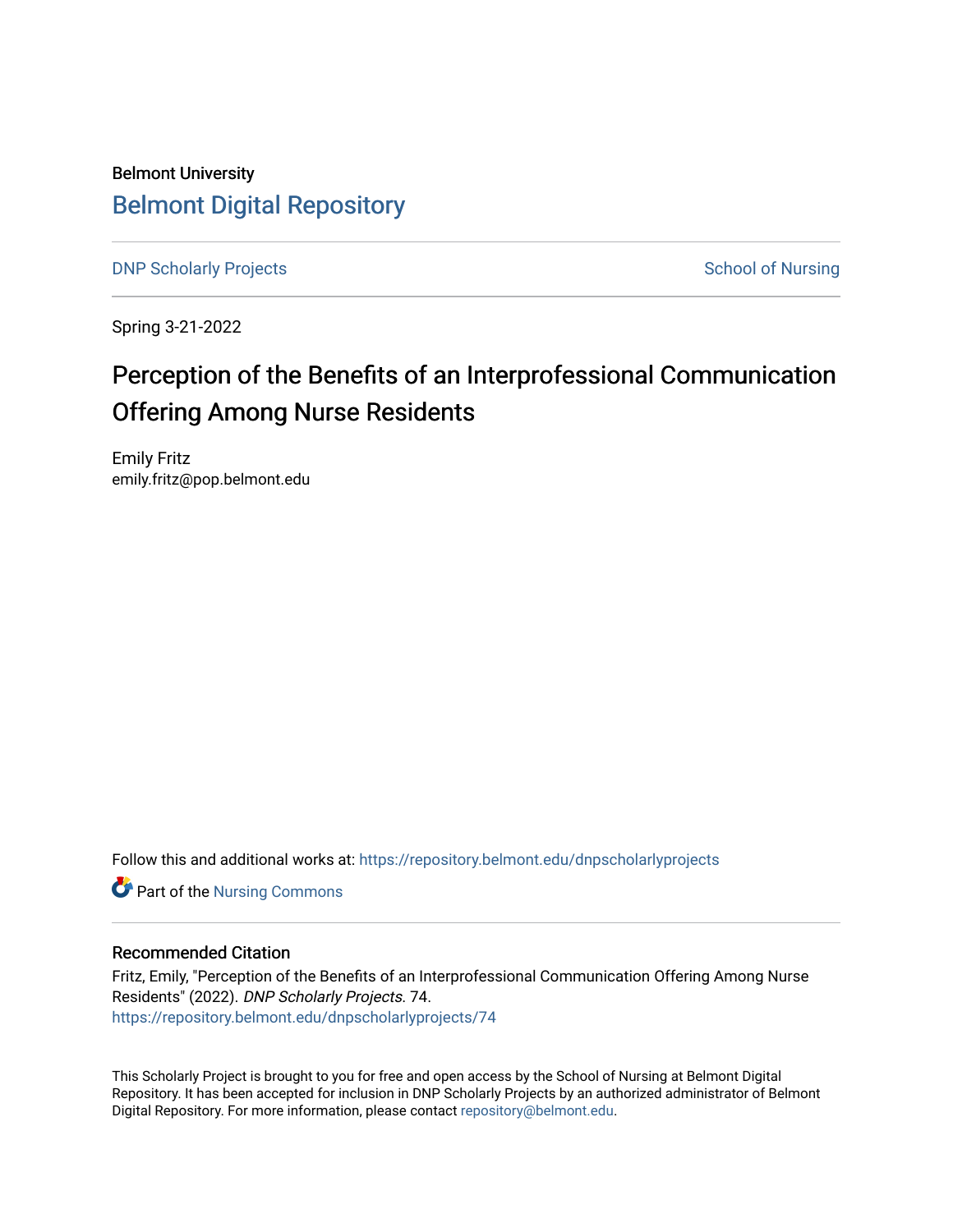Perception of the Benefits of an Interprofessional Communication Offering Among Nurse

Residents

Emily L. Fritz

Scholarly Project Advisor: Steven Busby, PhD, FNP-BC Scholarly Project Team Members: Laura Gray, PhD, RN and David Phillippi, PhD Date of Submission: March 21, 2022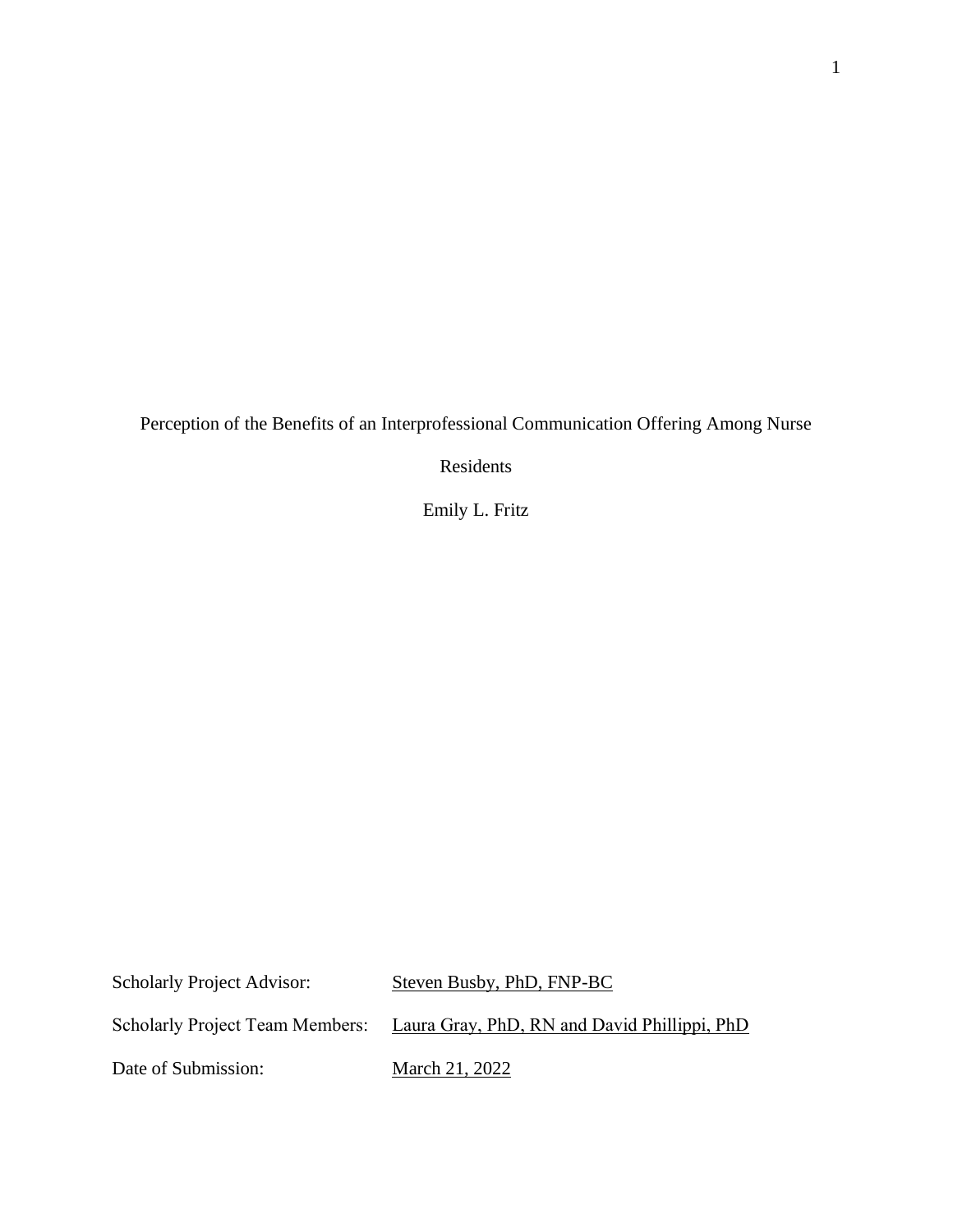| Nurse Residents' Perceptions of their Interprofessional Communication Skills  20 |  |
|----------------------------------------------------------------------------------|--|
|                                                                                  |  |
|                                                                                  |  |
|                                                                                  |  |
|                                                                                  |  |
|                                                                                  |  |

# **Table of Contents**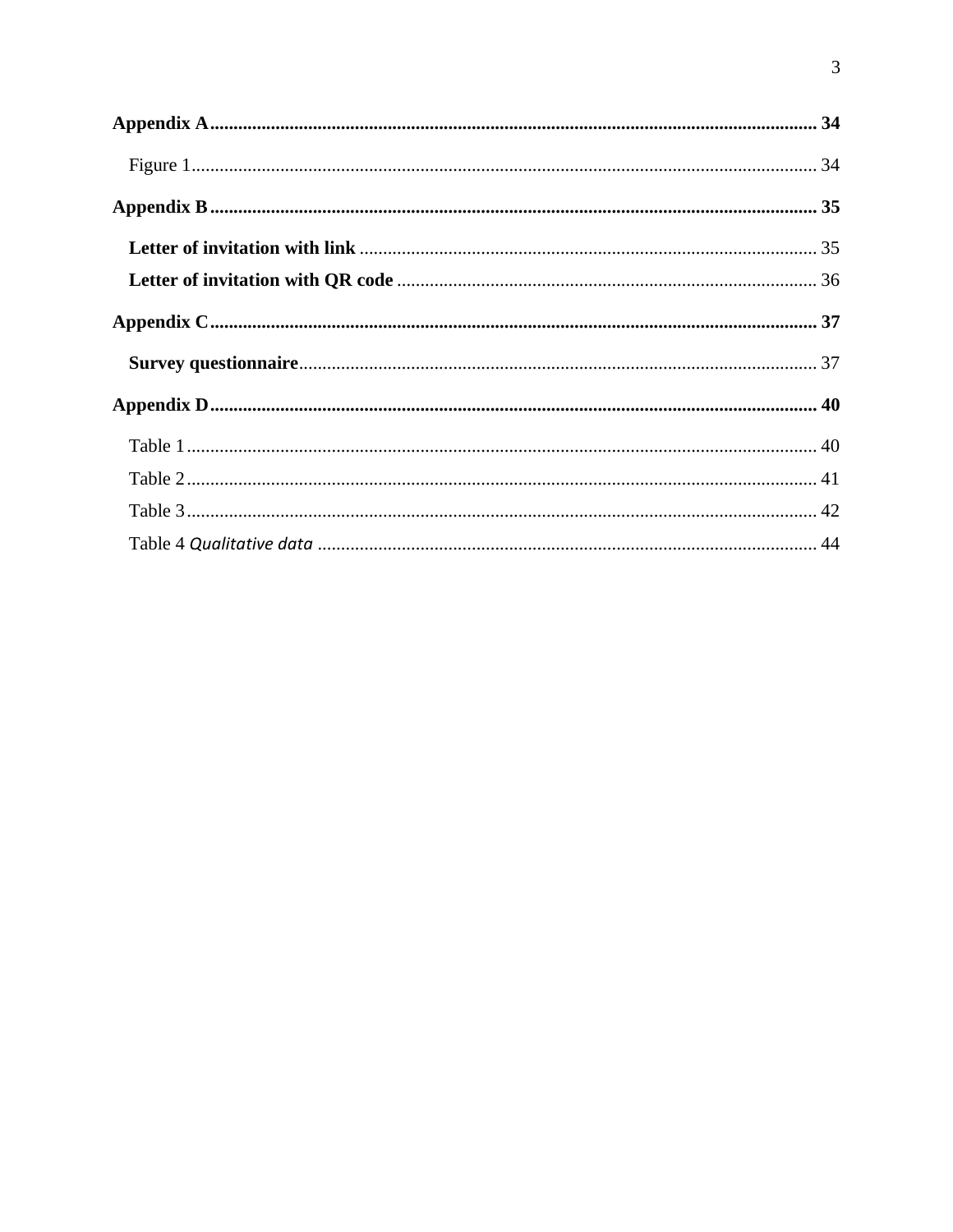#### **Abstract**

<span id="page-4-0"></span>Interprofessional communication occurs at all levels during the provision of health care. Studies have shown that ineffective communication between healthcare providers often results in delayed treatments, misdiagnoses, medication errors, patient injuries, or even death. A nurse residency program is a professional development program designed to help develop and support new nurses through their transition from student nursing, into professional nursing. Communication skill development is an important aspect of the nurse residency program. The purpose of this study was to explore the question: Do nurse residents, who were enrolled in a local nurse residency program between August 2019 and August 2021, perceive that the nurse residency program facilitated and supported the development and growth of the nurse residents' interprofessional communication skills? A mixed-method, convergent design was utilized to gain clear, comprehensive insight into the nurse residents' perceptions regarding the development of their interprofessional communication skills. Data was collected through an anonymous webbased survey which was sent to 197 nurse residents. There were 20 usable responses to the survey. The results of the study indicated that the respondents perceived that they possess good interprofessional communication skills but, based on the answers to the survey, they did not give much credit for the development of those skills, to the residency program. Secondly, while most of the survey respondents felt somewhat comfortable initiating clinical conversations with individuals within other disciplines, they were more comfortable initiating conversations with other nurses. Physicians were one of the groups that participants felt the most uncomfortable contacting*.*

*Keywords*: interprofessional communication, nurse residency program, nurse residents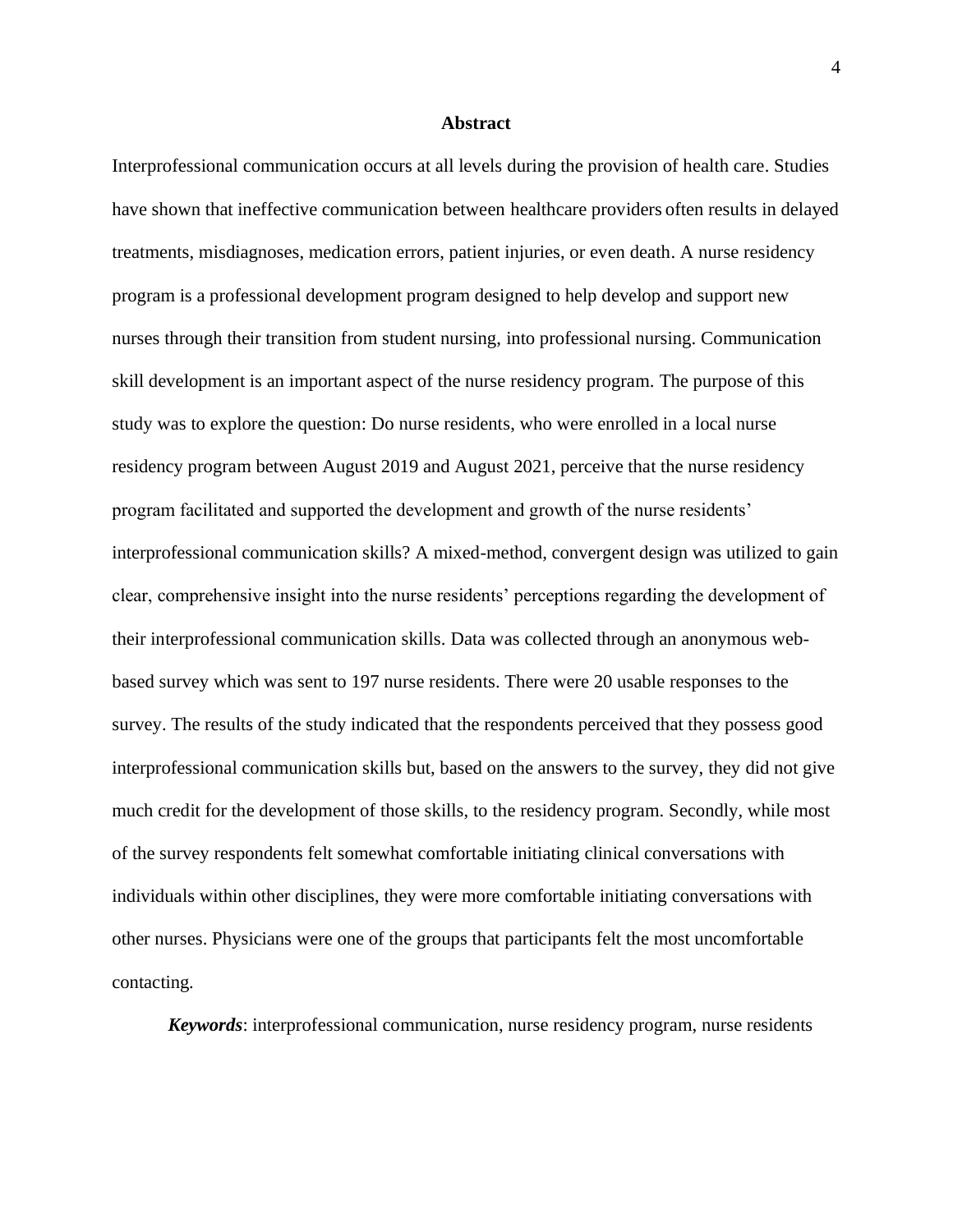#### **Introduction and Background**

<span id="page-5-0"></span>Interprofessional communication is at the heart of medical care. Studies have shown that ineffective communication between healthcare providers often results in delayed treatments, misdiagnoses, medication errors, patient injuries, or even death (Geraghty & Paterson-Brown, 2018; Foronda et al., 2019; Matziou et al., 2014). Studies have further shown that effective communication between healthcare professionals, or interprofessional communication, can lead to increased quality of patient care (Geraghty & Paterson-Brown, 2018; Foronda et al., 2019). In both inpatient and outpatient practice, interprofessional communication is affected by multiple factors including education, organization, hierarchy, and structure (Matziou et al., 2014). In addition, low-quality communication leads to poor communication and mistakes, such as medication errors (Foronda et al., 2016). Interprofessional communication occurs at all levels of medical care; nurse to nurse, nurse to physician, nurse to physical therapist or pharmacist, and many others. These are examples of interprofessional communications that may occur daily within the medical setting (Matziou et al., 2014). Interprofessional communication can be challenging to navigate due to the differences in professional socialization and the historical role of the physician as decision-maker in the clinical setting (Matziou et al., 2014). Many nurses report communication difficulties with physicians and describe physician and nurse conflicts as significant workplace stressors (Foreda et al., 2016; Matziou et al., 2014).

To improve interprofessional communication in the medical setting, standardized communication tools have been developed and these effectively enhance communication skills between healthcare professionals (Müller et al., 2018). One such tool is SBAR (Situation, Background, Assessment, and Recommendation). SBAR is utilized to provide structure for interprofessional communication to ensure accurate, timely, and essential information is

5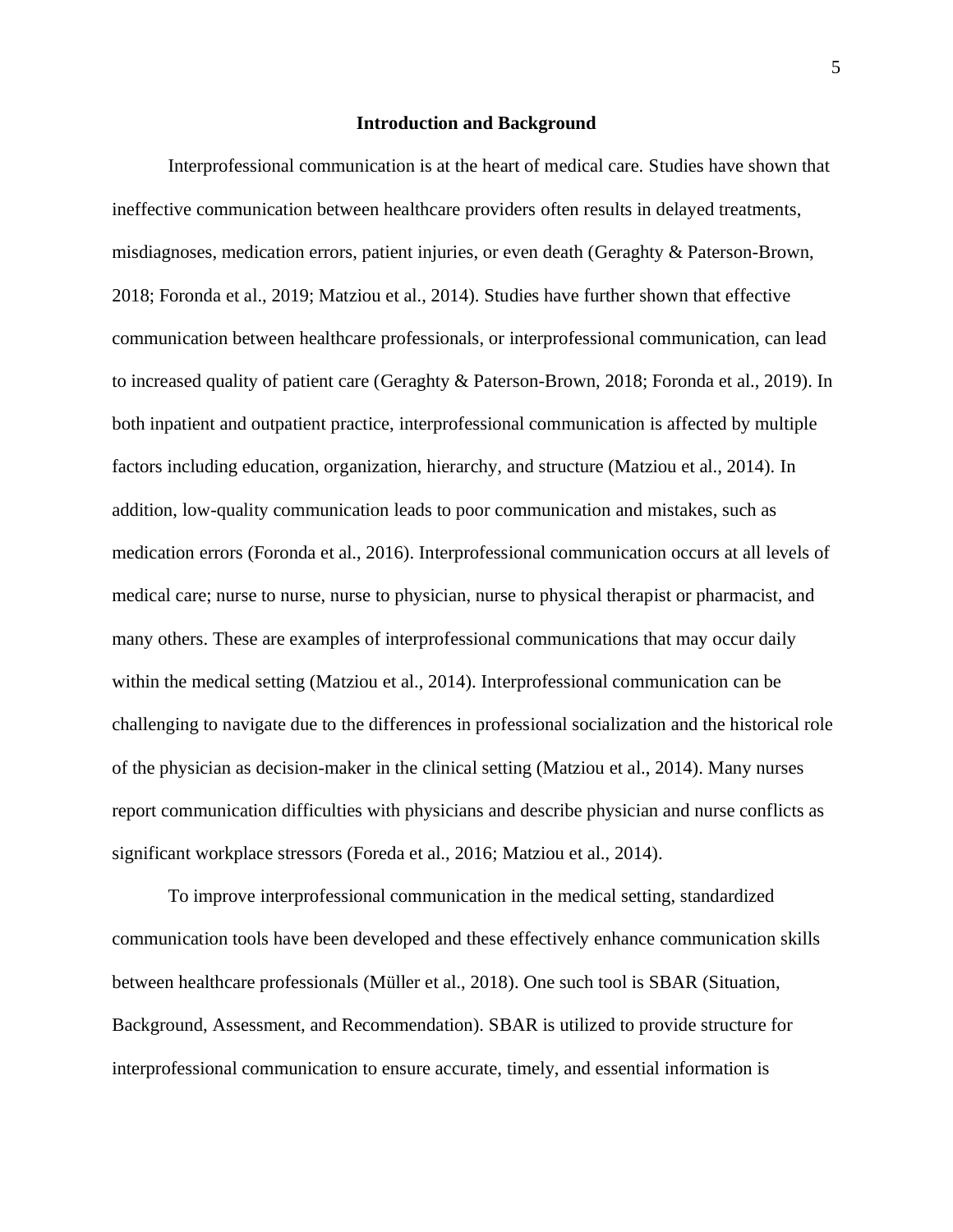transferred among participants. The SBAR communication tool is well organized and useful for improving clinical communication and decreasing sentinel events, such as medication errors (Geraghty & Paterson-Brown, 2018). Another mechanism offered by many medical facilities to improve communication is a nurse residency program.

A nurse residency program is a professional improvement program which is designed to help develop and support new nurses through their transition from student nursing, into professional nursing. This supportive network program is geared towards the specific needs of new nurses (Blevins, 2016; Delack et al., 2015; Walsh, 2018). One aim of nurse residency programs is the development and improvement of their interprofessional communication skills (Blevins, 2016; Delack et al., 2015; Walsh, 2018). Unlike the evidence for SBAR, there is scant literature which focuses solely on the efficacy of nurse residency communication education on interprofessional communication. To help address this gap, the focus of this scholarly project was to examine nurse residency communication programs from the perspective of the nurses who have completed them.

#### **Problem Statement**

<span id="page-6-0"></span>Nurse residency program success is most often evaluated by measuring the retention rates of nurses in the institutions that provide the residency programs (Asber, 2019). While there are a few studies which have examined the perceived support nurse residents received from the nurse residency program they attended, these same studies have not specifically evaluated how nurse residents perceived the program facilitated the development of their interprofessional communication skills (Fowler et al., 2018; Sledge et al., 2016). Moreover, other studies have examined interprofessional communication within the broad context of the healthcare community (Bardach et al., 2017; Foronda, 2016; Verhaegh et al., 2017). However, a lack of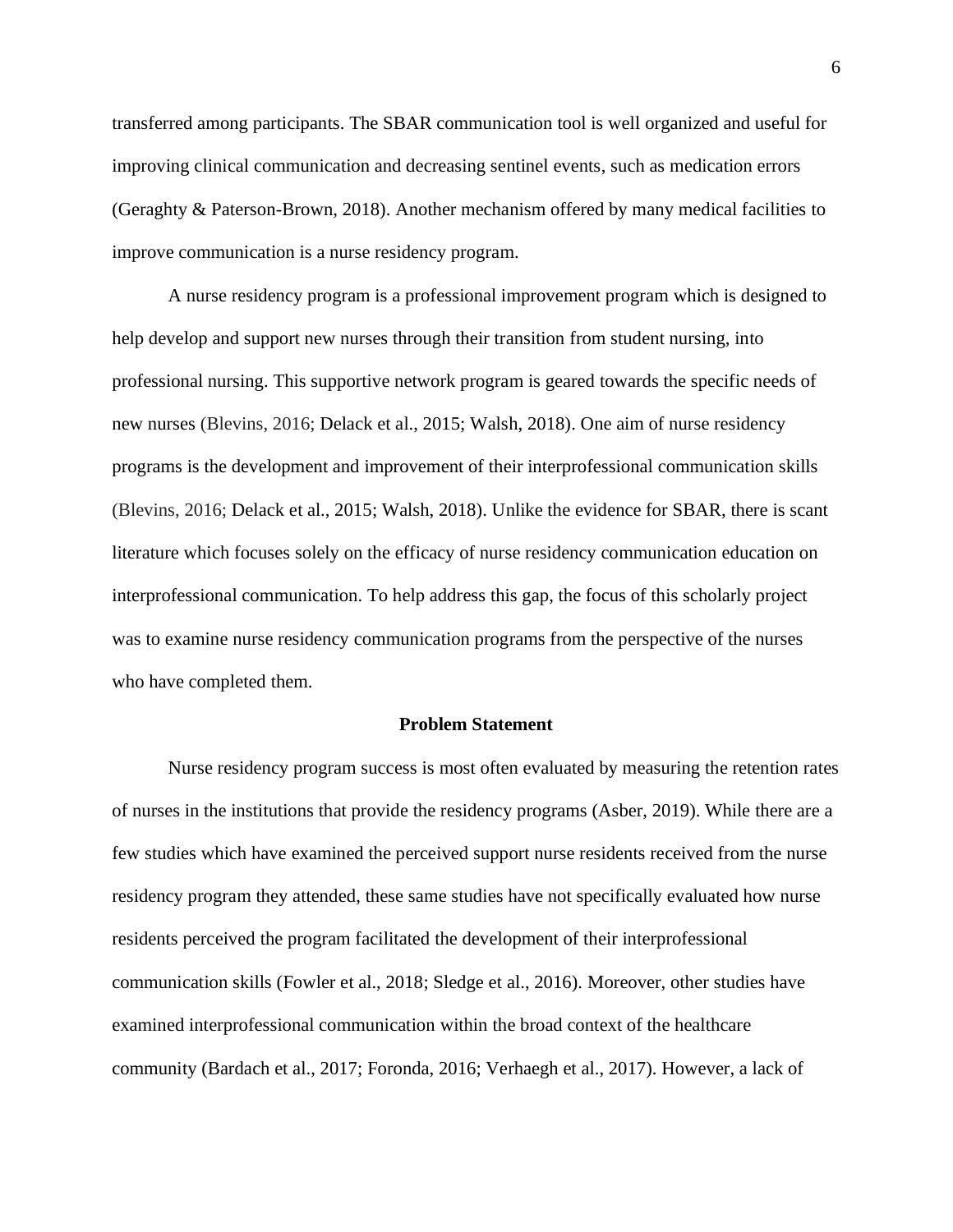research exists regarding specifically how nurse residents' perception of their residency program facilitated and supported their interprofessional communication skills.

#### **Purpose**

<span id="page-7-0"></span>Communication is one of the most critical aspects of healthcare. Nurse residencies exist to facilitate and support new nurses during their transition from the nursing student role to the professional role (Asber, 2019; Blevins, 2016; Walsh, 2018). Therefore, communication skill development is an important aspect of the nurse residency program. However, the lack of research regarding how nurse residents perceive the residency program changed or developed their professional skills, is concerning. Research needs to be conducted regarding the perceptions of nurse residents on their respective nurse residency programs' success in supporting professional development and specifically the role it played in facilitating their interprofessional communication growth. To create greater understanding in this area, this study explores the question: do nurse residents, who were enrolled in a local nurse residency program between August 2019 and August 2021, perceive that the nurse residency program facilitated and supported the development and growth of the nurse residents' interprofessional communication skills?

The findings of this study will provide nurse educators and nurse leaders, who have developed and currently operate this nurse residency program, a deeper understanding of how the nurse residents and graduates of the program perceive it facilitated the development of their interprofessional communication. Further, the study may inform the practices of other facilities and educators which utilize this same nurse residency curriculum. Finally, a clearer understanding of the perceptions of the nurse residents could also aid management and nurse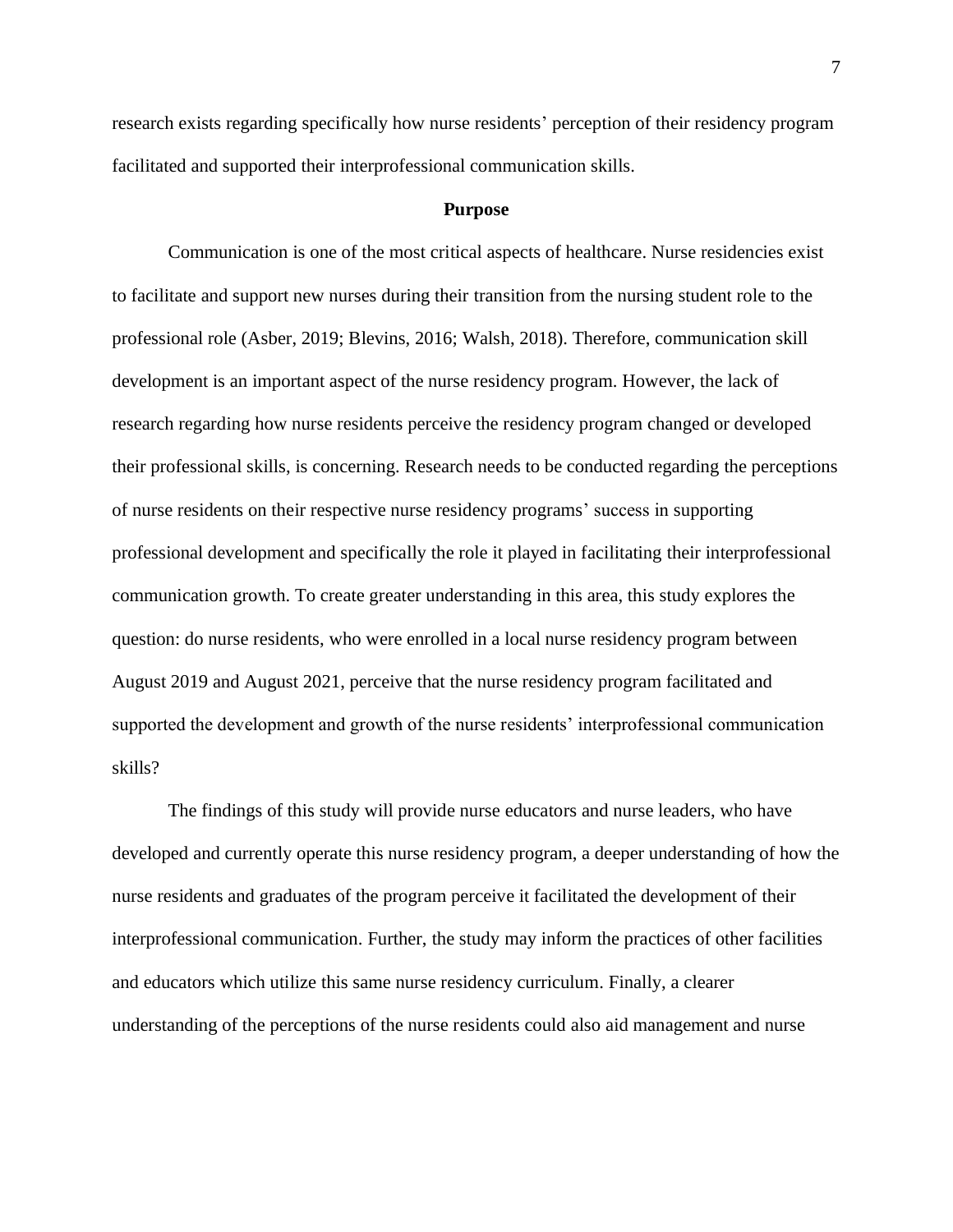administrators of the nurse residency program in analyzing the cost-benefit ratio of the nurse residency program.

#### **Review of Evidence**

#### <span id="page-8-1"></span><span id="page-8-0"></span>**Communication**

Working in the healthcare profession has many challenges. Communication is a foundational component of healthcare, and its importance is often underestimated when discussions center around improving healthcare and caregiving. There is some confusion over what percentage of medical errors can be attributed to communication issues. However, estimates of sentinel events caused by communication errors range from 30-70% (Clapper & Ching, 2019). Regardless as to whether the errors are 30% or 70%, these communication errors contribute significantly to sentinel events in the healthcare profession.

Communication in healthcare is complex for several reasons. These reasons include the presence of various categories of professionals, resource limitations, uncertain health pathways, information management, and high-stakes outcomes (Butler & Fox, 2018; Dean et al., 2016). Effective communication is key to the caregiving, management, and provision of safe, highquality care (Dean et al., 2016; Foronda et al., 2019; Kreps, 2016).

#### <span id="page-8-2"></span>**Interprofessional communication**

Overlap of professional roles and collaboration between multiple professions occurs in many aspects of healthcare. This overlap and collaboration require both interprofessional and group communication skills and an understanding of professional roles and responsibilities (Kreps, 2016). Interprofessional communication is important for patient care and safety and may involve prioritizing the many inputs at any given time to make the most timely and effective decision (Butler & Fox, 2018; Foronda et al., 2019; Kreps, 2016). Interprofessional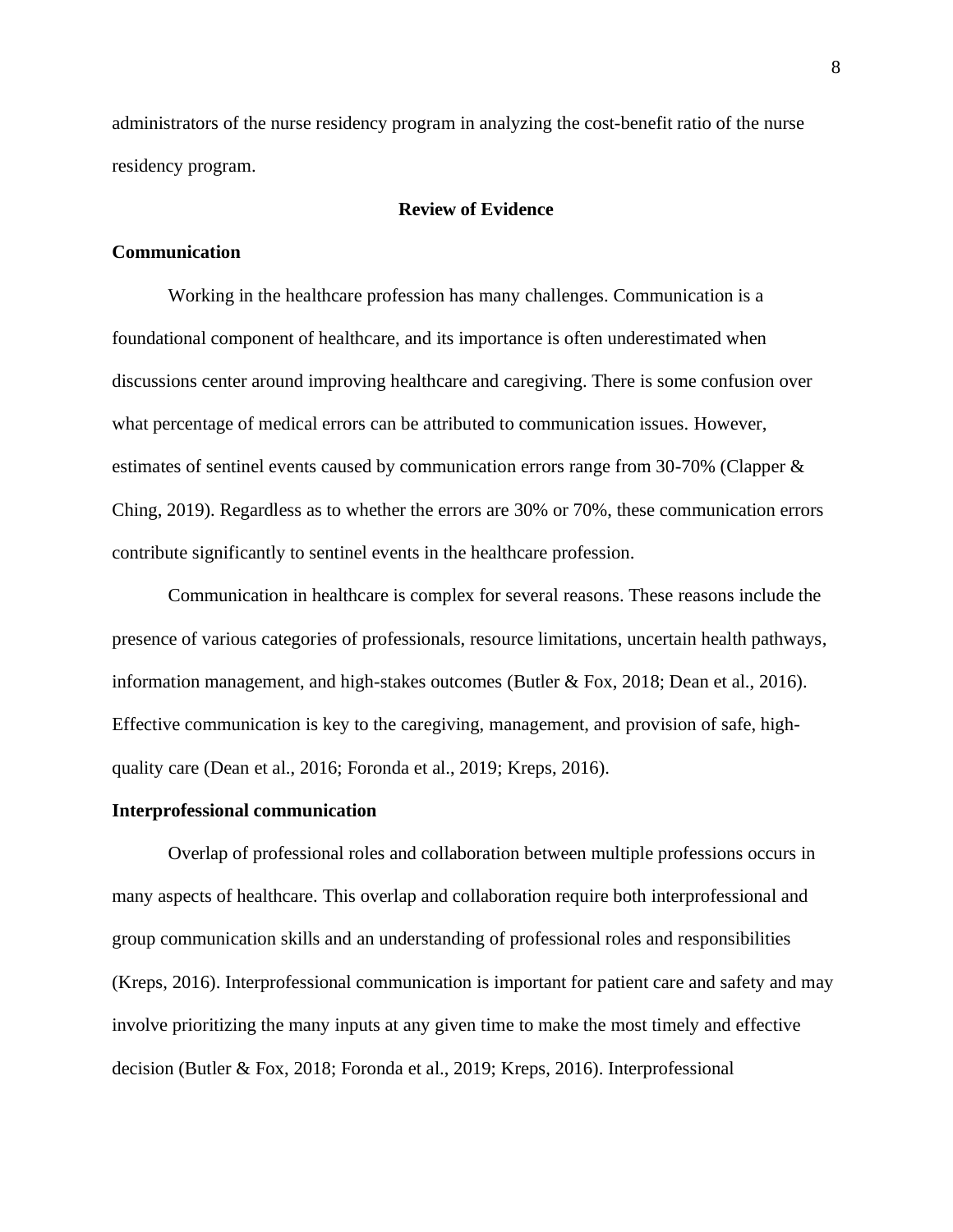communication is further complicated by the presence of multiple administrative and professional hierarchies, professional status, education levels, perception of healthcare, expertise diversity, and the physical settings wherein these conversations occur (Butler  $\&$  Fox, 2018; Dean et al., 2016; Kreps, 2016; Matziou, 2014). The appropriateness of the type of interprofessional communication varies depending on the specific setting and the professionals directly involved in the conversation (Foronda et al., 2016; Overbeck, 2019). For example, intraprofessional communication, or communication within a single profession, can be vastly different from interprofessional communication, or communication between various professions, creating the need for different approaches to communication for different groups (Overbeck et al., 2018). This can become a barrier to implementing quality interprofessional collaboration in the overall healthcare team when a lack of understanding of the dynamics exists (Butler & Fox, 2018; Overbeck, 2019).

#### <span id="page-9-0"></span>**Communication between nurses and other healthcare professionals**

During the formative educational period for nurses, and prior to clinical practice, there is limited cross-training in communication with other healthcare professions; with each professional group learning in isolation from other groups (Kreps, 2016; Matziou, 2014). This profession-specific learning model does not adequately prepare new healthcare professionals to actively participate in interprofessional healthcare (Kreps, 2016). While differences in healthcare professional communication strategies are increasingly recognized, many barriers still exist between healthcare professionals in terms of quality communication (Foronda et al., 2016; Foronda et al., 2019). These barriers include, but are not limited to, lack of confidence, inexperience, the complexity of healthcare, distractions in physical communication settings, and inconsistent use of structured and standardization tools (Foronda et al., 2016; Foronda et al.,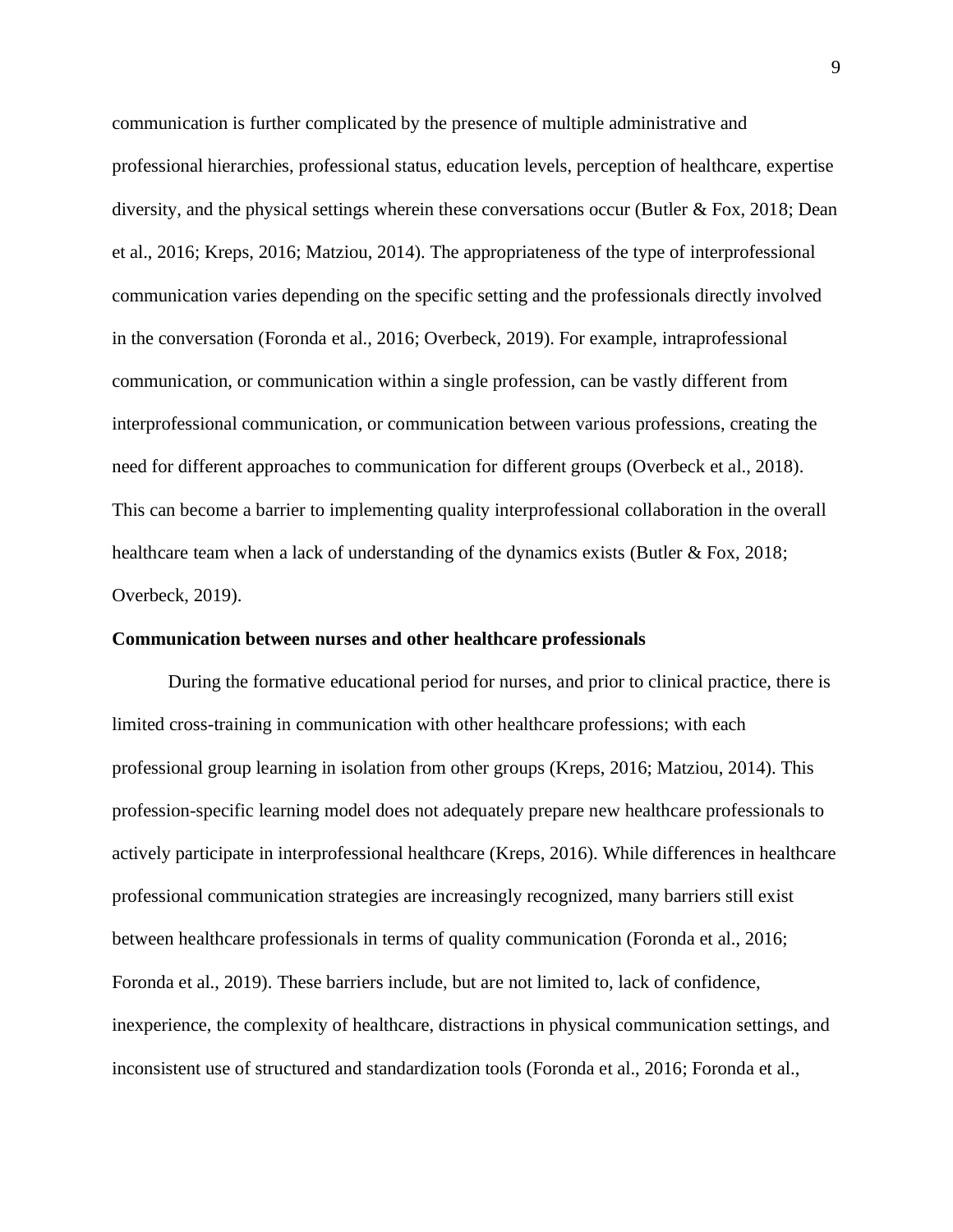2019). While many undergraduate nursing programs have strategies in place that aim to introduce students to the concepts of interprofessional communication, this introduction is usually limited to the didactic setting, with little real application (Sowko et al., 2019). Without continued reinforcement and practice of taught concepts, there are few opportunities for nursing students to fully apply these complex concepts (Sowko et al., 2019). Further, with the continued expansion of the nursing role, increasing nurse autonomy, and mounting responsibilities in specific medical specialties, quality interprofessional communication is now more important than ever (Settani et al., 2017, Verhaegh et al., 2017).

#### <span id="page-10-0"></span>**Tools for interprofessional communication**

Several tools have been designed to improve the structure and standardize interprofessional communication. While there are widely available and often employed tools, such as Closed Loop Communication, I-PASS (Illness severity, Patient summary, Action list, Situation awareness and contingency plans, Synthesis by receiver), SBAR, and CUS (I am concerned, Uncomfortable, this is a Safety issue); they are not universally used within the medical community, limiting the ability to solve potential situations of miscommunication and medical errors (Matzke et al., 2021; Müller et al., 2018; Shahian et al., 2017). Nurse residencies are another possible solution that are available to new nurses, through many large medical sites.

#### <span id="page-10-1"></span>**Nurse residency programs**

A nurse residency program is a professional growth opportunity, that occurs concurrently with new work experience. Nurse residencies contain didactic sessions, skills acquisition sessions, guided experiences with preceptors, and open discussions with peers and leaders (Blevins, 2016; Delack et al., 2015). Participants have the supportive network of a program geared toward the specific needs of new nurses (Blevins, 2016; Delack et al., 2015; Walsh,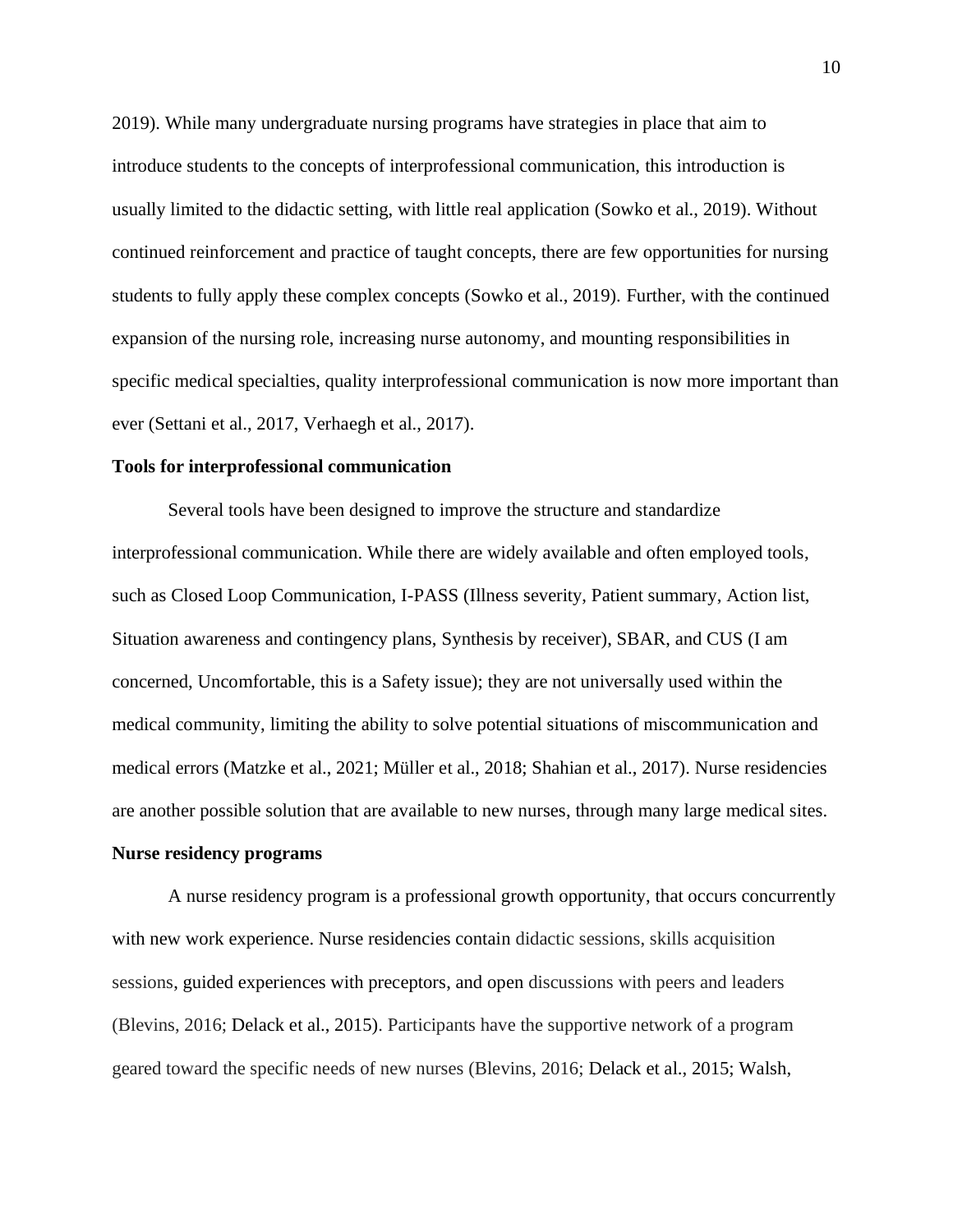2018). Nurse residency programs are typically 4-12 months in duration with an overarching goal of assisting a new nurse's smooth transition into clinical practice (Walsh, 2018; Wildermuth et al., 2020). However, not all residency programs are built and developed around the same goals, and therefore may differ in content and length.

New nurses have the educational foundation but often lack the clinical experience to build quality interprofessional communication (Walsh, 2018). The transition from student to practicing clinician can be a chaotic and disorganized time in the new nurse's career, making it difficult for the new nurse to develop the necessary interprofessional communication skills for success in their field (Goode 2016; Walsh, 2018). The healthcare profession has increasingly acknowledged the difficulty many new nurses have with this transition and have developed nurse residency programs to facilitate the development of needed nursing skills while also smoothing the transition period for new nurses (Goode, 2016; Walsh, 2018).

One of the foundational skills that nurse residency programs facilitate is the development of communication. Nurses must have mastery of quality interprofessional communication skills to collaborate effectively with the entire healthcare team (Asber, 2019; Walsh, 2018). To accomplish this goal, many nurse residency programs use didactic instruction, role playing, debriefing of real-time situations, and incorporation of clear communication with preceptors and units, along with residency leadership to build self-confidence in the nurse resident's ability to communicate (Blevins, 2016; Cline et al., 2017; Fowler et al., 2018; Medas et al., 2015; Tyo et al., 2018; Walsh, 2018; Ziebert et al., 2016). Previous studies have shown that to increase communication skills, nurse residency programs should implement teaching techniques such as role playing to improve communication between nurse residents and other healthcare providers (Fowler et al., 2018; Medas et al., 2015).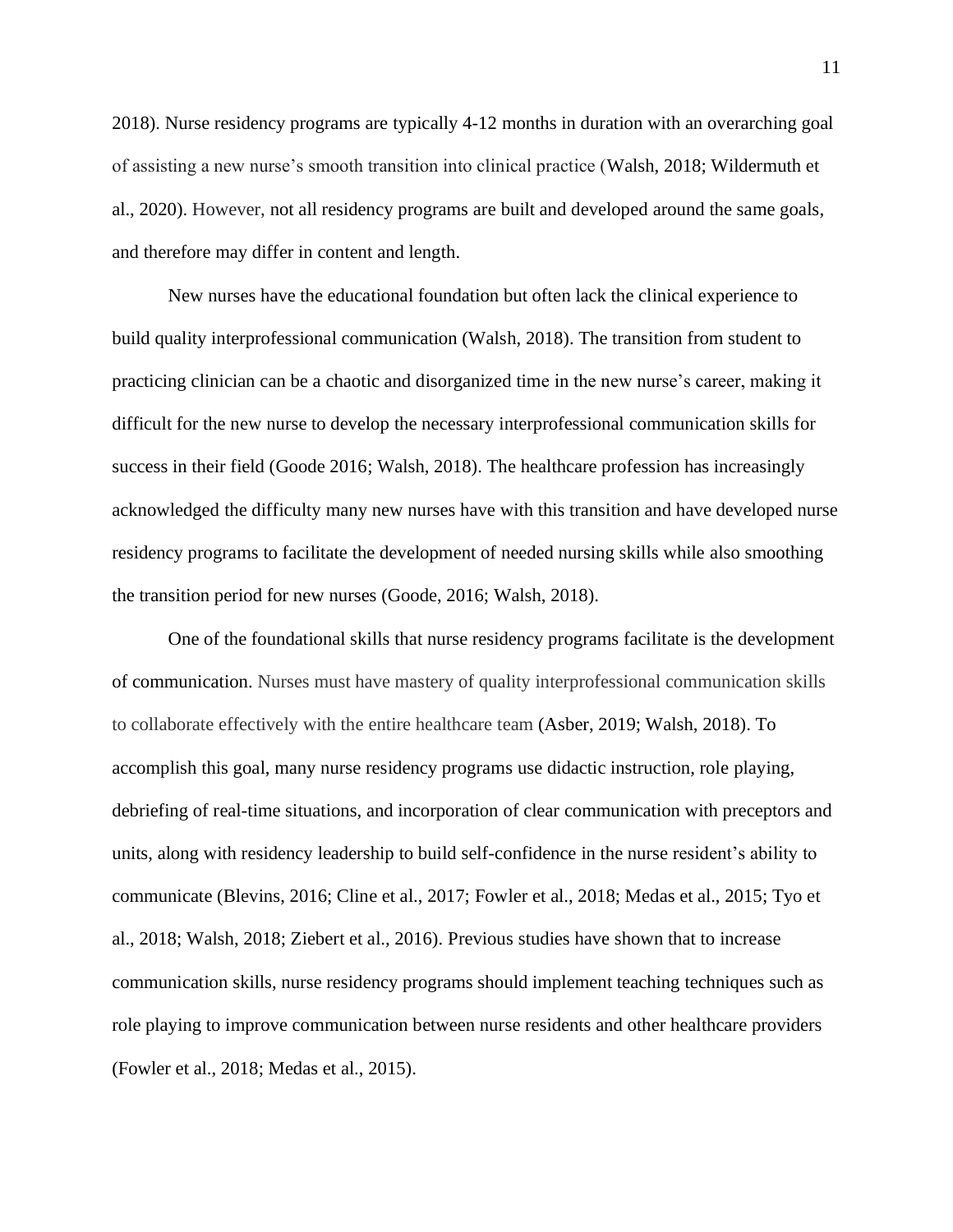In summary, since interprofessional communication is pivotal to effective healthcare, any miscommunication, or complications with interprofessional communication, may result in negative outcomes. New nurses often have difficultly transitioning from the student role to that of a clinical professional. Further, interprofessional communication is an area where new nurses have difficulty adjusting to their clinical professional role. Therefore, utilizing a fundamental aspect of the nurse residency program to develop and improve interprofessional communication skills among nurse residents is key. However, there is a lack of research regarding how nurse residents perceive that the nurse residency program facilitated the development of their interprofessional communication.

#### **Theoretical Model**

<span id="page-12-0"></span>This scholarly project utilized Donabedian's Structure, Process, & Outcome (SPO) Model as a framework (Donabedian, 1966). The model provided a lens for examining the degree to which nurse residents perceived that their interprofessional communication skills were improved by the nurse residency program at a large, local medical center. The Donabedian model has been used in many settings to evaluate the quality of programs, such as the management of pesticide poisoning patients in hospitals in Uganda, developing surveys for patient satisfaction in hospitals, and COVID-19 response from a hospital in Westchester County, NY. (Binder et al., 2021; Semyonov-Tal & Lewin-Epstein, 2021; Ssemugabo et al., 2019).

The Donabedian SPO model was developed by Avedis Donabedian, a physician and professor at the University of Michigan School of Public Health. Donabedian was contracted by the United States Public Health service in 1965 to review research on quality assessment data (Ayanian & Markel, 2016). Based on his 1966 evaluation of the research data, Donabedian developed a triad approach to evaluate data quality (Ayanian & Markel, 2016; Donabedian,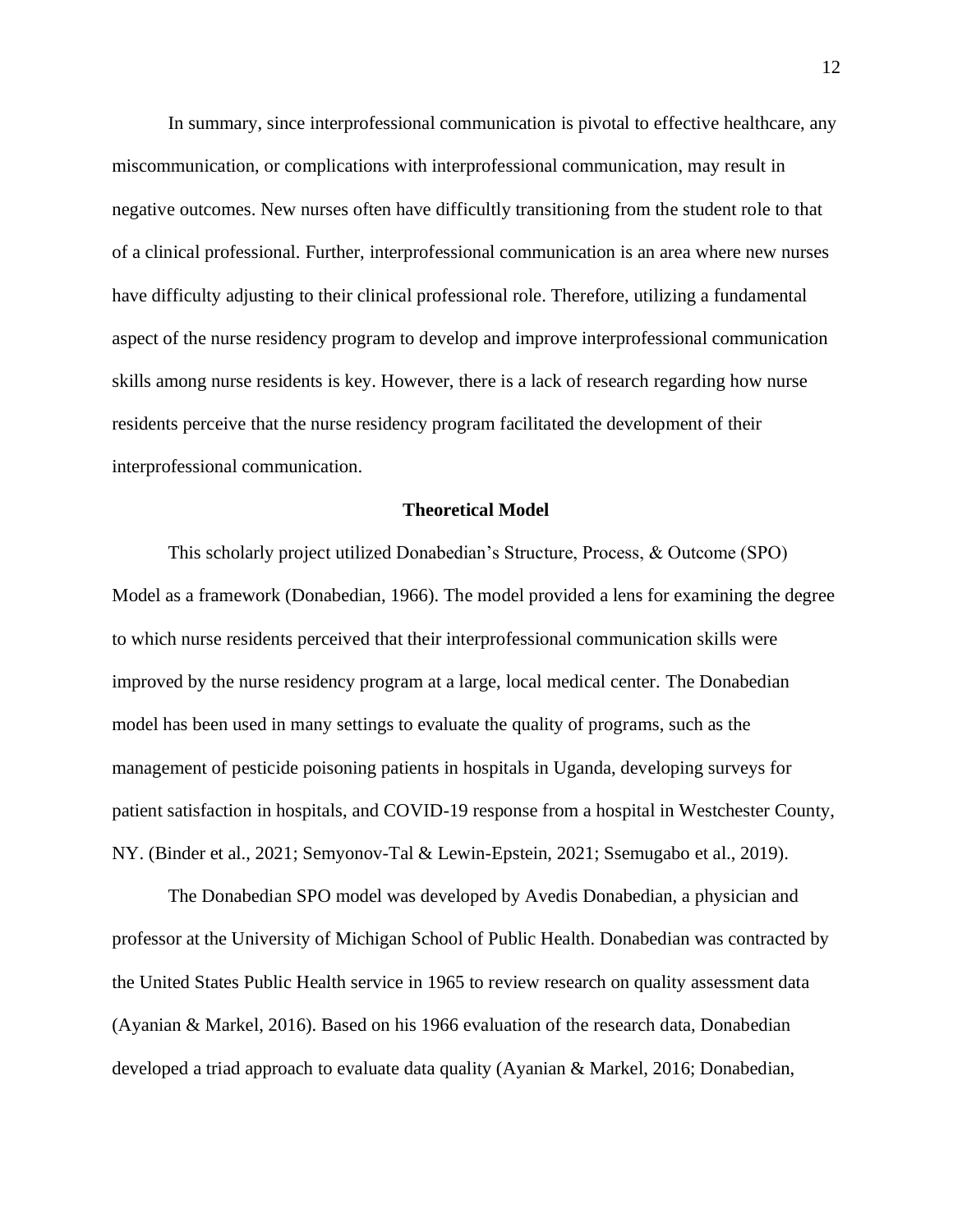1966). The triad approach consisted of the three domains of structure, process, and outcomes (Ayanian & Markel, 2016; Donabedian, 1966). The general assumption of the Donabedian model is that structure, processes, and outcomes are bi-directionally related (Donabedian, 1966). The triad can be described through a visual representation, as depicted in Figure 1. The triad of domains within the Donabedian model create a chain of causation that is conceptually useful for understanding systems (Donabedian, 1966).

According to the Donabedian model, structure is described as the characteristics of the space where the health program or healthcare occurs (Donabedian, 1966). Structure includes the program architecture, available supplies, staff, and organizational hierarchy.

The Donabedian model describes the process as workflows. These workflows include the health provider and patient relationships, and the delivery of care (Donabedian, 1966). Process commonly includes diagnosis, treatment, and preventive care but can also include patient education, technical processes, delivery of care, and interpersonal processes (Donabedian, 1966).

According to the Donabedian model, outcomes are measurable changes or effects that are observed as a result of the implemented process (Donabedian, 1966). Outcomes can be fed into the structure to create a feedback loop for process improvement and improved future outcomes.

The triad of components that the Donabedian model offers were helpful for examining and understanding how the nurse residency program facilitated and developed interprofessional communication among the nurse residents. Each of these three constructs; structure, process, and outcomes, were important elements and individually provided unique, necessary information.

The structural component of this scholarly project included the healthcare facility, the nurse residency program, the educational module provided through the nurse residency program, the nurse residents, nurse educators, and the units where the nurse residents work. The process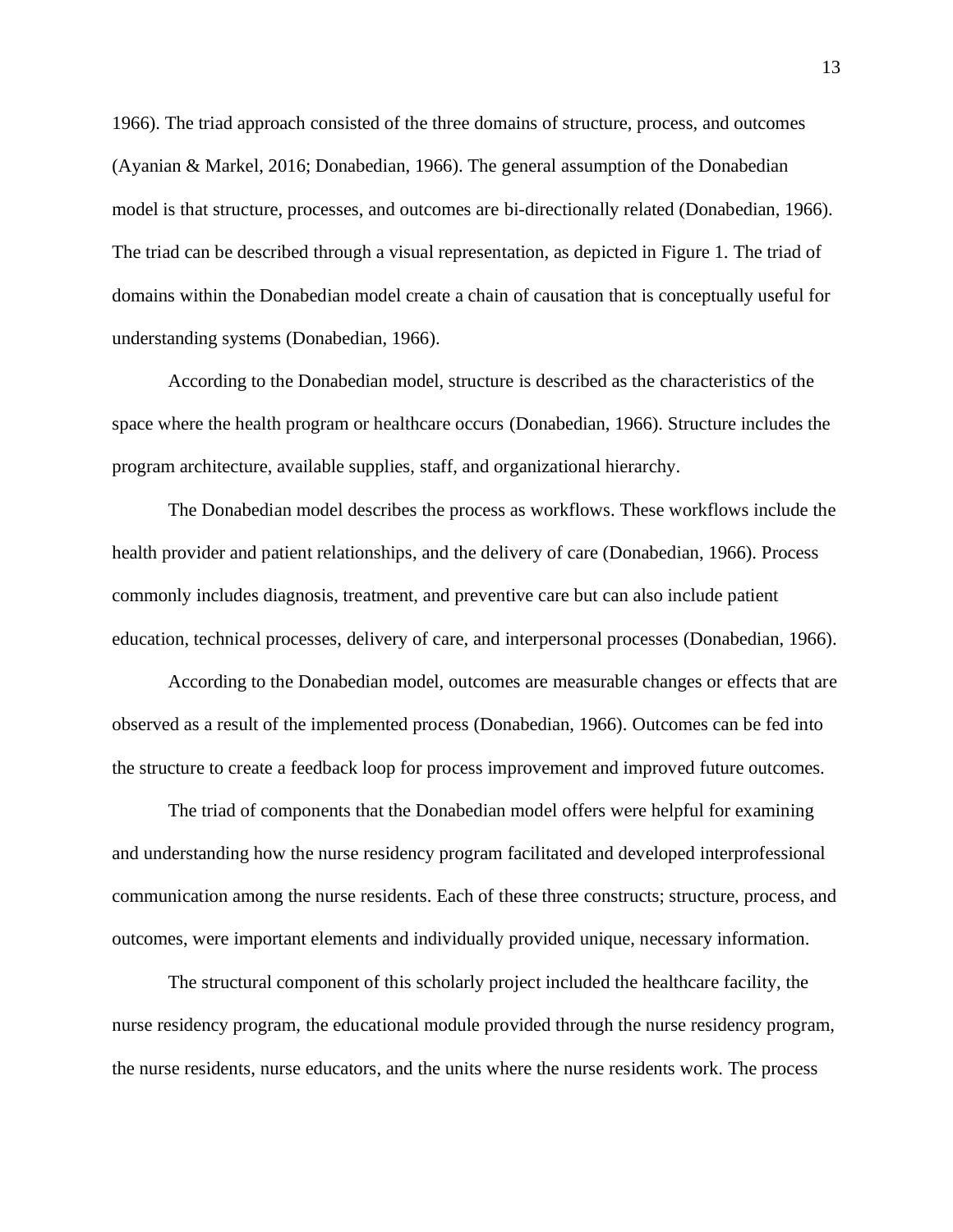identified within this scholarly project was the educational module on communication delivered to the nurse residents by the nurse residency program. Additionally, other processes would be the teaching and learning that occurred within the educational module provided to the nurse residents. In this scholarly project, important outcomes included how nurse residents perceived their interprofessional communication changed and how they perceived the nurse residency program supported or developed their interprofessional communication skills. The information gained from each construct must be considered in light of the context of the other constructs to facilitate a complete understanding of the entire cycle.

In addition, the Donabedian SPO model was used as a framework for this scholarly project through the utilization of an online survey. Participants were asked about the development and status of their personal interprofessional communication. Through survey results, the principal investigator examined the perceptions of the nurses, who had completed the nurse residency educational module, regarding whether the educational module was helpful in the development of their interprofessional communication skills. The survey results provided insight into the current process utilized by the nurse residency program. Therefore, the principal investigator could disseminate the results of the study to nurse educators and administrators, who designed this specific nurse residency program (or the structure, as defined by the Donabedian model). The survey results provided the nurse educators and administrators information about their learning module, such as the nurse residents' perceptions regarding their interprofessional communication skills development (or outcomes as defined by the Donabedian model).

#### **Project Design**

<span id="page-14-0"></span>A mixed-method, convergent design was utilized to gain a clear, comprehensive insight into the nurse residents' perceptions regarding the development of their interprofessional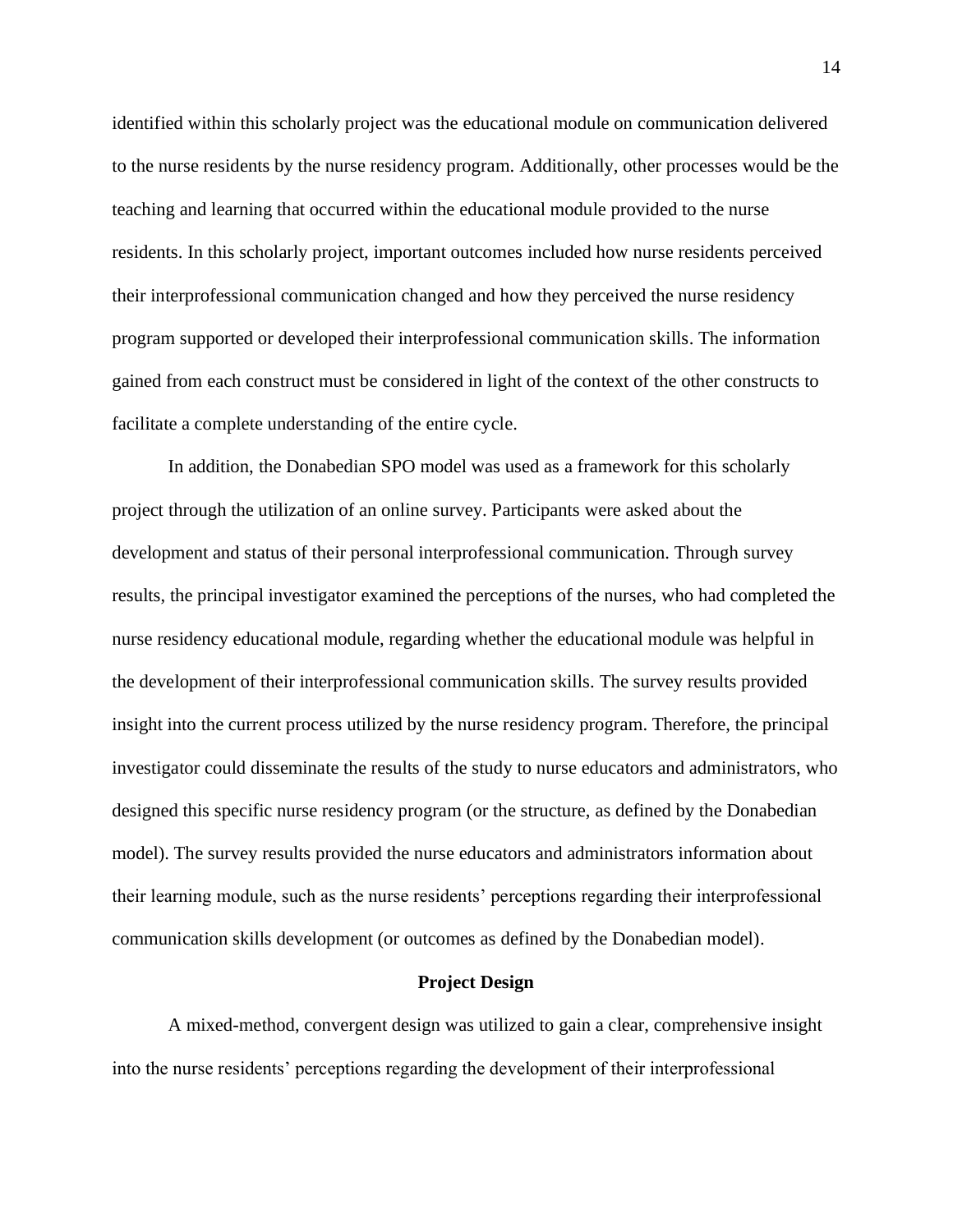communication skills. Both qualitative and quantitative data were collected through an anonymous web-based survey. The mixed-methods convergent design involved collecting both types of questions simultaneously for the purpose of gaining a more complete understanding of the participants' perspectives (Creswell & Creswell, 2018).

A survey link was emailed, by the principal investigator, to the nurse residency coordinator at the medical center. The nurse residency coordinator then distributed the survey to eligible participants, via email, maintaining the confidentiality of participant identifiers. Additionally, the nurse residency coordinator emailed a survey flyer with a QR code to the medical center's nurse educators for distribution (Appendix B). Nurse educators distributed the flyers with the QR codes during nursing education meetings to eligible nurses who had completed the nurse residency between 2019 and 2021. In addition, the flyers with a survey access QR code were placed on unit educational boards throughout the medical center. The QR codes enabled participants to access the survey anonymously. The QR code flyers and the emails sent by the nurse educators provided multiple opportunities for nurse residents to access the survey. Survey data was collected from September 22, 2021, to December 1, 2021.

The academic Institutional Review Board (IRB) at Belmont University deemed the project exempt from full review on May 5, 2021. Further, the medical center educational IRB granted permission for the project on April 22, 2021.

#### <span id="page-15-0"></span>**Clinical Setting**

Between 2019 and 2021, approximately 400 nurse residents were enrolled in a one-year nurse residency program at a large local medical center. The large volume of nurses who completed the residency program made this institution an ideal location to examine how nurse residents perceived the degree to which the nurse residency program facilitated the development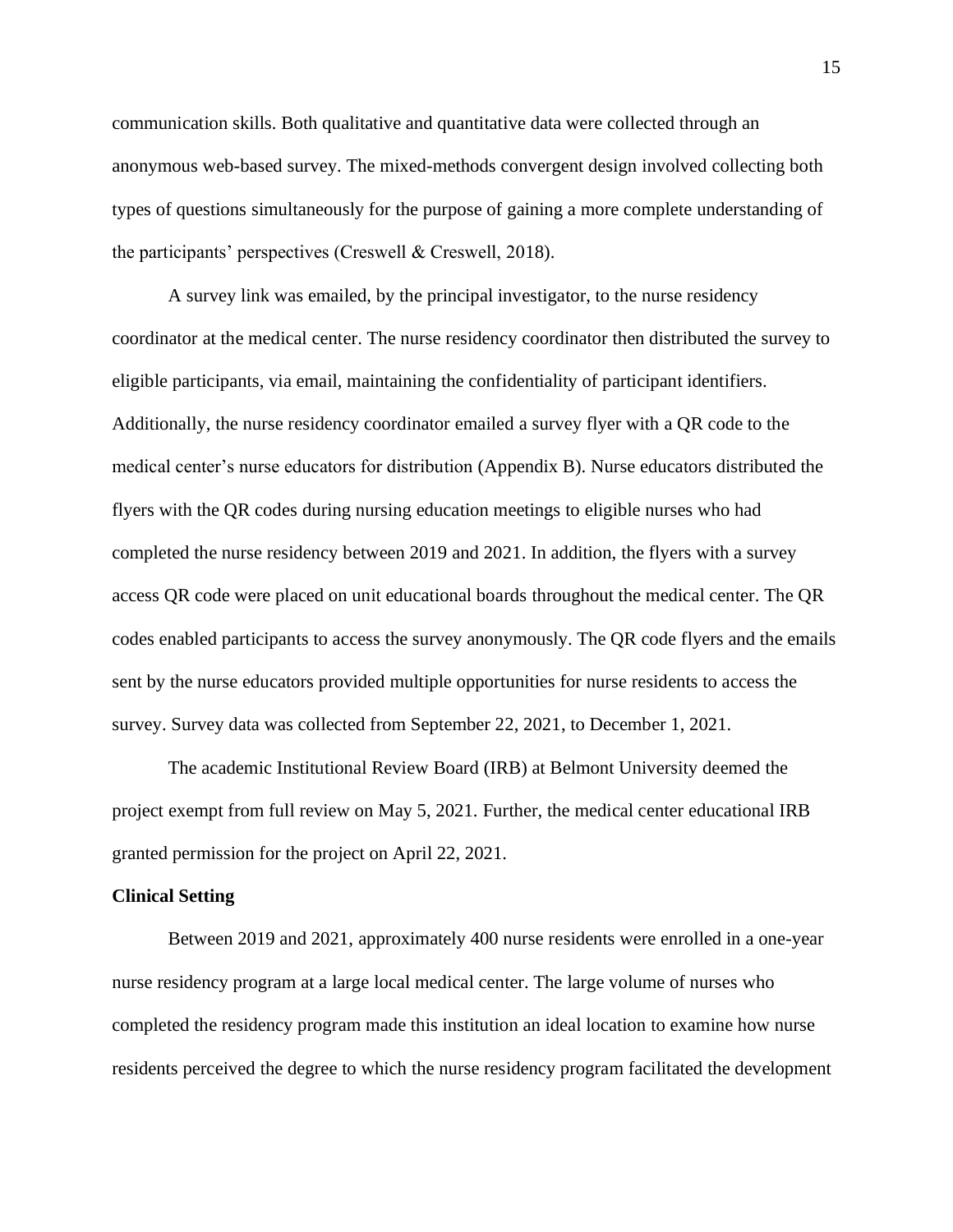of their interprofessional communication skills. The health care corporation that developed the nurse residency curriculum for this specific medical center distributes the curriculum to acute care facilities throughout the United States. Each facility must submit any changes they wish to make to the curriculum to the health care corporation for approval prior to changes being made. The widespread use of the nurse residency curriculum through many facilities speaks to the amount of time and money that was used to develop this curriculum.

During the nurse residency program, nurses were provided face to face education regarding how to model communication with other healthcare professionals, patients, and families. With the onset of the COVID-19 pandemic in March of 2020, the medical center decided, for the safety of their nurse residents, to transition the in-person communication learning module to an online format. The online modules were completed concurrently with a residency education book and assignments with specific due dates. Nurse residents were individually responsible for completing the learning module on time.

A nursing educator was assigned to each nurse residency cohort. The nurse educator was responsible for assigning the learning module, checking in with each resident to determine how they were navigating the learning modules, and addressing any questions or concerns the nurse residents had during their time in the program. The meetings were conducted through instant message, GroupMe application, or in-person, depending on the needs and availability of the individual nurse resident and their educator. The residency program also provided the nurse residents with several in-person learning simulations throughout the onboarding procedure.

#### <span id="page-16-0"></span>**Project Population**

The sample population for this scholarly project was nurse residents enrolled in a nurse residency program at a large medical center located in the southeastern United States. Purposive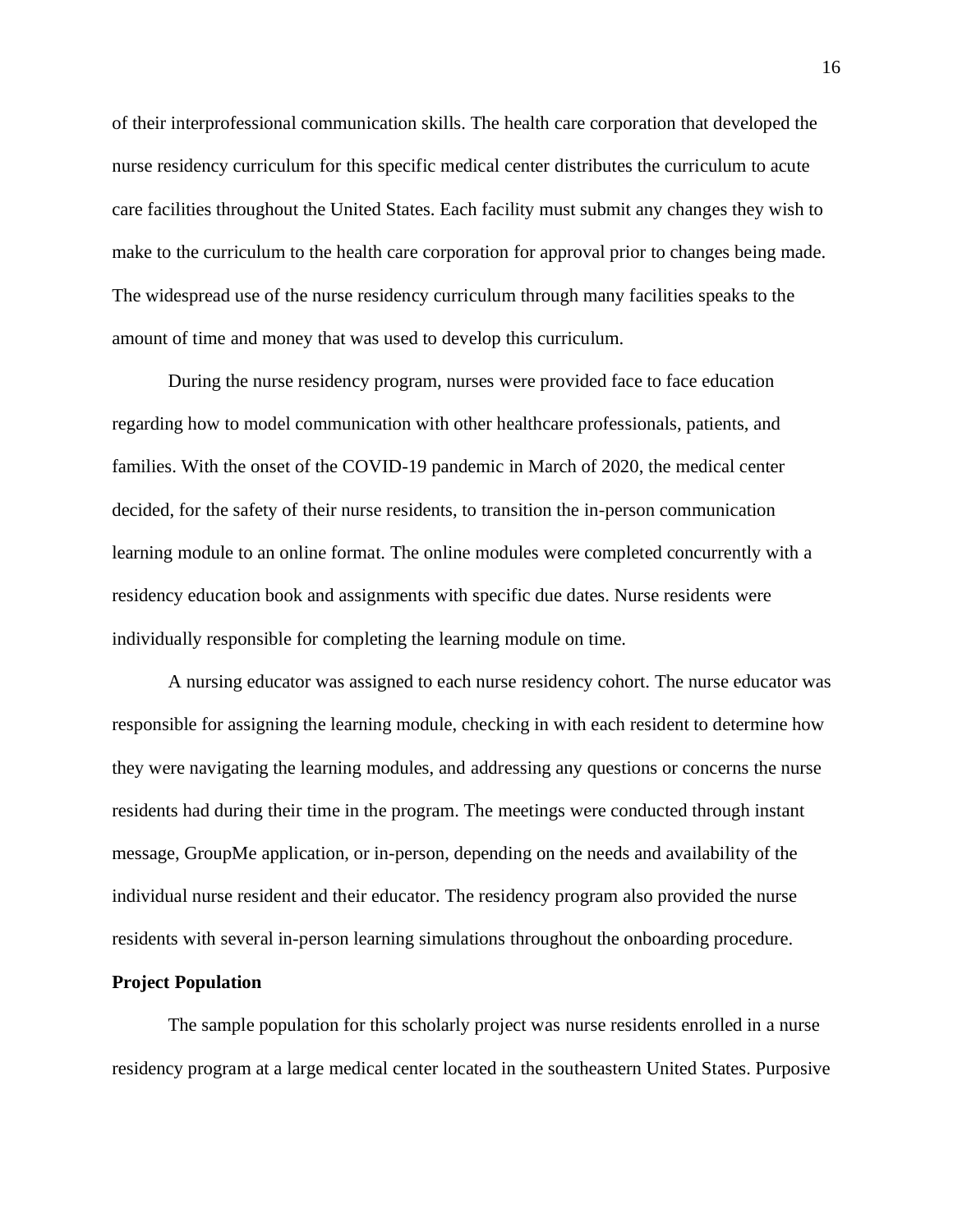convenience sampling was used to recruit potential participants for the project as the principal investigator wanted to obtain a large study sample in a relatively short period of time.

To be considered for inclusion, participants were required to be enrolled in the medical center's nurse residency program between August 2019 and August 2021 and to have completed the communication learning module from the medical center's nurse residency program.

Exclusion criteria included any nurse who was not enrolled in the nurse residency program between August 2019 and August 2021. Additionally, nurses were excluded if they had been enrolled in the nurse residency program between August 2019 and August 2021 but had not completed the communication learning module.

Approximately 427 nurse residents were enrolled in the residency program between August 2019 and August 2021. However, the attrition rate of nurses who had graduated from the nurse residency program and left the employment of the medical center was unknown. The nurse residency program administrators noted that there were 197 nurse residents enrolled in the residency program at the time of the study.

#### <span id="page-17-0"></span>**Sources of Data/Data Collection Instruments**

The principal investigator created the survey that was used in the scholarly project to measure demographics and nurse residents' perceptions about interprofessional communication (Appendix B). The principal investigator was unable to find a valid or reliable tool to measure the perceptions being sought. Therefore, in conjunction with the faculty supervising the project, the principal investigator developed the survey as a tool for the project. The principal investigator had the assistance of a statistician for the quantitative questions and was supervised in the qualitative review by an experienced qualitative researcher. The survey has not been established to be valid or reliable, as validity and reliability testing had not occurred.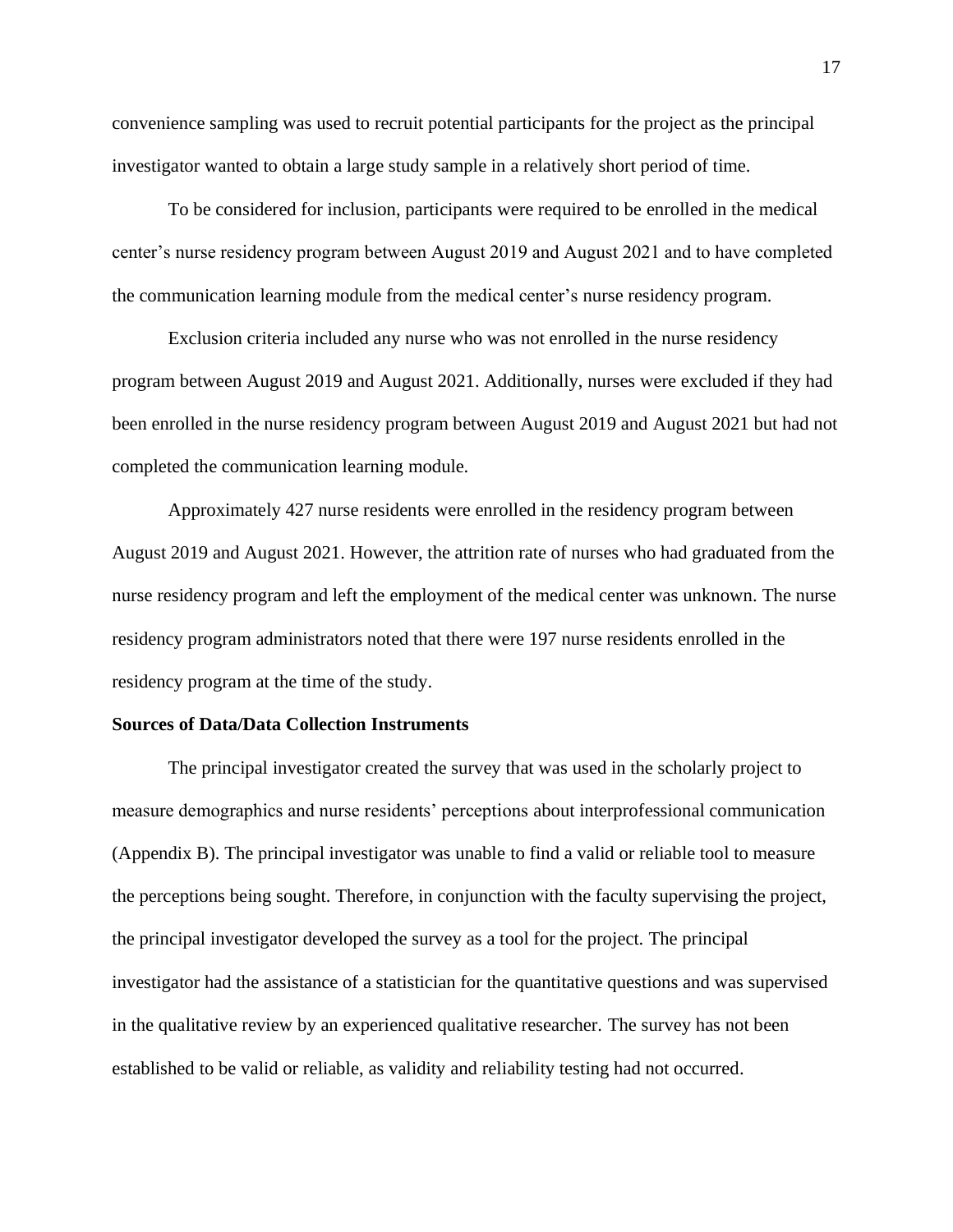The survey questions pertained to interprofessional communication as it relates to current and recently graduated nurse residents from a nurse residency program at this specific medical center. Both qualitative and quantitative sections were included in the survey. Further, a section for demographics, including gender, age, education, and professional experience, along with a 9 question 5-point Likert scale  $(1 =$  strongly positive,  $5 =$  strongly negative), two close-ended questions, and five open-ended questions were included. The open-ended questions were designed to be answered narratively and analyzed using qualitative techniques. Questions included in the survey were geared toward nurse residents' perceptions regarding the facilitation of their interprofessional communication skills by the nurse residency program, nurse residents' comfort initiating communication with other health professionals, use of standardized tools for communication, and the method by which the nurse resident received the communication educational module. Through the inclusion of qualitative questions in the survey, nurse residents were provided more freedom to explain their individual perceptions.

#### <span id="page-18-0"></span>**Data Collection Process/Procedures**

<span id="page-18-1"></span>The survey links were emailed to eligible nurse residents on September 22, 2021. The survey links were active until December 1, 2021, to optimize the response window for nurse residents to complete the survey. In addition, the nurse residents received a quick response (QR) code during a meeting with their supervising nurse educator. They also had the opportunity to access the survey through a QR code on nursing education boards throughout the medical center. Nurse residents were able to participate or opt out of the survey without pressure from supervisors. The survey was completely voluntary and confidential.

#### **Data Analysis**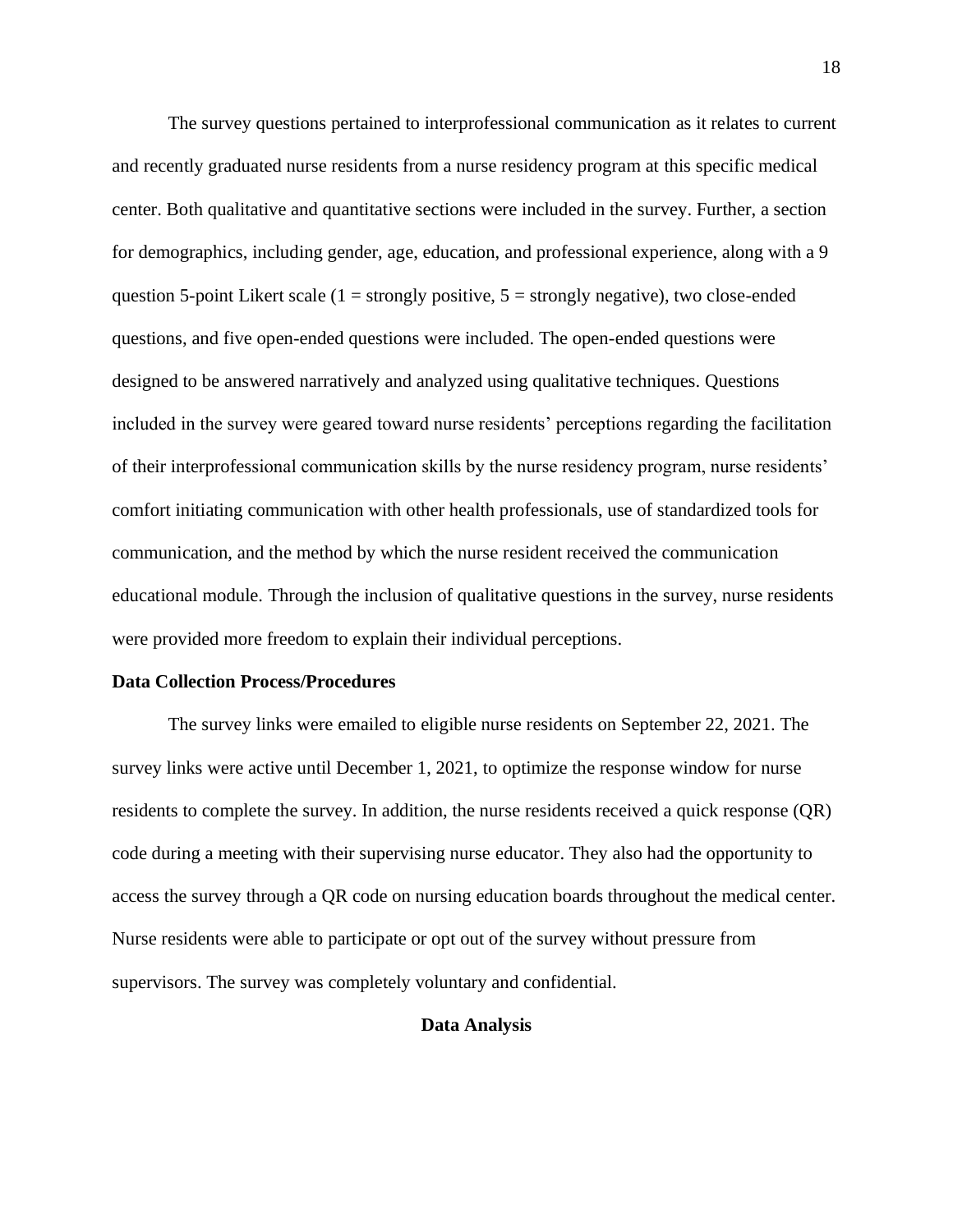Data from the surveys was collected on the Qualtrics website. At the conclusion of the data collection period, the data was exported to IBM Statistical Packages for Social Sciences (SPSS) software for processing and cleaning of the quantitative data. Two surveys were excluded due to the respondents declining to consent to the survey. Five additional surveys were excluded due to a 0% completion rate. Ten surveys were excluded due participants having completed only 8% of the survey. Finally, seven surveys were excluded due to a 12.5% completion rate. After cleaning the data, the sample returned 20 usable surveys; thus, quantitative data analysis was limited to descriptive statistics. Descriptive analysis was used to determine the distribution of the items and variables. Open coding was used to analyze data (Corbin and Strauss, 2015). Repeated and particularly relevant codes were identified and elevated to the level of themes. Analysis was performed by the primary investigator and the scholarly project advisor, who has expertise in qualitative research methods, until mutual agreement concerning the identified themes was reached. Data analysis of the surveys occurred from December 2021 through January 2022. Finally, survey results were shared with the nurse residency program leadership in aggregate form only.

#### **Results**

#### <span id="page-19-1"></span><span id="page-19-0"></span>**Participant Demographics**

There were a total of 44 participants who submitted a response to the survey. Twentyfour of those responses were excluded as mentioned in the data analysis section. Fifteen participants were female, one participant was male, and three participants did not answer the question regarding gender. Fourteen participants (70%) were between 20-30 years old. Eleven participants (55%) were baccalaureate degree prepared nurses, five participants (25%) were associate degree prepared nurses, and four participants (20%) declined to answer the question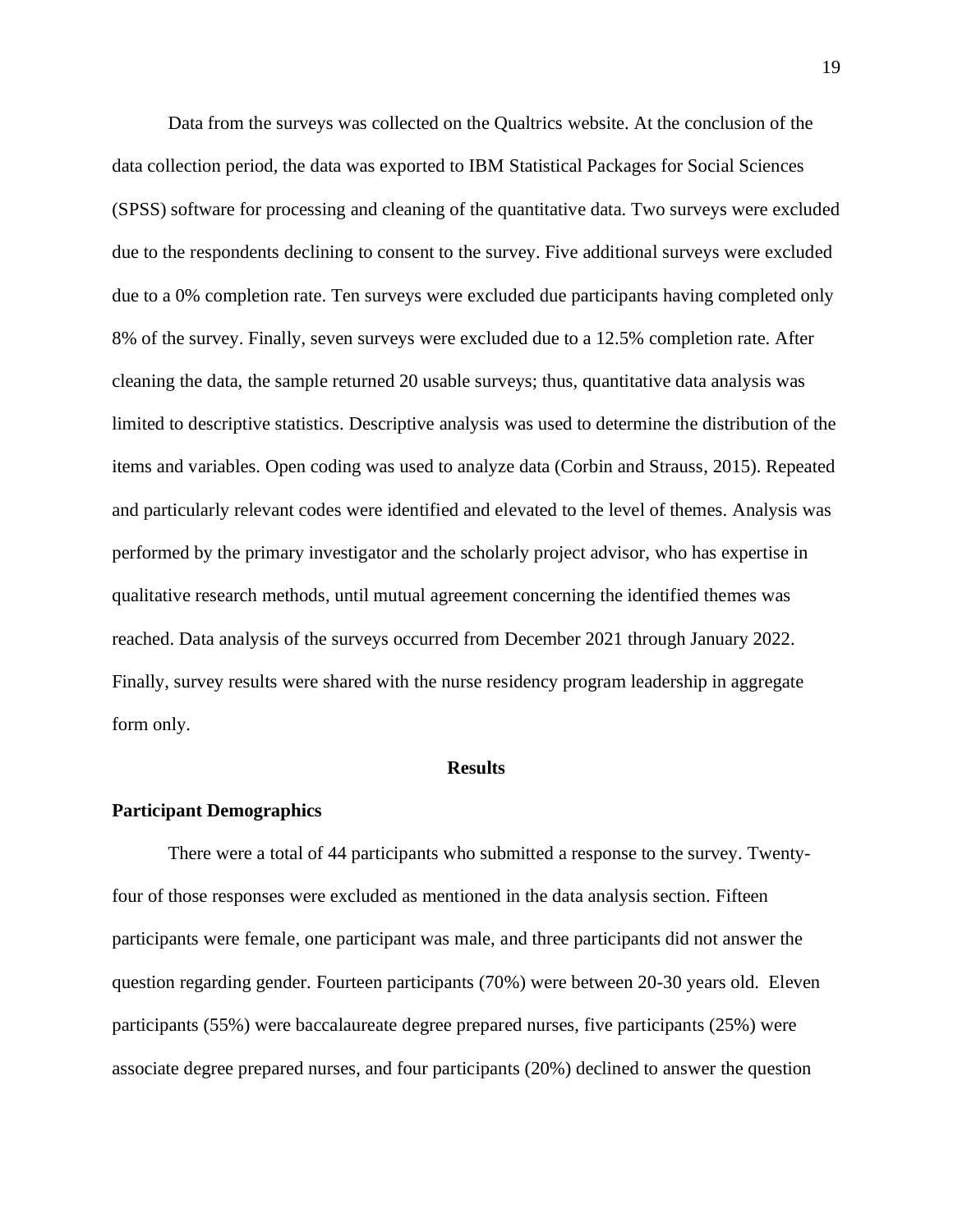concerning education. Three participants (15%) reported less than one year of experience as a nurse. Nine participants (45%) report 1-2 years of experience as a nurse. Four participants (20%) reported 2-3 years of experience as a nurse. One participant reported longer than three years of experience as a nurse. Three participants (15%) declined to answer how many years of experience they had as a nurse. Sixteen participants (80%) identified their ethnicity as Caucasian, one participant identified their ethnicity as "Other", and three participants (15%) declined to identify their ethnicity (Table 1).

#### <span id="page-20-0"></span>**Nurse Residency Demographics Specific to this Sample**

Twelve participants (60%) completed the interprofessional communication learning module between August of 2019 and August of 2020. The remaining eight participants (40%) completed the interprofessional communication learning module between August of 2020 and August of 2021. Seventeen participants (85%) took the interprofessional communication learning module online, the remaining three participants (15%) took the interprofessional communication learning module in person. Eleven participants (55%) reported having a previous job in healthcare, including nursing assistant  $(n = 7)$ . One participant worked previously as an administrator of medication. One participant reported a previous job in mental health counseling. One participant reported having a job in respiratory therapy. Two participants declined to answer the question regarding having a previous job in healthcare (Table 2).

#### <span id="page-20-1"></span>**Nurse Residents' Perceptions of their Interprofessional Communication Skills**

Participants were asked a series of nine Likert scale questions regarding their perceptions of their interprofessional communication skills. Most of the participants (*n* = 15, 75%) perceived they had strong interprofessional communication skills prior to the completion of the nurse residency communication learning module. Eleven participants (55%) perceived that the nurse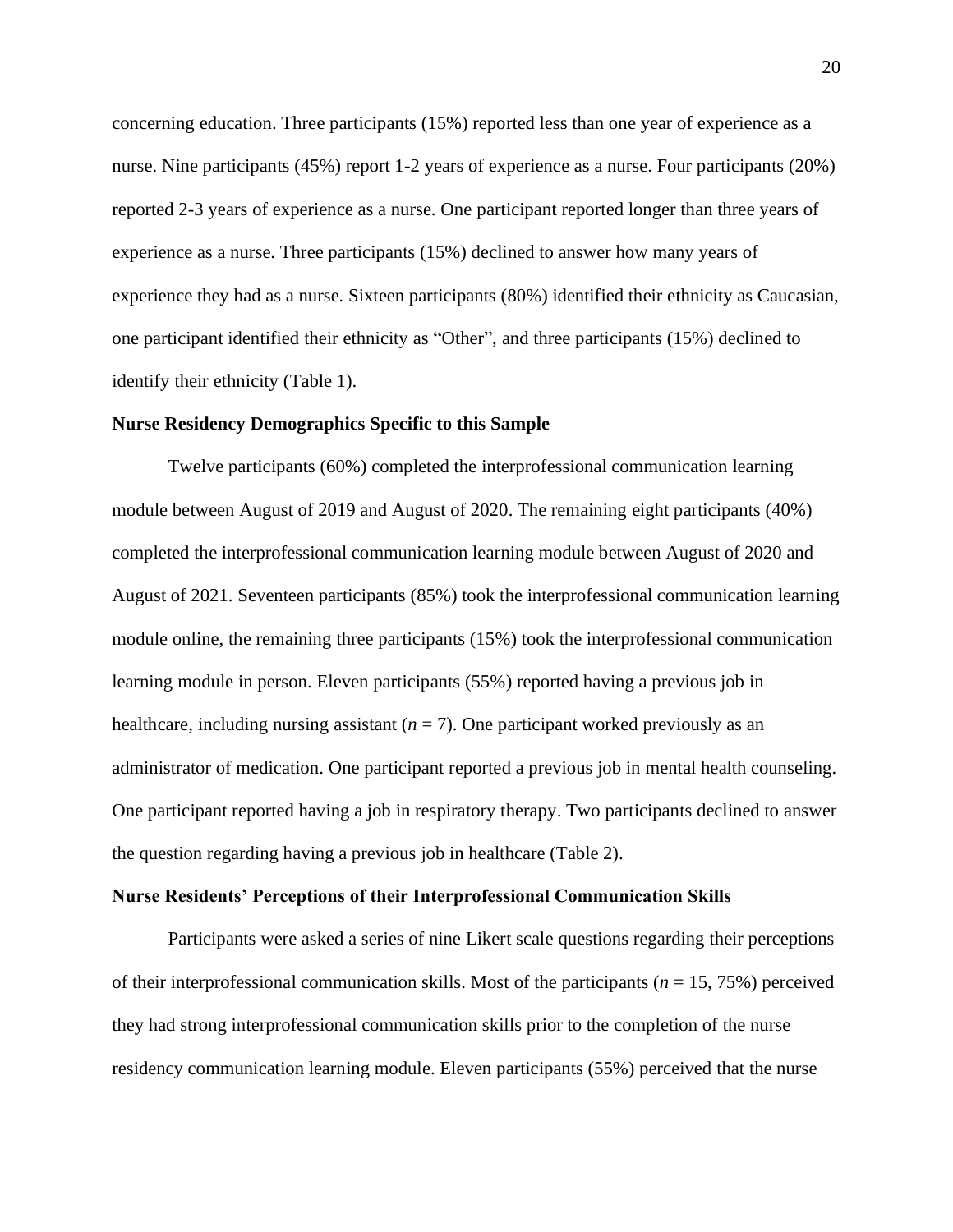residency program facilitated the growth of the participants' personal interprofessional communication skills. Five participants (25%) perceived that the nurse residency program did not facilitate the growth of their interprofessional communication skills.

Most of the participants ( $n = 18,90\%$ ) agreed that they feel comfortable when initiating clinical conversations with physicians, with eight participants (40%) strongly agreeing and ten participants (50%) somewhat agreeing. Sixteen participants (80%) agreed that they felt comfortable contacting physicians on-call after business hours. A majority of participants ( $n =$ 14) agreed that they felt comfortable initiating clinical conversations with other nursing staff, with fourteen participants (70%) strongly agreeing and four participants (20%) somewhat agreeing. Thirteen participants (65%) strongly agreed that they felt comfortable initiating clinical conversations with healthcare providers of other disciplines in the hospital, such as pharmacists or physical therapists. An additional five participants (25%) somewhat agreed that they felt comfortable initiating clinical conversations with other disciplines in the hospital. Eight participants (40%) strongly agreed that they used a communication tool to direct their clinical conversations. Eight participants (40%) somewhat agreed, three participants (15%) neither agreed nor disagreed, and one participant (5%) strongly disagreed to using a communication tool.

Four participants (20%) strongly agreed that the communication learning module provided by the nurse residency program included sufficient material specific to interprofessional communication, while seven participants (35%) somewhat agreed, five participants (25%) neither agreed nor disagreed, and four participants (20%) somewhat disagreed. Four participants (20%) perceived that the communication learning module provided by the nurse residency program, directly facilitated the development of their interprofessional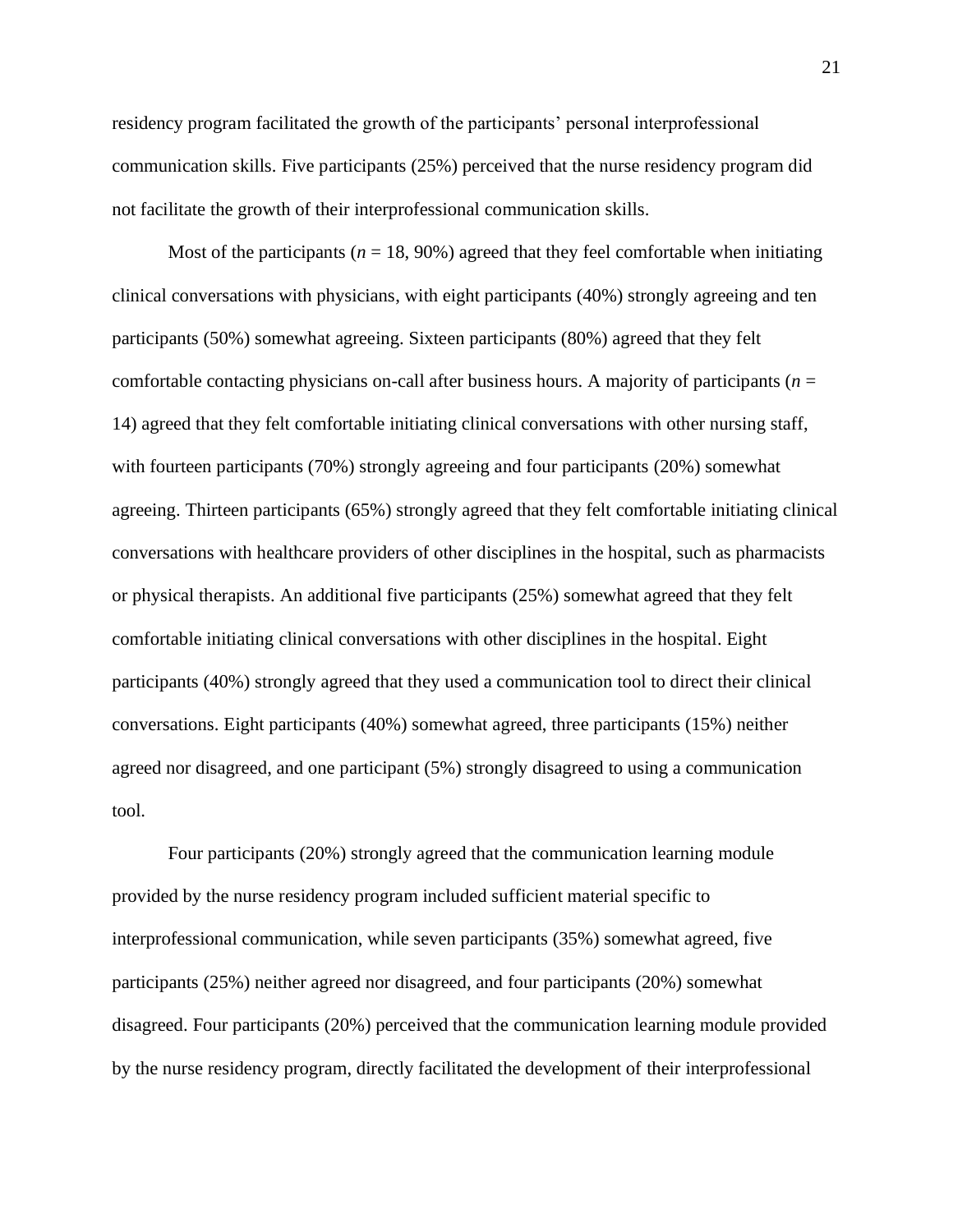communication. Seven participants (35%) somewhat agreed that the communication learning module facilitated the development of their interprofessional communication, while four participants (20%) neither agreed nor disagreed, four participants (20%) somewhat disagreed, and one participant (5%) strongly disagreed (Table 3).

#### <span id="page-22-0"></span>**Qualitative Data**

Through the qualitative analysis of the data provided from the survey responses, several themes emerged regarding the nurse residents' perceptions of the residency program and their interprofessional communication skills. The first theme to emerge was that participants felt most uncomfortable initiating conversations with *consulting services*  $(n = 6)$ , *physicians*  $(n = 6)$  and *after hours call services* ( $n = 2$ ). A second theme that emerged was that participants felt most comfortable initiating conversations with other *nurses* (*n* = 7), *physical/occupational therapy* (*n*  $(1, 2)$ , and *hospitalists*  $(n = 3)$ . *Pharmacy*  $(n = 2)$ , *nursing management*  $(n = 1)$ , and *speech therapy*  $(n = 1)$  were also mentioned as disciplines which participants felt comfortable with initiating conversations.

When asked what participants perceived as having helped to develop their interprofessional communication skills, themes emerged around *practice* (*n* = 7), *experience* (*n* = 3) and *preceptor support* (*n* = 3). Notably, one participant stated that "Making mistakes when I call" helped develop their interprofessional communication skills. Other participants noted that *having confidence* (*n* = 2), *nursing knowledge* (*n* =1), and *nursing colleague advice* (*n* = 2) also contributed to the development of their interprofessional communication skills. When asked if/how the nurse residency program helped to facilitate the development of participants' interprofessional communication skills, themes emerged that the nurse residency program provided *educational tips* (*n* = 2), *confidence building* (*n* = 2), opportunity for *practice* (*n* =4),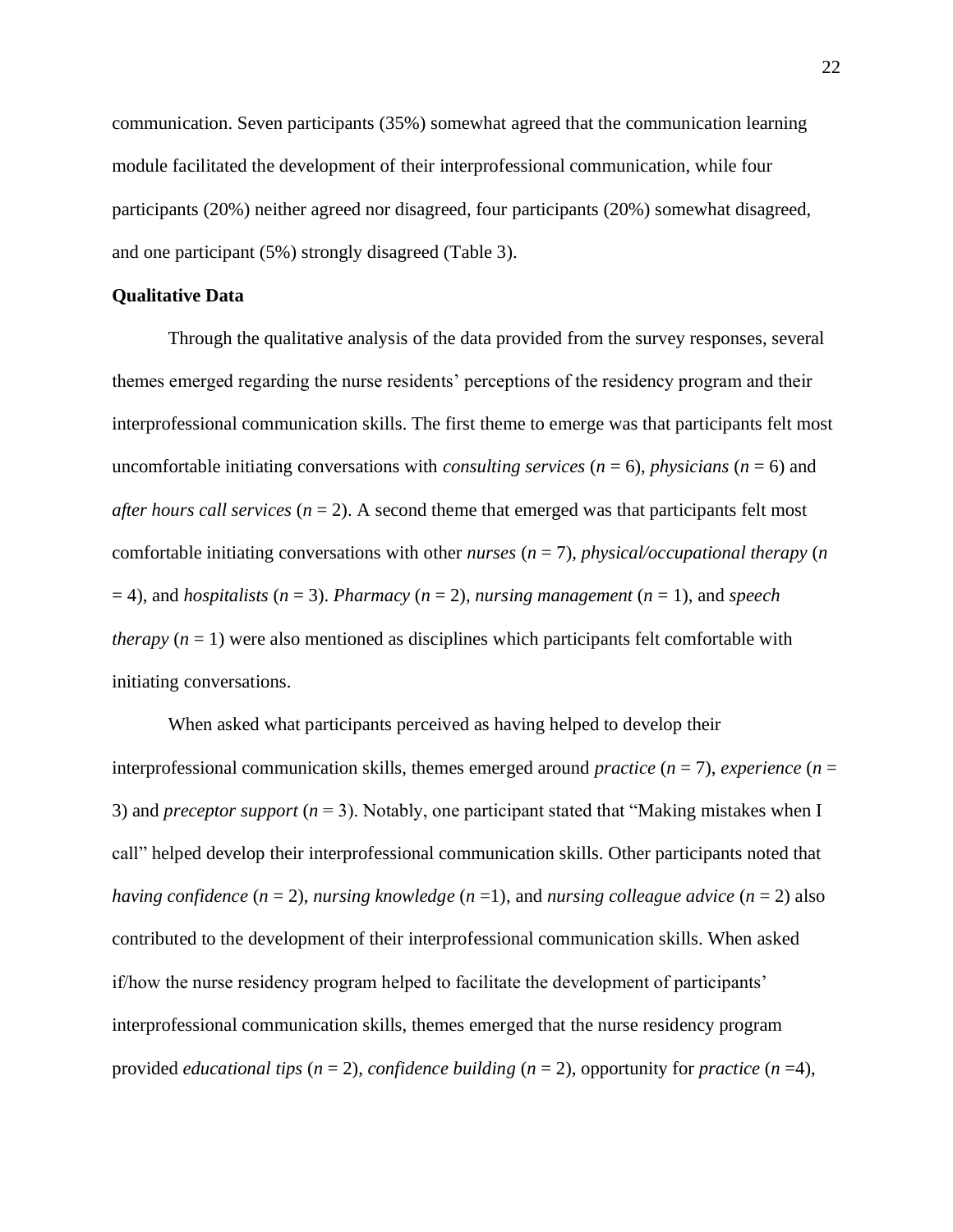and encouragement for *initiating communications* (*n* =2). Conversely, one participant was *unsure* how the nurse residency program facilitated the development of their interprofessional communication skills, and six participants reported that it *did not help*. When asked how the nurse residency program could better facilitate the development of participants' interprofessional communication skills, themes of *more practice*  $(n = 3)$ , *teamwork*  $(n = 1)$ , *in person classes*  $(n = 1)$ 1), and *more examples* (*n* = 1) emerged. One respondent replied that *communication classes* would help. However, this response was unclear as to whether the participant meant additional communication classes or improved communication classes (Table 4).

#### **Discussion**

<span id="page-23-0"></span>The primary investigator of this scholarly project explored the perceptions of nurse residents regarding their interprofessional communication skills and if the nurse residency program, in which they were enrolled, was able to facilitate the development of those communication skills. The primary investigator was interested in the perceived impact the nurse residency program had on the nurse residents' interprofessional communication skills and if the residency program could be adapted to better facilitate the development of those skills.

The results of the study indicated that while most of the survey respondents felt comfortable initiating clinical conversations with individuals within other disciplines, they were most comfortable when initiating conversations with nursing colleagues. Only 40% of respondents strongly agreed that they felt comfortable initiating clinical conversations with physicians. In contrast, 70% of respondents strongly agreed that they felt comfortable initiating clinical conversations with other nurses. One of the three groups that respondents felt most uncomfortable contacting included physicians. While perhaps not surprisingly, the findings are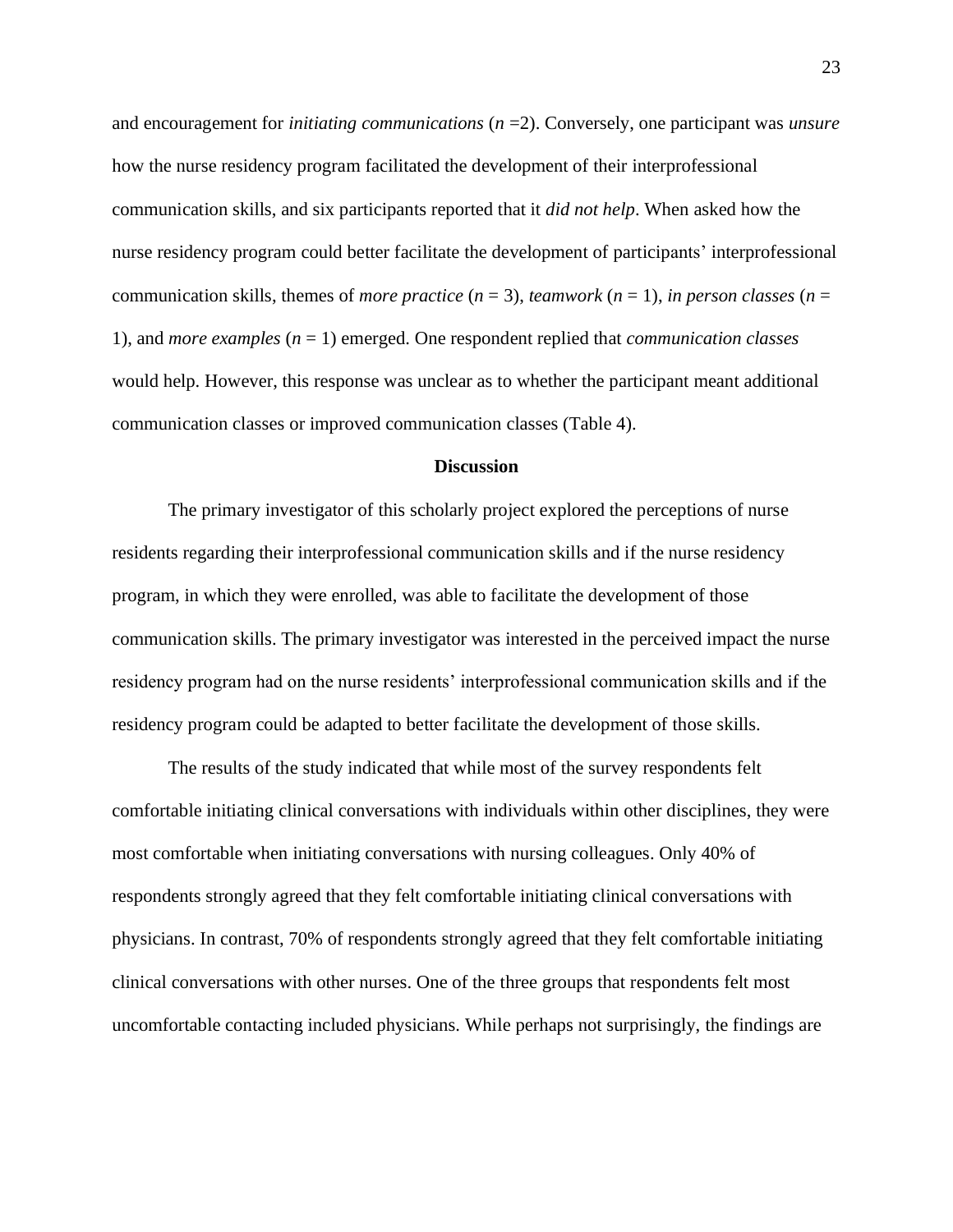further supported by current literature which reveals the challenges and communication difficulties that exist between nurses and physicians (Foreda et al., 2016; Matziou et al., 2014).

These communication differences are further revealed in the qualitative responses. Respondents felt more comfortable with physicians with which they were familiar, such as hospitalists, while they were most uncomfortable in their communications with physicians with which they were unfamiliar - such as those who work under the label "consulting services." Some of this discomfort may be directly related to professional socialization and how, in many clinical settings, the physician is still viewed as the decision-maker (Matziou et al., 2014). The lack of professional socialization and the historical hierarchical clinical setting can expose feelings of inadequacy and inferiority in nurse residents that make them feel uncomfortable in their communication skills with physicians while further increasing the possibility of miscommunication (Foreda et al., 2016; Matziou et al., 2014). Some studies have focused on encouraging medical resident and nurse collaborations to better the understanding of roles and contributions provided by different interprofessional team members within the hospital setting (Foreda et al., 2016; Lowe et al., 2021; Monroe et al., 2021; Walsh et al., 2017). While many of these studies were done with physician residents and established nurses, similar programs for nurse residents may obtain similar positive results. Improving team member awareness of roles and contributions provided by other disciplines may lead to an overall improvement in interprofessional communication.

The majority of survey respondents perceived that they possessed strong interprofessional communication skills prior to completing the nurse residency program. Only 55% of respondents felt the nurse residency program facilitated the growth of their interprofessional communication skills. The respondents perceived they possess good interprofessional communication skills but,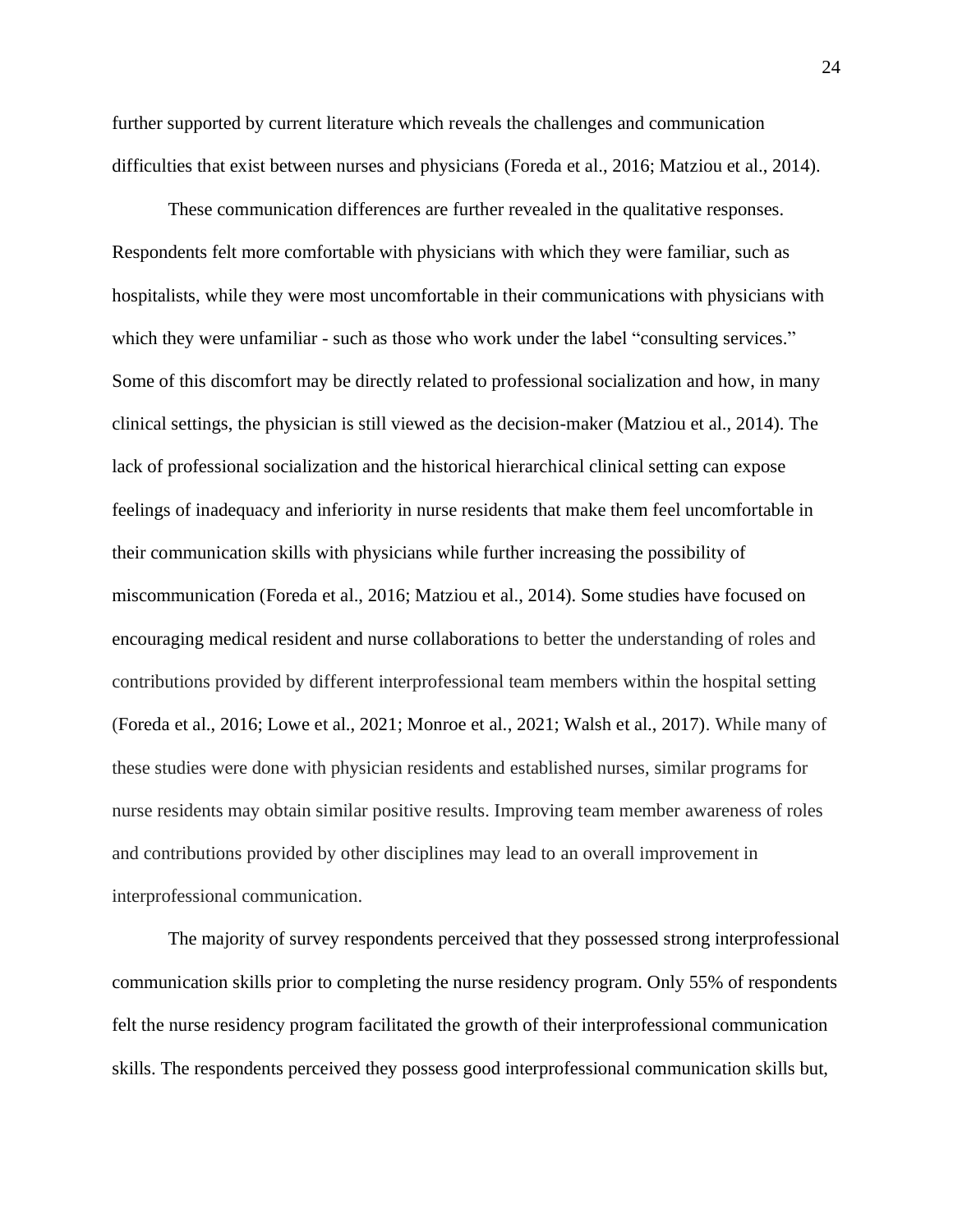based on the answers to the surveys, they did not give much credit for the development of those skills to the residency program. These findings were repeated in the qualitative results for the question asking how the nurse residency program helped to facilitate participants' interprofessional communication skills, 41% of responses contained themes such as *unsure* and *did not help*. Overall, the Likert scale responses that specifically related to the evaluation of the residency program were poorer than the rest of the questions.

When reviewing the survey responses from the nurses in the residency program, the advent of COVID-19 was a factor that must be taken into consideration. With the rapid rise of COVID-19 cases and the resulting measures taken to curb the spread of COVID-19, the nurse residency program moved to an online format, and in-person classes stopped. One of the primary investigator's questions in the survey asked respondents if they took the learning module inperson or online. A majority (85%) of the respondents had taken the interprofessional communication learning module online. This format change therefore may have had a detrimental effect reflected in the nurse residents' perceptions of the support provided by the residency program.

When the residency program is offered in-person, nurses not only may be more engaged, but they also create close connections with other nurses in the program. However, since the majority of the nurses during the pandemic were only offered the program in an on-line format, the learning may have been less effective and there may have been less networking, personal and peer social connections established. This may have resulted in a decreased sense of belonging among the nurse residents and could have contributed to perceptions that the residency program was not supportive (Blevins, 2016). The lack of belonging and resulting loose connection to the residency program could have attributed to the low response rate of this study's survey. COVID-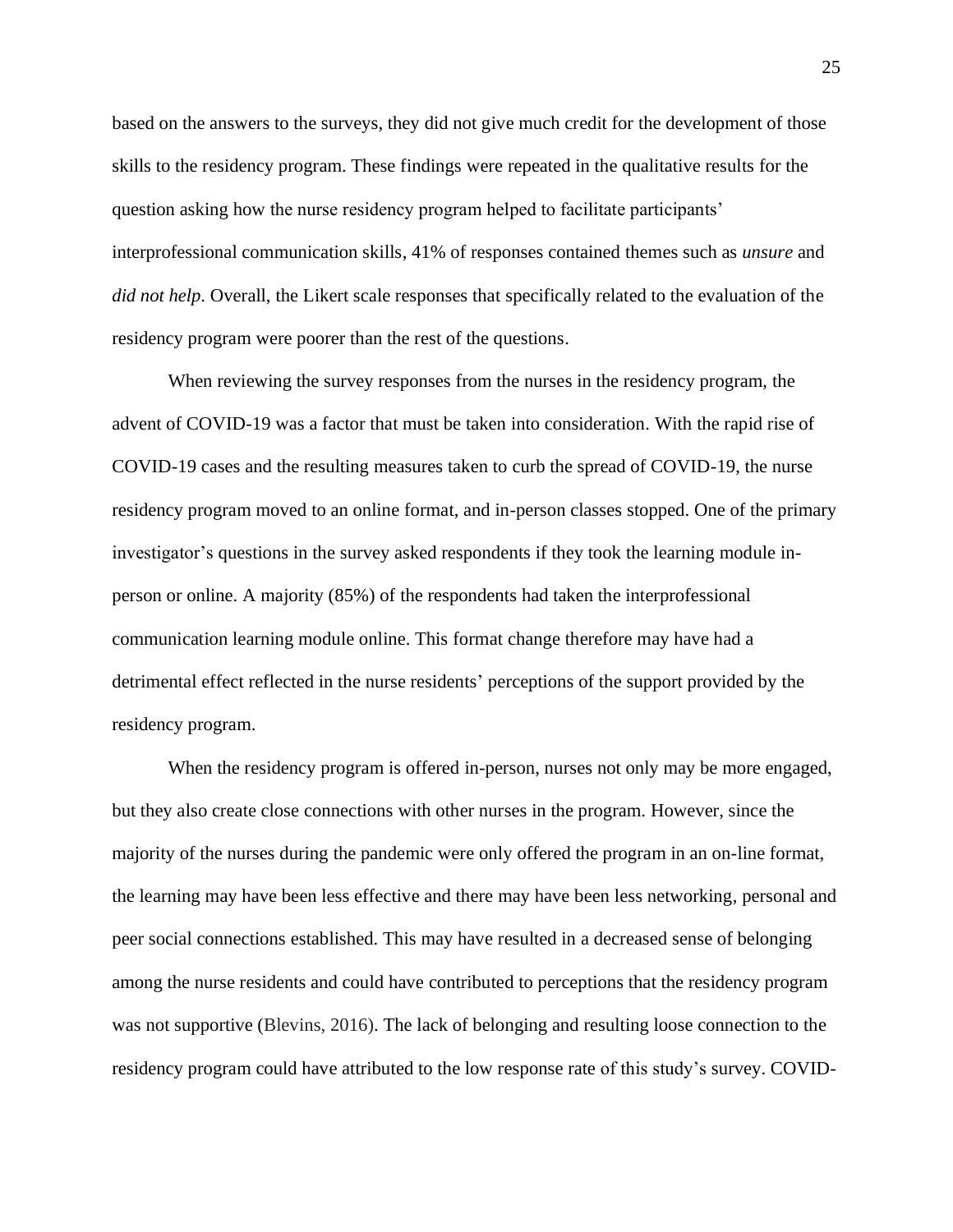19 has had an undeniable and lasting effect on nursing education, and it is important to understand how nurse residency programs will continue to respond moving forward.

#### <span id="page-26-0"></span>**Limitations**

The primary investigator acknowledges several limitations to this scholarly project. As the primary investigator was unable to find a valid or reliable tool to measure the perceptions being sought, a survey was created and used that has not been shown to be valid or reliable. Further, to ensure anonymity of survey respondents, the survey was accessed through both email-based links and QR codes. There was no tracking of individual response data, so individual respondents could have accessed and taken the survey multiple times. Finally, QR codes to the survey were distributed on nursing education boards throughout the medical center to optimize responses. This wide distribution could have allowed completion by respondents who did not meet the survey criteria.

Additionally, the attrition rate of nurses who graduated from the medical center's nurse residency program and left the employment of the facility was unknown. This led to a smaller participant pool than was originally expected. The low response rate (approximately 10%) to the survey and the limited number of qualitative responses may not accurately represent the collective body of nurse residents' perceptions, thus limiting the generalizability of this scholarly project. Additionally, the sample was quite homogenous, with most participants reporting Caucasian race  $(n = 16; 80%)$  and female gender  $(n = 15; 75%)$ . Due to COVID-19 and the change from in-person nurse residency classes to online learning modules, the primary investigator could not meet with any nurse resident cohorts, which may have further contributed to the low survey response rate. Future research with a larger participant sample may be helpful to determine the generalizability of this scholarly project's findings.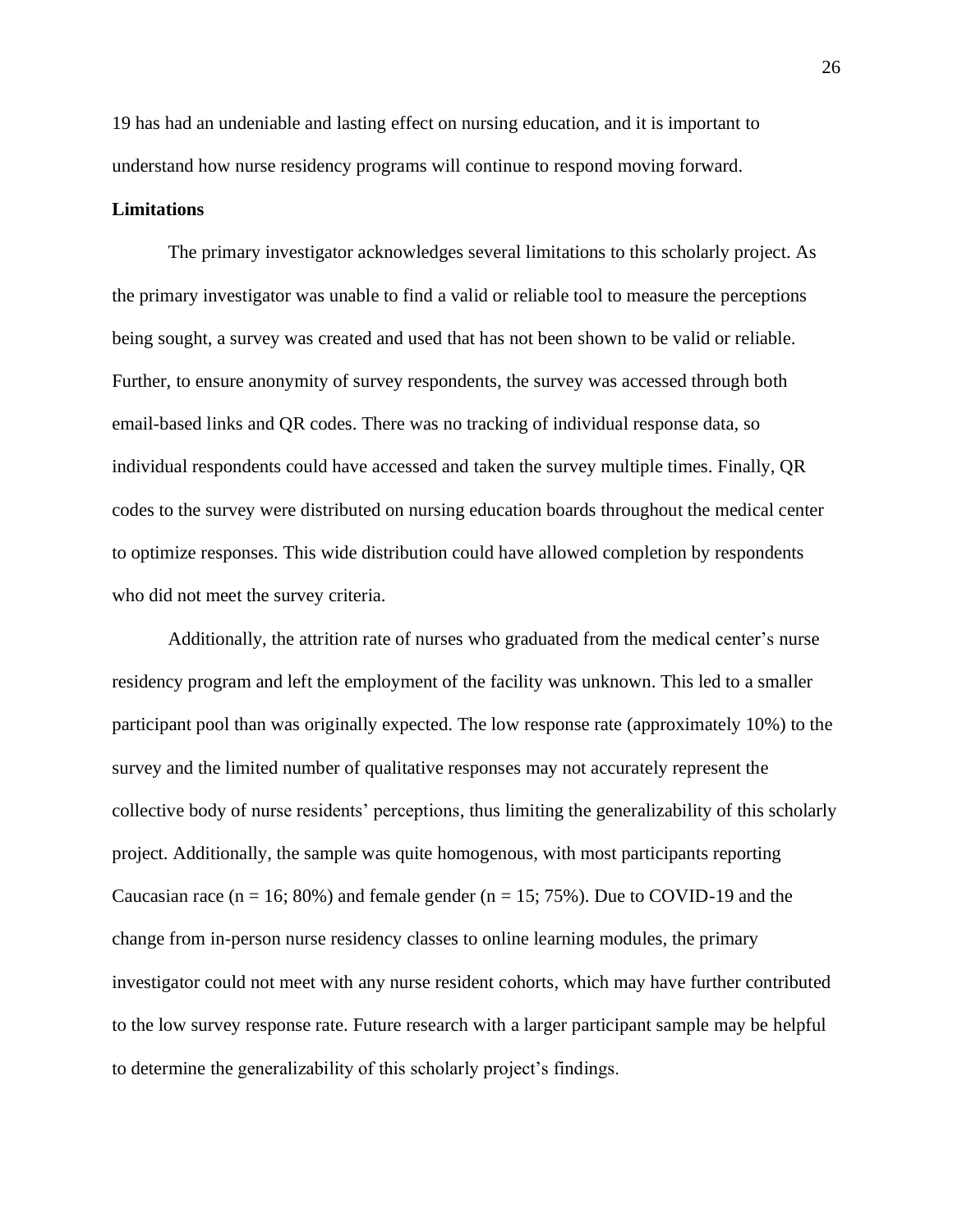#### **Conclusion**

<span id="page-27-0"></span>Ineffective interprofessional communication among healthcare professionals is an important issue observed in many different clinical settings. Nurse residency programs constitute one useful tool that can be used to appropriately address the issue of ineffective communication. By improving interprofessional communication in nurse residents, there may be a decrease in treatment delays, misdiagnoses, medication errors, patient injuries, and even patient death. While nurse residency programs alone cannot correct ineffective communication, they can positively impact communication between health care professionals. Measuring the effectiveness of nurse residency programs or any individual part of the program is challenging. Most programs are deemed successful based on one and two-year nursing staff retention numbers. Soliciting the perceptions of the nurse residents themselves can provide greater insight into the relevance and impact of the program beyond solely measuring the retention numbers. There has been a major shift in how nurse residency programs, and nursing education, have operated the past two years, due largely in response to a global pandemic and post-global pandemic environment. More research needs to be conducted into how nurse residency programs must be adapted and changed in order to remain effective in this environment. Finally, professional socialization with other disciplines, especially with physicians, may be an area of future research in the residency program structure.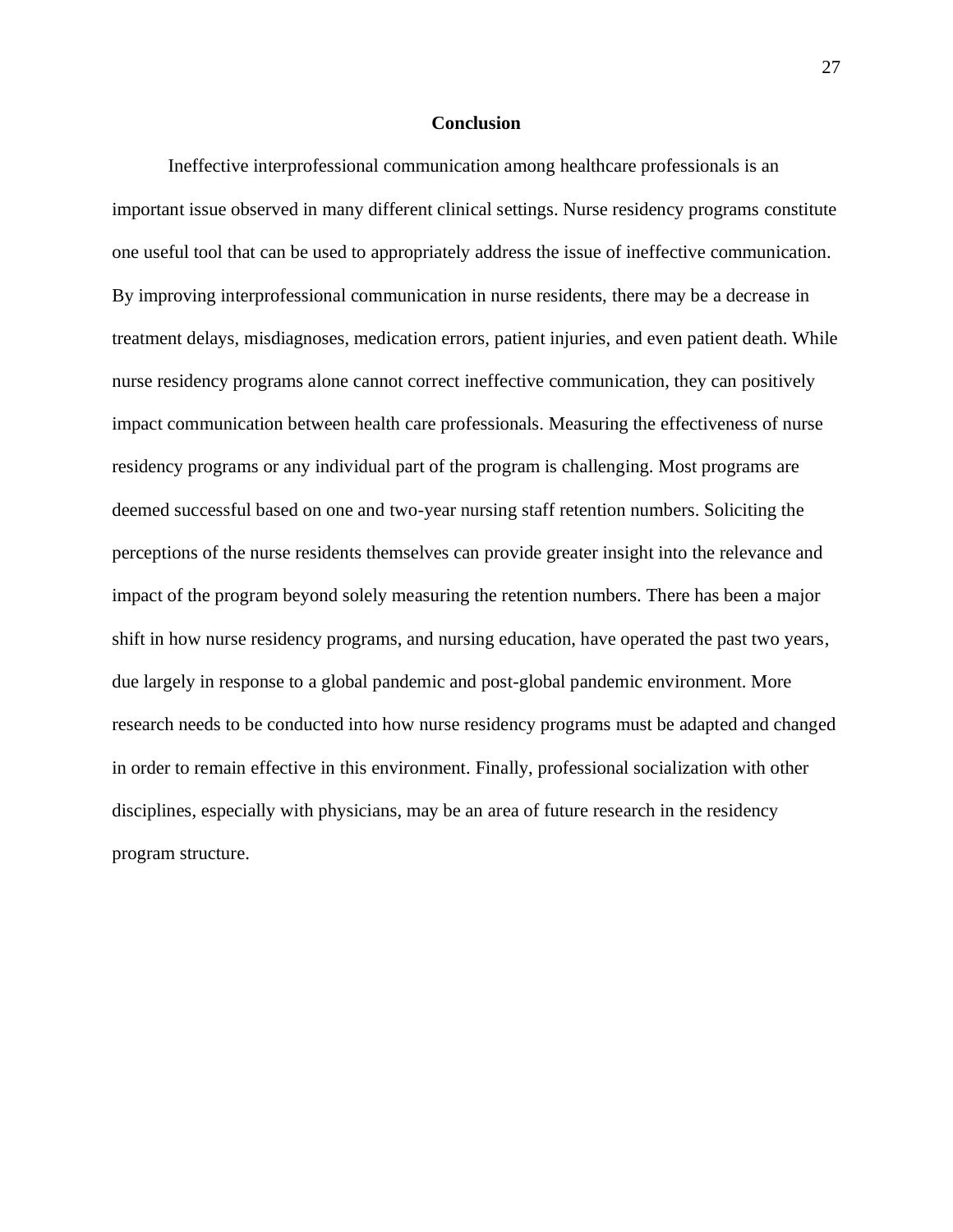#### **References**

- <span id="page-28-0"></span>Asber, S. R. (2019). Retention outcomes of new graduate nurse residency programs. *JONA: The Journal of Nursing Administration*, *49*(9), 430–435. https://doi.org/10.1097/nna.0000000000000780
- Ayanian, J., & Markel, H. (2016). Donabedian's lasting framework for health care quality. The New England Journal of Medicine, 375(3), 205-7
- Bardach, S. H., Real, K., & Bardach, D. R. (2017). Perspectives of healthcare practitioners: An exploration of interprofessional communication using electronic medical records. *Journal of Interprofessional Care*, *31*(3), 300–306.

https://doi.org/10.1080/13561820.2016.1269312

- Binder, C., Torres, R. E., & Elwell, D. (2021). Use of the Donabedian model as a framework for COVID-19 response at a hospital in suburban Westchester County, New York: A facilitylevel case report. *Journal of Emergency Nursing*, *47*(2), 239–255. https://doi.org/10.1016/j.jen.2020.10.008
- Blevins, S. H. (2016). Nurse residency programs: Supporting nurse graduates. *MedSurg Nursing*, *25*(5), 367–368.
- Butler, J. I., & Fox, M. T. (2018). Nurses' perspectives on interprofessional communication in the prevention of functional decline in hospitalized older people. *Health Communication, 34*(9), 1053–1059. https://doi.org/10.1080/10410236.2018.1455141
- Clapper, T. C., & Ching, K. (2019). Debunking the myth that the majority of medical errors are attributed to communication. *Medical Education*, *54*(1), 74–81. https://doi.org/10.1111/medu.13821

Cline, D., Frentz, K. L., Fellman, B., Summers, B., & Brassil, K. (2017). Longitudinal outcomes of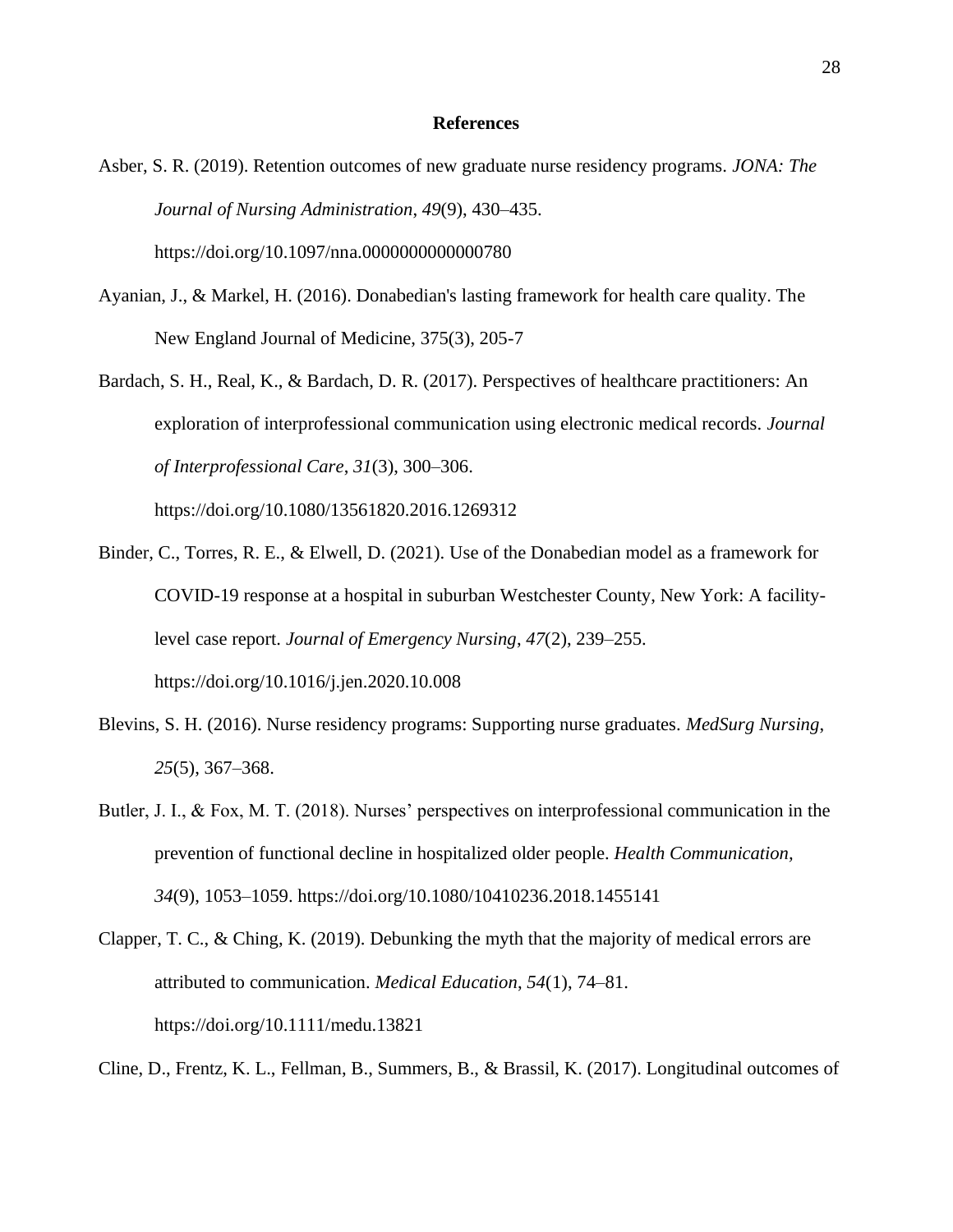an institutionally developed nurse residency program. *JONA: The Journal of Nursing Administration*, *47*(7/8), 384–390. https://doi.org/10.1097/nna.0000000000000500

- Corbin, J. M., & amp; Strauss, A. L. (2015). Basics of qualitative research: Techniques and procedures for developing grounded theory. SAGE.
- Creswell, J. W., & Creswell, J. D. (2018). *Research design: Qualitative, quantitative, and mixed methods approaches.* (5th ed.). SAGE Publications, Inc.
- Dean, M., Gill, R., & Barbour, J. B. (2016). "Let's sit forward": Investigating interprofessional communication, collaboration, professional roles, and physical space at EmergiCare. *Health Communication*, *31*(12), 1506–1516. https://doi.org/10.1080/10410236.2015.1089457
- Delack, S., Martin, J., Mccarthy, A. M., & Sperhac, A. M. (2015). Nurse residency programs and the transition to child health nursing practice. *JONA: The Journal of Nursing Administration*, *45*(6), 345–350. https://doi.org/10.1097/nna.0000000000000210
- Donabedian, A. (1966). Evaluating the quality of medical care. The Milbank Memorial Fund Quarterly, 44(3), 166-206. doi:10.2307/3348969
- Fowler, S. B., Lind, S. C., Johnson, P. R., & Lewis, J. (2018). Qualitative description of new graduate nurses' experiences in a nurse residency program. *Journal for Nurses in Professional Development*, *34*(6), 319–324.
- Foronda, C., MacWilliams, B., & McArthur, E. (2016). Interprofessional communication in healthcare: An integrative review. *Nurse Education in Practice*, *19*, 36–40.

https://doi.org/10.1097/nnd.0000000000000496

https://doi.org/10.1016/j.nepr.2016.04.005

Foronda, C. L., Walsh, H., Budhathoki, C., & Bauman, E. (2019). Evaluating nurse–physician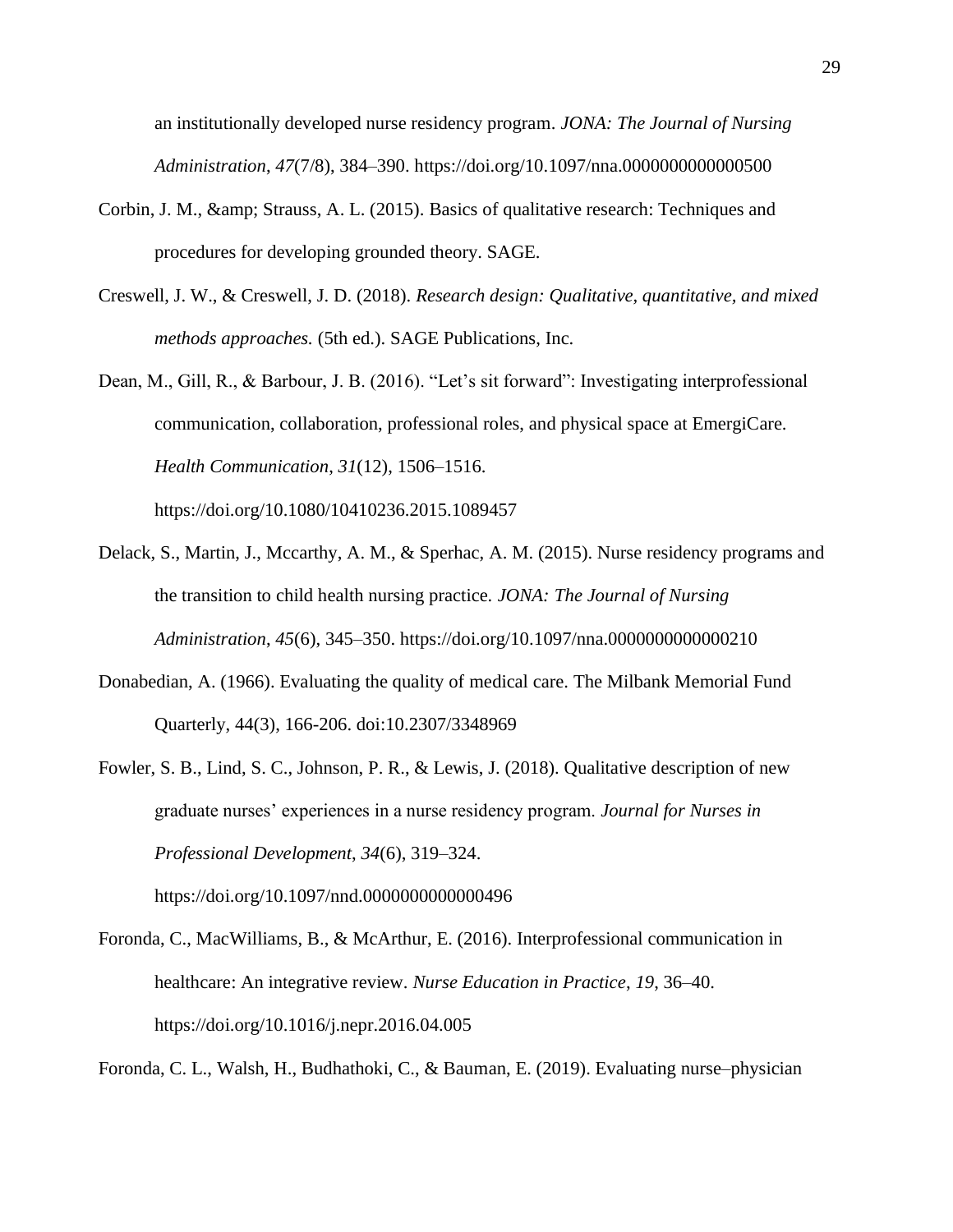communication with a rubric: A pilot study. *The Journal of Continuing Education in Nursing*, *50*(4), 163–169. https://doi.org/10.3928/00220124-20190319-06

- Geraghty, A., & Paterson-Brown, S. (2018). Leadership and working in teams. *Surgery (Oxford)*, *36*(9), 503–508. https://doi.org/10.1016/j.mpsur.2018.07.013
- Goode, C. J., Ponte, P. R., & Havens, D. S. (2016). Residency for transition into practice. *JONA: The Journal of Nursing Administration*, *46*(2), 82–86. https://doi.org/10.1097/nna.0000000000000300
- Kreps, G. L. (2016). Communication and effective interprofessional health care teams. *International Archives of Nursing and Health Care*, *2*(3). https://doi.org/10.23937/2469- 5823/1510051
- Low, S., Gray, E., Ewing, A., Hain, P., & Kim, L. (2021). Remodeling interprofessional collaboration through a nurse-for-a-day shadowing program for medical residents. *Journal of Multidisciplinary Healthcare*, *Volume 14*, 2345–2349. https://doi.org/10.2147/jmdh.s319728
- Matzke, C. M., DeGennaro, R., & Howie-Esquivel, J. (2021). Incorporating TeamSTEPPS training to improve staff collaboration in an academic level I emergency and trauma center. *International Emergency Nursing*, *55*, 100959. https://doi.org/10.1016/j.ienj.2020.100959
- Matziou, V., Vlahioti, E., Perdikaris, P., Matziou, T., Megapanou, E., & Petsios, K. (2014). Physician and nursing perceptions concerning interprofessional communication and collaboration. *Journal of Interprofessional Care, 28*(6), 526–533. https://doi.org/10.3109/13561820.2014.934338
- Medas, J. C., Amato, S., Grimm, D., Radziewicz, R., Rhodes, C., Vanhorn, C., & Mcnett, M. (2015). Outcomes of a comprehensive nurse residency program. *Nursing Management*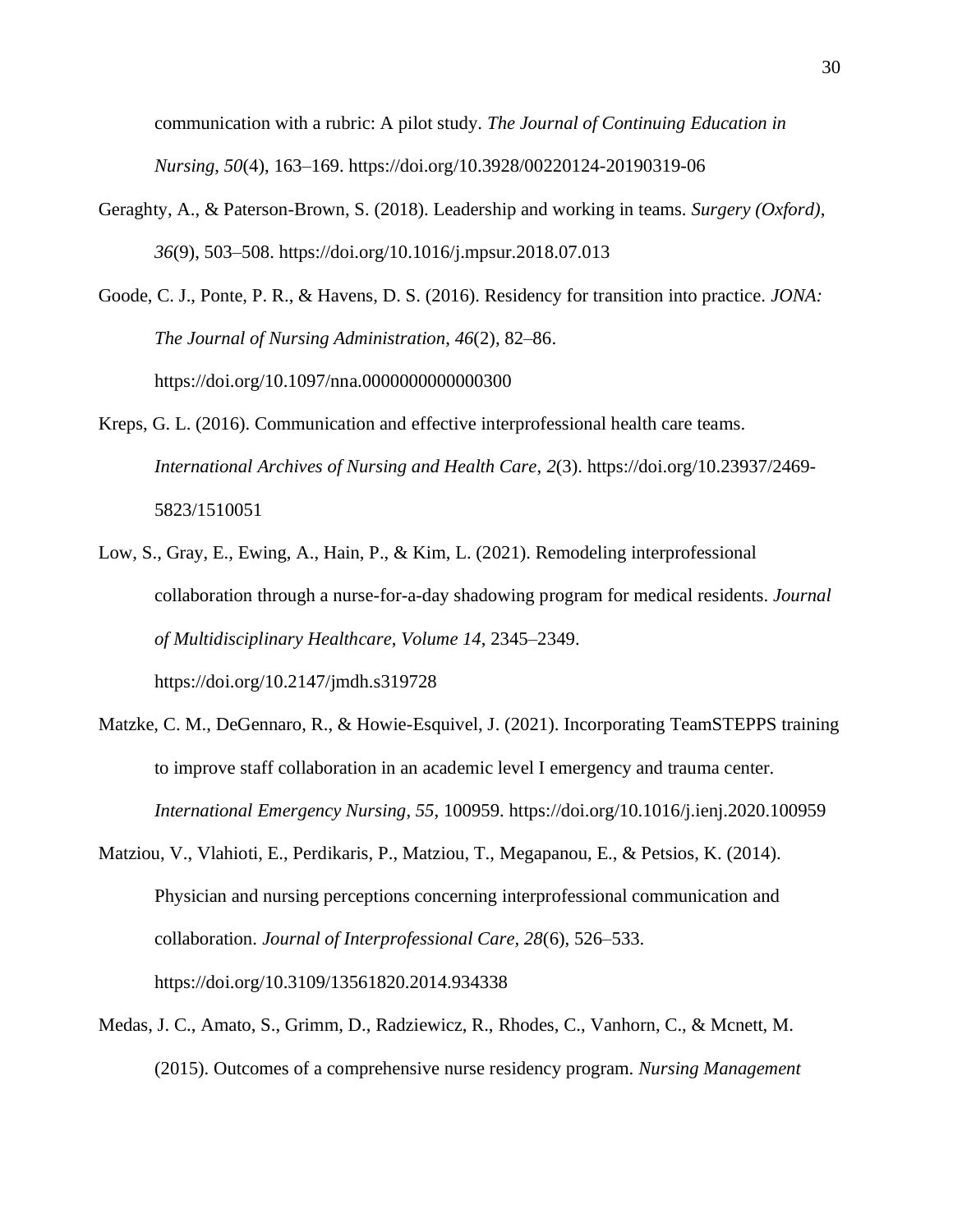*(Springhouse)*, *46*(11), 40–48. https://doi.org/10.1097/01.numa.0000469353.71942.5b

- Monroe, K. K., Kelley, J. L., Unaka, N., Burrows, H. L., Marshall, T., Lichner, K., McCaffery, H., Demeritt, B., Chandler, D., & Herrmann, L. E. (2021). Nurse/resident reciprocal shadowing to improve interprofessional communication. *Hospital Pediatrics*, *11*(5), 435– 445. https://doi.org/10.1542/hpeds.2020-002345
- Müller, M., Jürgens, J., Redaèlli, M., Klingberg, K., Hautz, W. E., & Stock, S. (2018). Impact of the communication and patient hand-off tool SBAR on patient safety: A systematic review. *BMJ Open*, *8*(8). https://doi.org/10.1136/bmjopen-2018-022202
- Overbeck, G., Brostrøm Kousgaard, M., & Davidsen, A. S. (2018). Enactments and experiences of 'enhanced interprofessional communication' in collaborative care - a qualitative study. *Journal of Interprofessional Care*, *33*(5), 519–527. https://doi.org/10.1080/13561820.2018.1538109
- Semyonov-Tal, K., & Lewin-Epstein, N. (2021). The importance of combining open-ended and closed-ended questions when conducting patient satisfaction surveys in hospitals. *Health Policy OPEN*, *2*, 100033. https://doi.org/10.1016/j.hpopen.2021.100033
- Settani, S. S., Silva, G. B., Julião, I. H., Silva, M. C., Silva, J. C., Oliveira, D. A., Barbosa, L. M., & Silva, C. D. (2019). Nursing communication and its impact on patient safety. *Journal of Nursing UFPE on Line*, *13*. https://doi.org/10.5205/1981-8963.2019.239573
- Shahian, D. M., McEachern, K., Rossi, L., Chisari, R. G., & Mort, E. (2017). Large-scale implementation of the I-PASS handover system at an academic medical centre. *BMJ Quality & Safety*, *26*(9), 760–770. https://doi.org/10.1136/bmjqs-2016-006195
- Sledge, J. A., Potter, P., & Stapleton, P. (2016). Participant voices: Making a nurse residency program better. *Nurse Leader*, *14*(5), 358–364. https://doi.org/10.1016/j.mnl.2016.03.010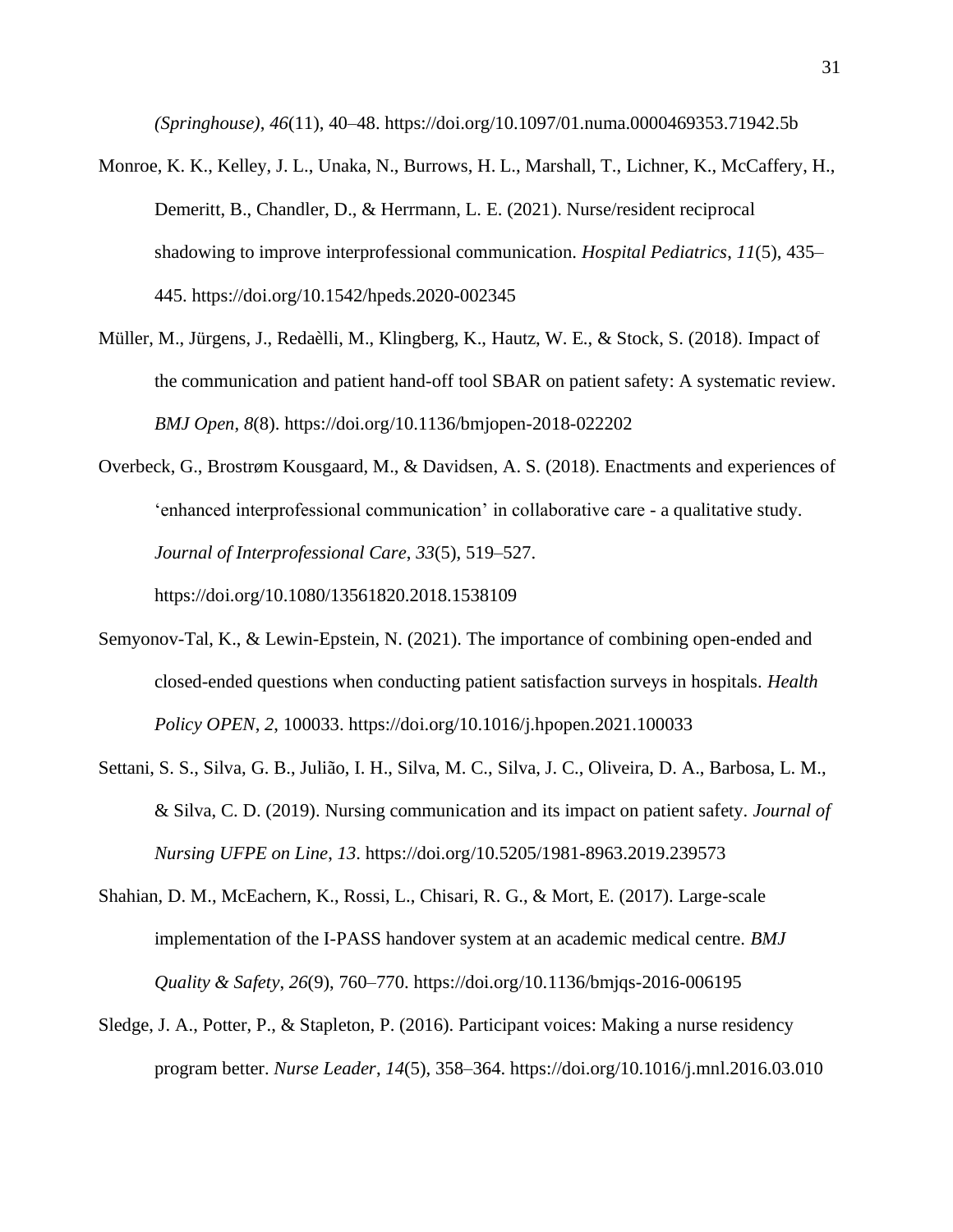- Sowko, L. A., Fennimore, L. A., & Drahnak, D. M. (2019). Teaching workplace interprofessional communication to undergraduate nursing students. *Journal of Nursing Education*, *58*(9), 538–542. https://doi.org/10.3928/01484834-20190819-08
- Ssemugabo, C., MPH, S. N., Halage, A. A., Neebye, R. M., Musoke, D., & Jørs, E. (2019). Doctors experiences on the quality of care for pesticide poisoning patients in hospitals in Kampala, Uganda: a qualitative exploration using Donabedian's model. https://doi.org/10.21203/rs.2.11480/v1
- Tyo, M. B., Gundlach, M., Brennan, C., Esdale, L., Knight, A., Provencher, S., & Tardy, K. (2018). Leading the charge. *Journal for Nurses in Professional Development*, *34*(5), 270– 276. https://doi.org/10.1097/nnd.0000000000000476
- Verhaegh, K. J., Seller-Boersma, A., Simons, R., Steenbruggen, J., Geerlings, S. E., de Rooij, S. E., & Buurman, B. M. (2017). An exploratory study of healthcare professionals' perceptions of interprofessional communication and collaboration. *Journal of Interprofessional Care*, *31*(3), 397–400. https://doi.org/10.1080/13561820.2017.1289158
- Walsh, A. L. (2018). Nurse residency programs and the benefits for new graduate nurses. *Pediatric Nursing, 44*(6), 275-279. https://nurseresidencyprogramsandbenefitsfornewgraduatenurses
- Walsh, H. A., Jolly Inouye, A. A., & Goldman, E. F. (2017). Improving communication through resident-nurse shadowing. *Hospital Pediatrics*, *7*(11), 660–667. https://doi.org/10.1542/hpeds.2017-0001
- Wildermuth, M. M., Weltin, A., & Simmons, A. (2020). Transition experiences of nurses as students and new graduate nurses in a collaborative nurse residency program. *Journal of Professional Nursing*, *36*(1), 69–75. https://doi.org/10.1016/j.profnurs.2019.06.006

Ziebert, C., Klingbeil, C., Schmitt, C. A., Stonek, A. V., Totka, J. P., Stelter, A., & Schiffman, R.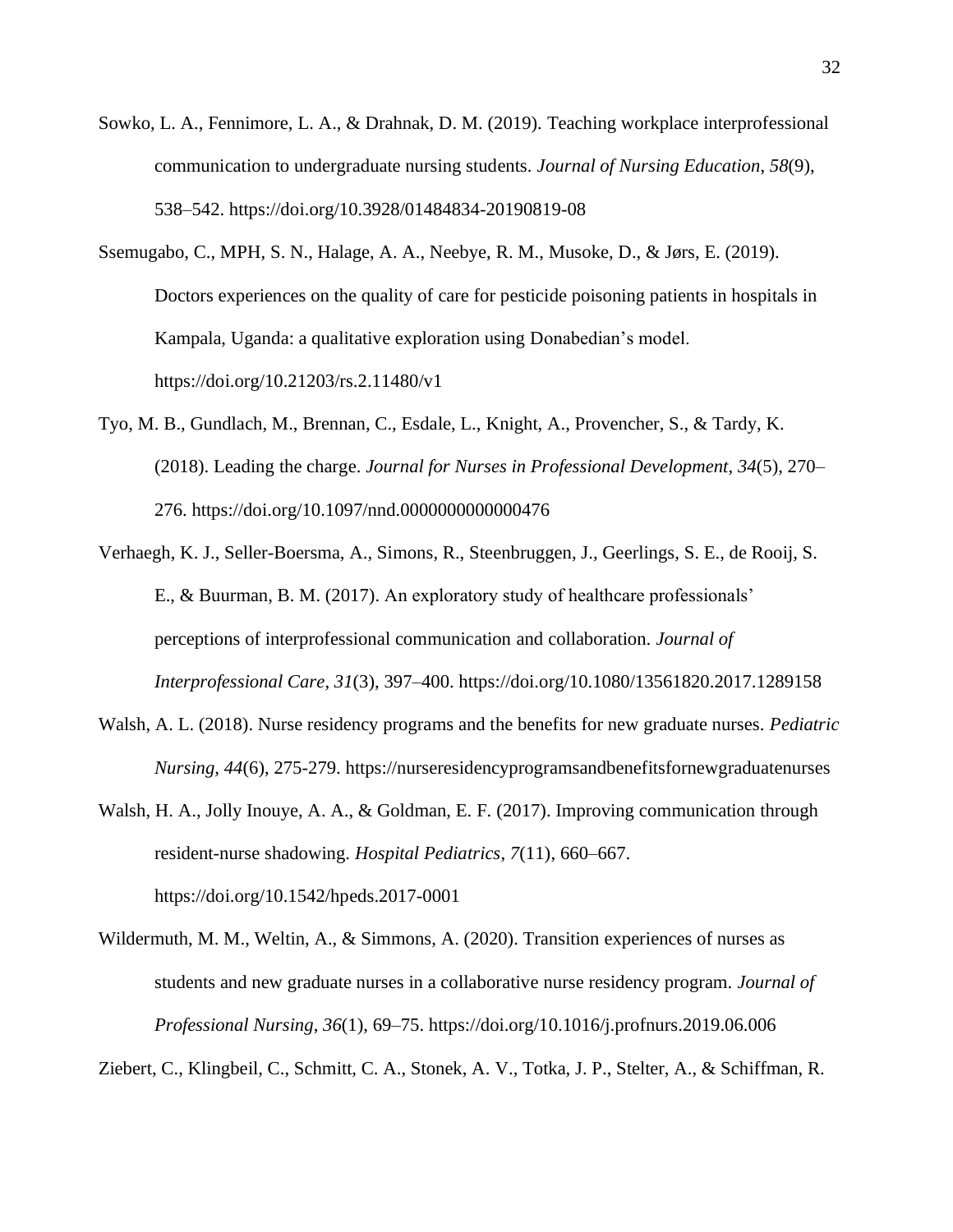F. (2016). Lessons learned. *Journal for Nurses in Professional Development*, *32*(5). https://doi.org/10.1097/nnd.0000000000000278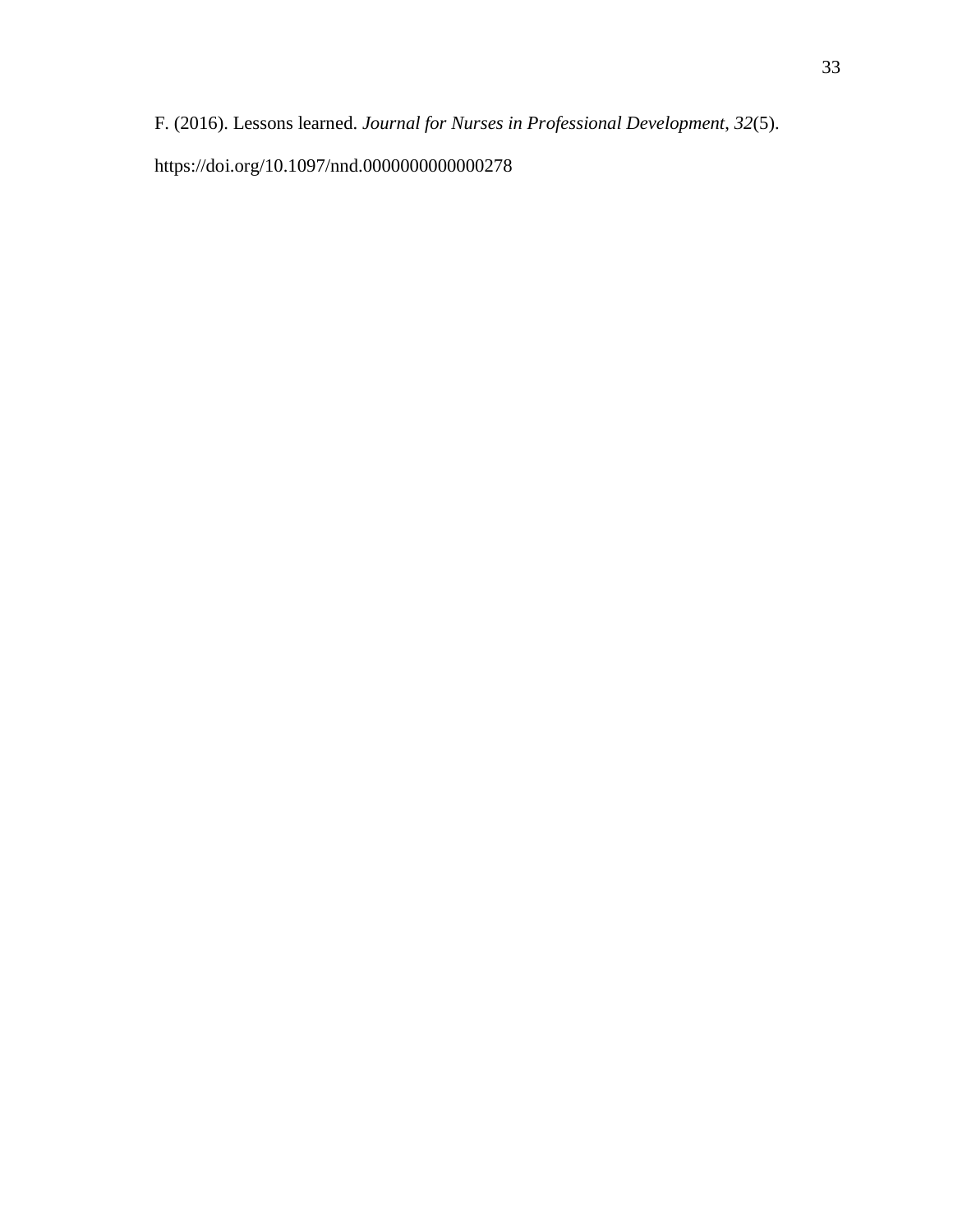## <span id="page-34-1"></span><span id="page-34-0"></span>**Figure 1**

*Visual representation of the theoretical framework of Donabedian's SPO Model*

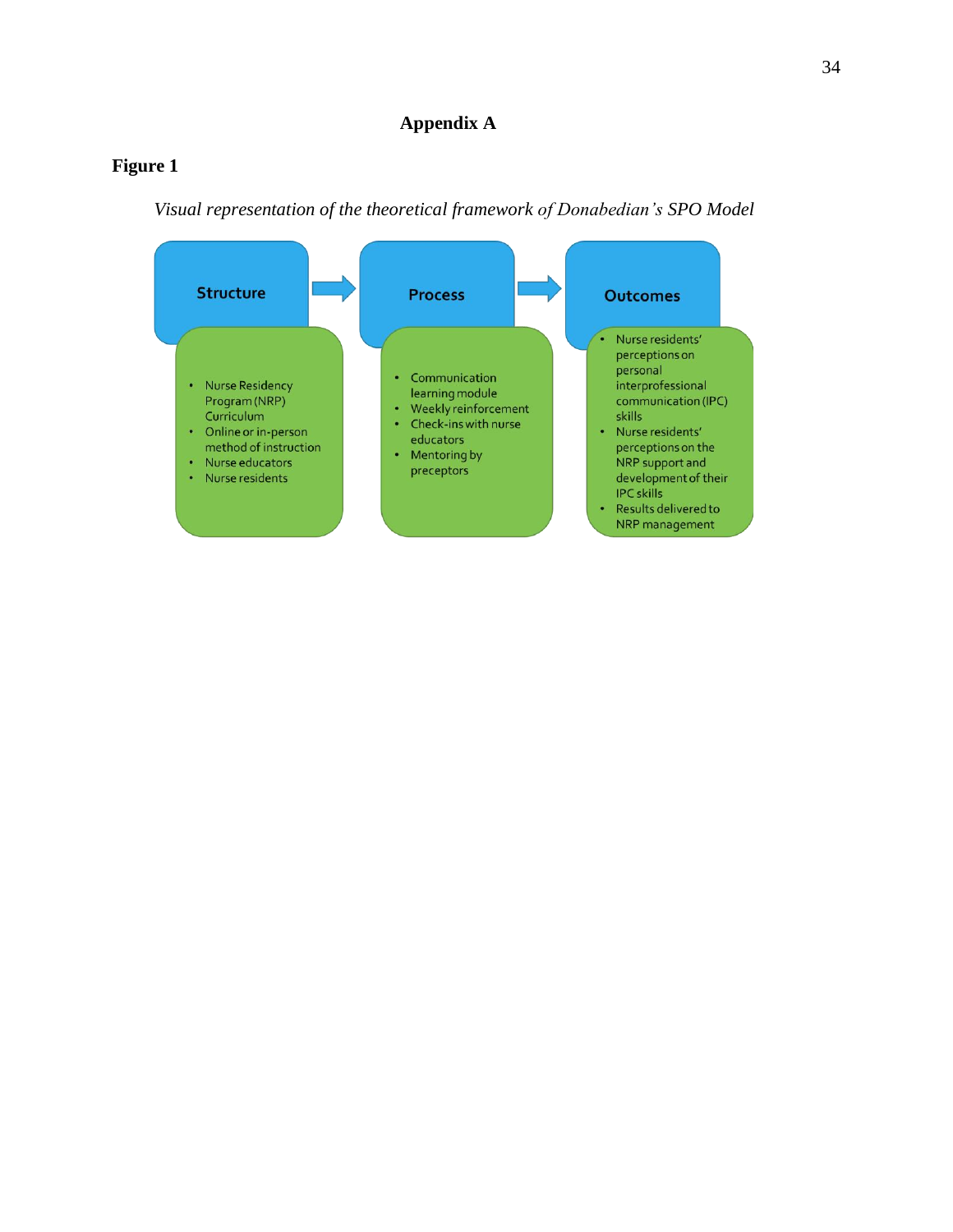## **Appendix B**

## <span id="page-35-1"></span><span id="page-35-0"></span>**Letter of invitation with link**

Letter of Invitation to Participate in Research

Nurse Residents' perceptions of interpersonal communication: A Survey

Dear Nursing Colleague,

My name is Emily L. Fritz, a student in the Belmont University School of Nursing Graduate program. I am conducting my capstone project and would like to invite you to be part of this project through a survey. My faculty advisor is Dr. Steven Busby, Associate Professor, School of Nursing.

The purpose of this study is to examine nurse residents' perceptions of the interprofessional communication learning module they participated in as part of a nurse residency program. Do nurse residents perceive that the nurse residency program facilitated and supported the development and growth of their interprofessional communication skill?

You are eligible to participate in this study if you were/are a nurse enrolled in the Centennial Nurse Residency Program between August 2019 and August 2021 and have completed the communications module within the residency program. We will ask you to complete a survey, which should take approximately 10 to 15 minutes to complete. This survey contains questions about your perceptions regarding your communications with other healthcare professionals. Responses will be anonymous and confidential. Please do not enter any identifying information (your name, address, unit, etc.) in your survey.

Your participation in this study is completely voluntary. You may choose to discontinue participation at any time, and you may choose to leave blank any of the survey questions that you do not wish to answer. The first survey question will ask for your consent to participate in the survey. Feel free to contact me at Emily.Fritz@pop.belmont.edu if you have questions.

https://belmont.az1.qualtrics.com/jfe/form/SV\_6Dv5FPOyDYaSLps

Sincerely, Emily L. Fritz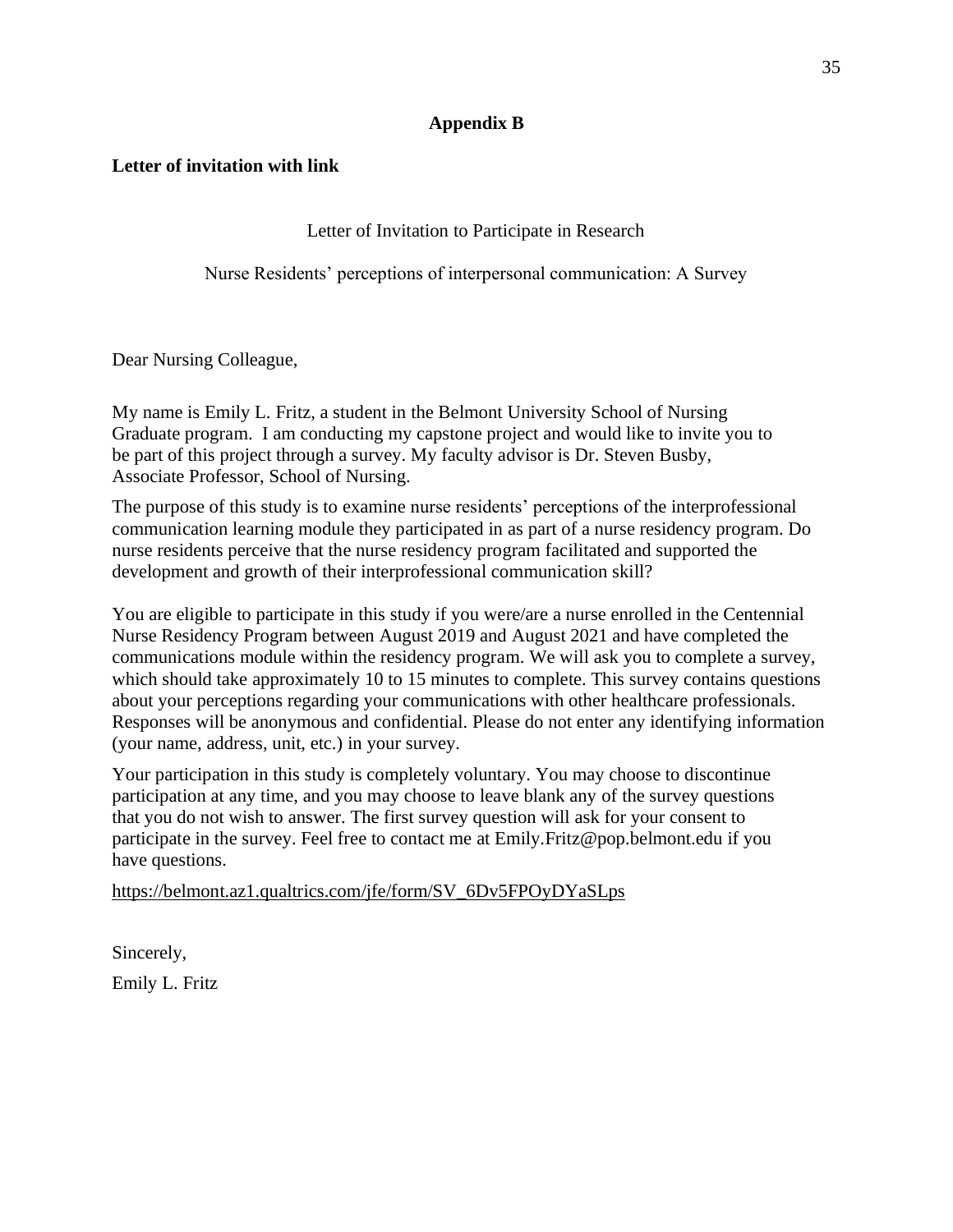## <span id="page-36-0"></span>**Letter of invitation with QR code**

Letter of Invitation to Participate in Research

Nurse Residents' perceptions of interpersonal communication: A Survey

Dear Nursing Colleague,

My name is Emily L. Fritz, a student in the Belmont University School of Nursing Graduate program. I am conducting my capstone project and would like to invite you to be part of this project through a survey. My faculty advisor is Dr. Steven Busby, Associate Professor, School of Nursing.

The purpose of this study is to examine nurse residents' perceptions of the interprofessional communication learning module they participated in as part of a nurse residency program. Do nurse residents perceive that the nurse residency program facilitated and supported the development and growth of their interprofessional communication skill?

You are eligible to participate in this study if you were/are a nurse enrolled in the Centennial Nurse Residency Program between August 2019 and August 2021 and have completed the communications module within the residency program. We will ask you to complete a survey, which should take approximately 10 to 15 minutes to complete. This survey contains questions about your perceptions regarding your communications with other healthcare professionals. Responses will be anonymous and confidential. Please do not enter any identifying information (your name, address, unit, etc.) in your survey.

Your participation in this study is completely voluntary. You may choose to discontinue participation at any time, and you may choose to leave blank any of the survey questions that you do not wish to answer. The first survey question will ask for your consent to participate in the survey. Feel free to contact me at Emily.Fritz@pop.belmont.edu if you have questions.



Sincerely, Emily L. Fritz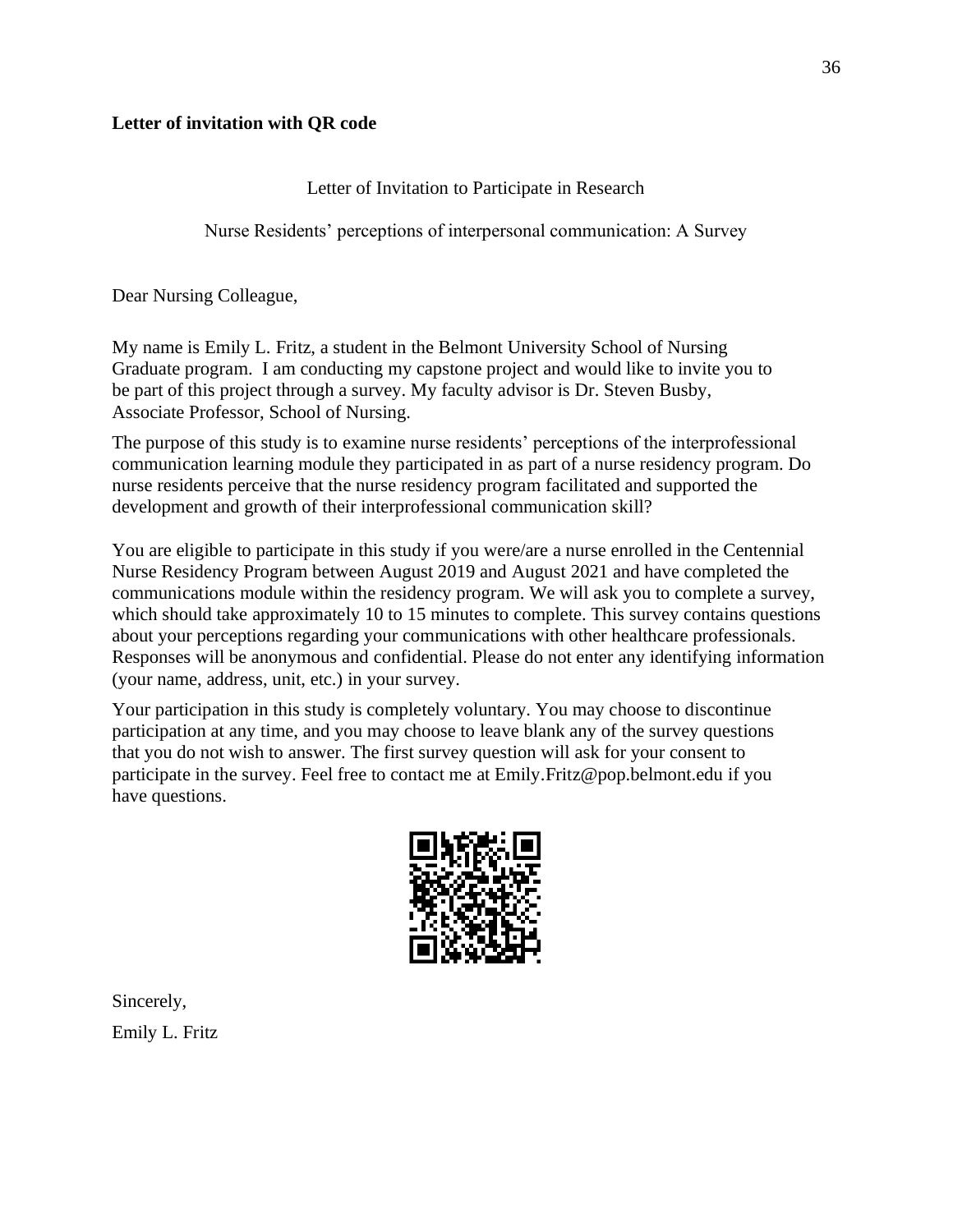## **Appendix C**

## <span id="page-37-1"></span><span id="page-37-0"></span>**Survey questionnaire**

Thank you for taking this survey. The survey should take approximately 10 to 15 minutes to complete and contains questions about your perceptions regarding your communications with other healthcare professionals. Responses will be anonymous and confidential. Please do not enter any identifying information (your name, address, unit, etc.) in your survey. Your participation in this study is completely voluntary. You may choose to discontinue participation at any time, and you may choose to leave blank any of the survey questions that you do not wish to answer. The first survey question will ask for your consent to participate in the survey.

1. Do you wish to consent to participate in the survey? Yes No

2. When did you complete the communication learning module? Prior to August 2019 August 2019 to august 2020 August 2020 to august 2021 After August 2021

3. Did you take the interprofessional communication learning module online? No Yes

|                            | Strongly | Somewhat | Neither agree | Somewhat | Strongly |
|----------------------------|----------|----------|---------------|----------|----------|
|                            | agree    | agree    | nor disagree  | disagree | disagree |
| Prior to completion of the |          |          |               |          |          |
| nurse residency            |          |          |               |          |          |
| communication learning     |          |          |               |          |          |
| module, I had strong       |          |          |               |          |          |
| interprofessional          |          |          |               |          |          |
| communication skills.      |          |          |               |          |          |
| The nurse residency        |          |          |               |          |          |
| program facilitated the    |          |          |               |          |          |
| growth of your personal    |          |          |               |          |          |
| interprofessional          |          |          |               |          |          |
| communication skills.      |          |          |               |          |          |
| I feel comfortable         |          |          |               |          |          |
| initiating clinical        |          |          |               |          |          |
| conversations with         |          |          |               |          |          |
| physicians.                |          |          |               |          |          |
| I feel comfortable         |          |          |               |          |          |
| contacting the physicians  |          |          |               |          |          |

### 4. Please answer each statement to the best of your ability.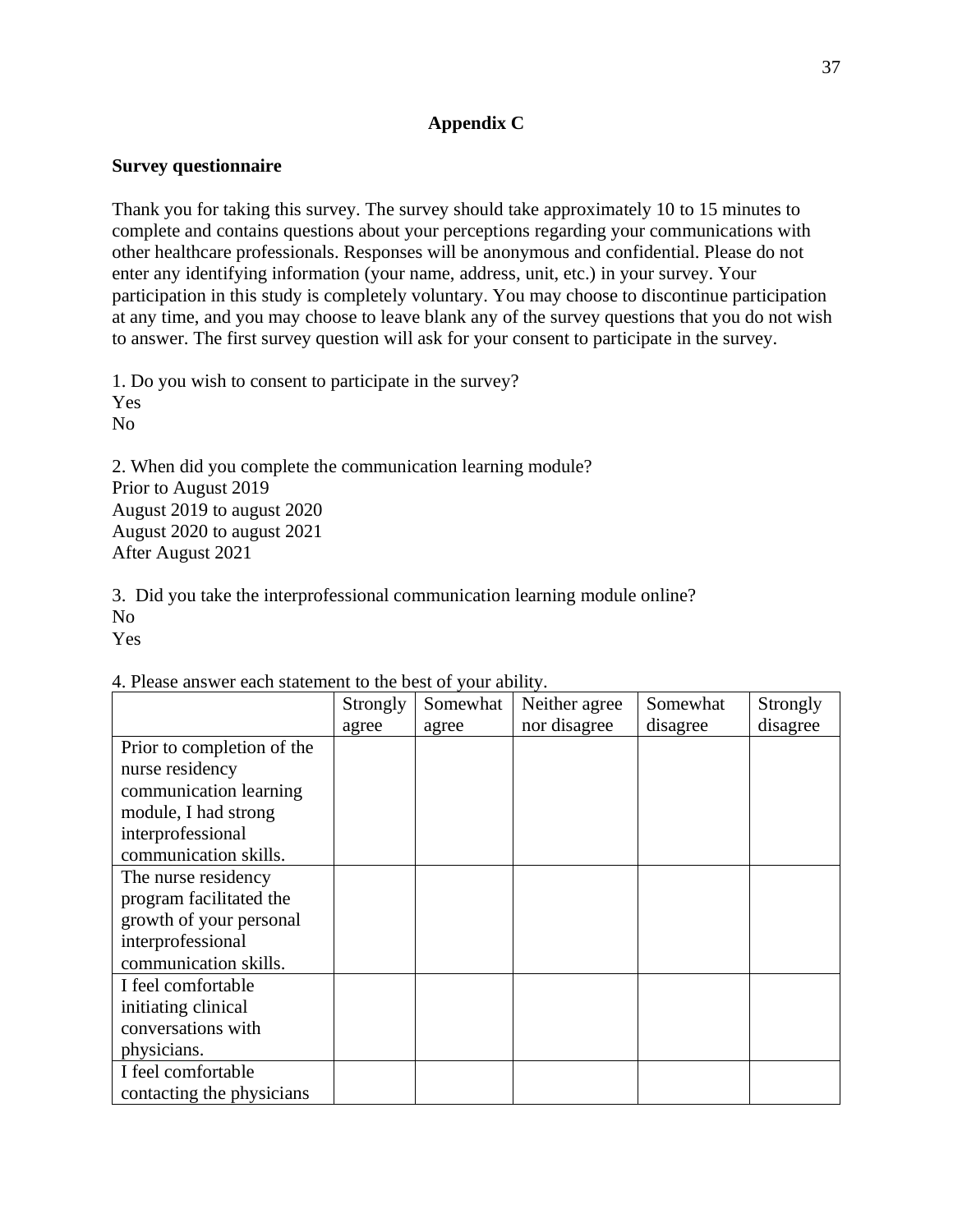| on-call after business       |  |  |  |
|------------------------------|--|--|--|
| hours.                       |  |  |  |
| I feel comfortable           |  |  |  |
| initiating clinical          |  |  |  |
| conversations with other     |  |  |  |
| nursing staff.               |  |  |  |
| I feel comfortable           |  |  |  |
| initiating clinical          |  |  |  |
| conversations with other     |  |  |  |
| disciplines in the hospital. |  |  |  |
| i.e. Pharmacy or Physical    |  |  |  |
| Therapy                      |  |  |  |
| I often use a                |  |  |  |
| communication tool, such     |  |  |  |
| as SBAR, IPASS or CUS,       |  |  |  |
| to direct my clinical        |  |  |  |
| conversations.               |  |  |  |
| The communication            |  |  |  |
| learning module provided     |  |  |  |
| by the nurse residency       |  |  |  |
| program included             |  |  |  |
| sufficient specific material |  |  |  |
| on interprofessional         |  |  |  |
| communication.               |  |  |  |
| I feel the communication     |  |  |  |
| learning module provided     |  |  |  |
| by the nurse residency       |  |  |  |
| program directly facilitated |  |  |  |
| the development of my        |  |  |  |
| interprofessional            |  |  |  |
| communication.               |  |  |  |

5. With which healthcare disciplines are you most uncomfortable with initiating conversations? \_\_\_\_\_\_\_\_\_\_\_\_\_\_\_\_\_\_\_\_\_\_\_\_\_\_\_\_\_\_\_\_\_\_\_\_\_\_\_\_\_\_\_\_\_\_\_\_\_\_\_\_\_\_\_\_\_\_\_\_\_\_\_\_\_\_\_\_\_\_\_\_\_\_\_\_\_\_

6. With which healthcare disciplines are you most comfortable with initiating conversations?

\_\_\_\_\_\_\_\_\_\_\_\_\_\_\_\_\_\_\_\_\_\_\_\_\_\_\_\_\_\_\_\_\_\_\_\_\_\_\_\_\_\_\_\_\_\_\_\_\_\_\_\_\_\_\_\_\_\_\_\_\_\_\_\_\_\_\_\_\_\_\_\_\_\_\_\_\_\_

\_\_\_\_\_\_\_\_\_\_\_\_\_\_\_\_\_\_\_\_\_\_\_\_\_\_\_\_\_\_\_\_\_\_\_\_\_\_\_\_\_\_\_\_\_\_\_\_\_\_\_\_\_\_\_\_\_\_\_\_\_\_\_\_\_\_\_\_\_\_\_\_\_\_\_\_\_\_

7. Please explain if/how the nurse residency program facilitated the development of your interprofessional communication.

8. Did you have a job in healthcare prior to beginning this nurse residency program? Yes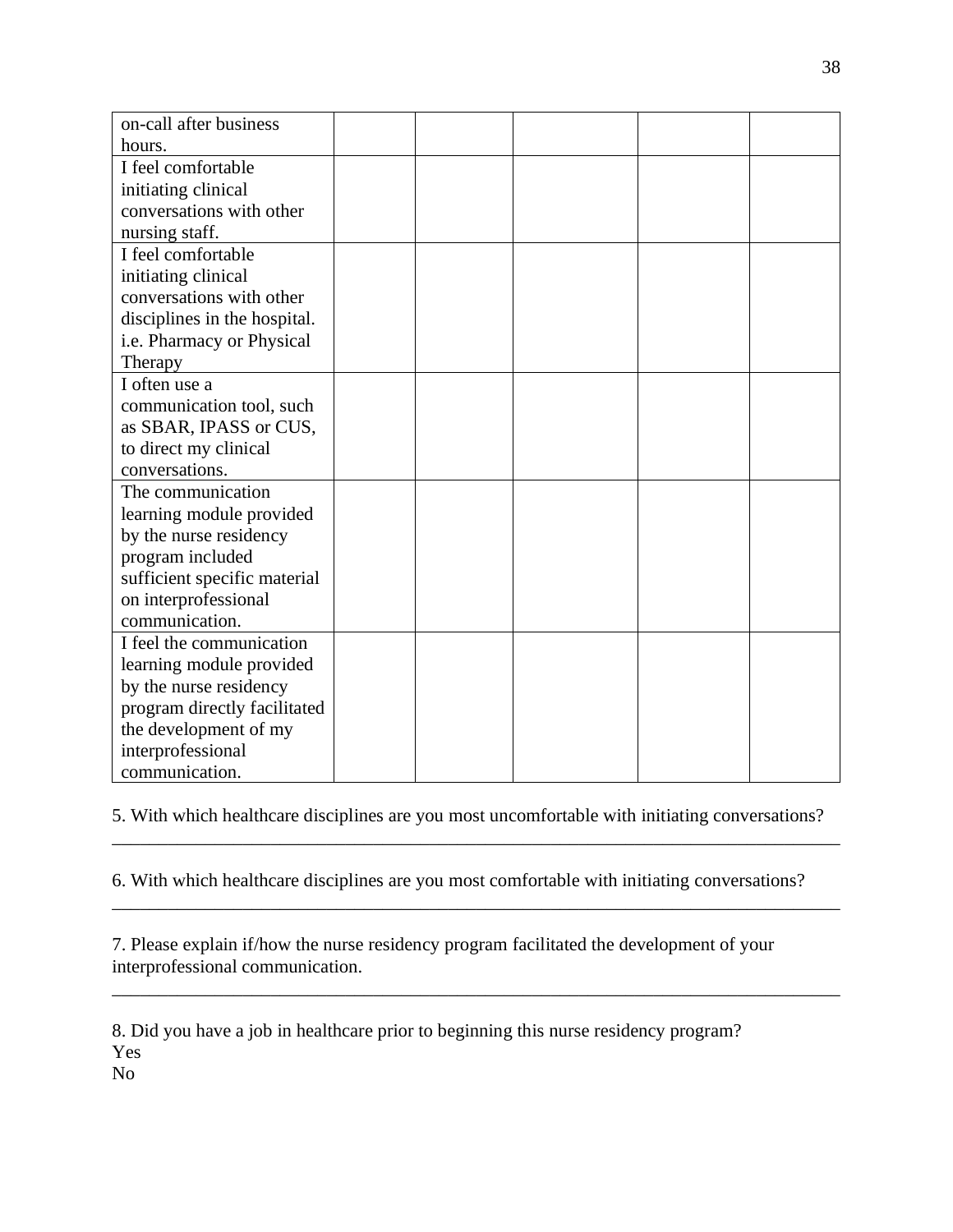9. What was your healthcare job prior to beginning this nurse residency?

\_\_\_\_\_\_\_\_\_\_\_\_\_\_\_\_\_\_\_\_\_\_\_\_\_\_\_\_\_\_\_\_\_\_\_\_\_\_\_\_\_\_\_\_\_\_\_\_\_\_\_\_\_\_\_\_\_\_\_\_\_\_\_\_\_\_\_\_\_\_\_\_\_\_\_\_\_\_

10. Your age? Under 20 20-24 25-29 30-34 Over 34 11. Your identified gender? Male Female Non-binary 12. Your identified ethnicity? African American Caucasian Hispanic **Other** 13. How many years have you been a nurse? Less than 1 year 1-2 years 2-3 years Longer than 3 years 14. What is the highest nursing degree you hold? LPN Associate degree RN Bachelor degree RN

Master degree RN

15. How could the nurse residency program better facilitate the development of your interprofessional communication skills?

> We thank you for your time spent taking this survey. Your response has been recorded

\_\_\_\_\_\_\_\_\_\_\_\_\_\_\_\_\_\_\_\_\_\_\_\_\_\_\_\_\_\_\_\_\_\_\_\_\_\_\_\_\_\_\_\_\_\_\_\_\_\_\_\_\_\_\_\_\_\_\_\_\_\_\_\_\_\_\_\_\_\_\_\_\_\_\_\_\_\_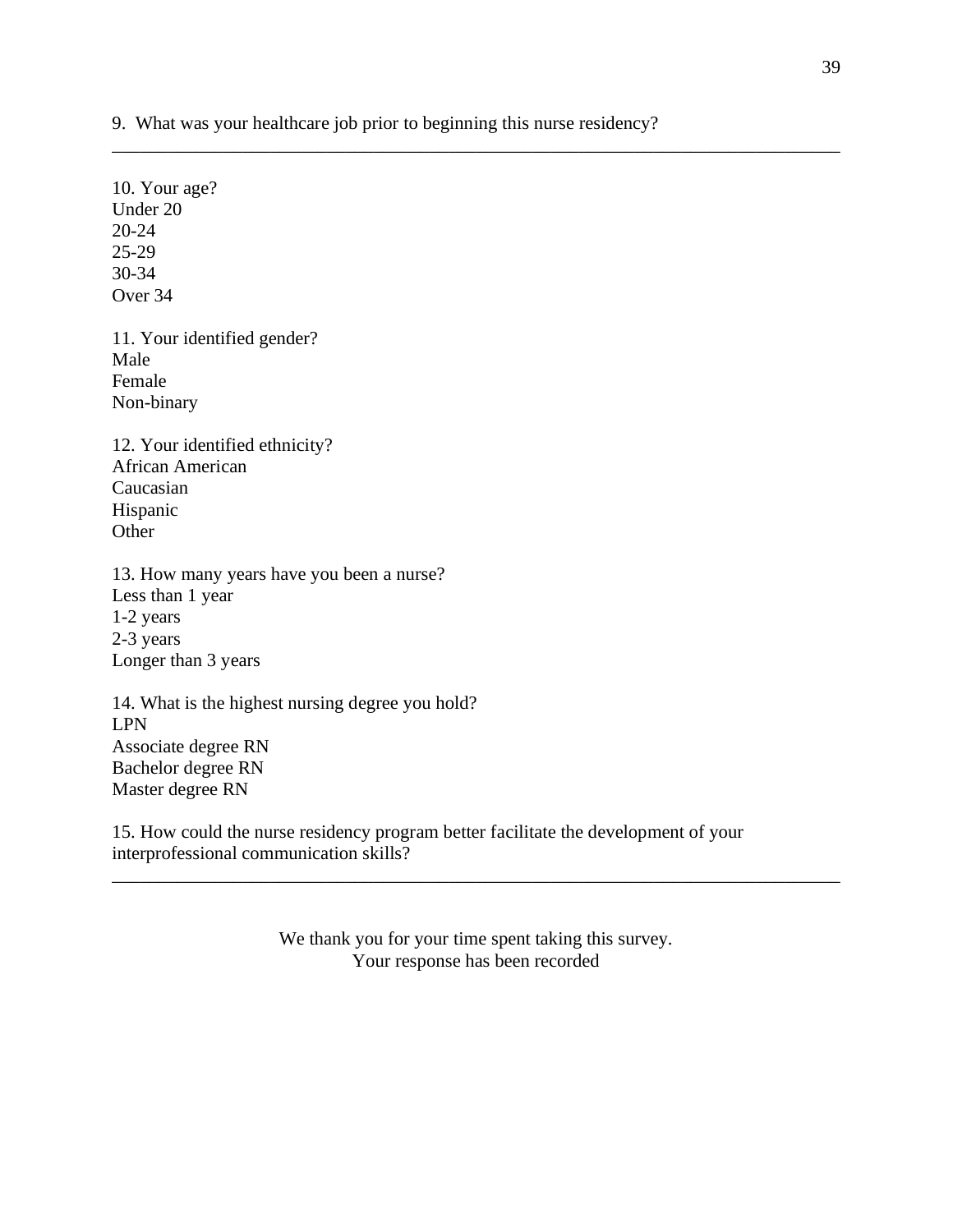# **Appendix D**

## <span id="page-40-1"></span><span id="page-40-0"></span>**Table 1**

| Gender<br>Male<br>$\overline{2}$<br>10.0%<br>Female<br>15<br>75.0%<br>Non-binary<br>$\mathbf 0$<br>0.0%<br>3<br>15.0%<br>Missing<br>Age (years)<br>Under 20<br>0.0%<br>0<br>$20 - 24$<br>$\overline{7}$<br>35.0%<br>$\overline{7}$<br>25-29<br>35.0%<br>30-35<br>5.0%<br>$\mathbf{1}$<br>$\overline{2}$<br>10.0%<br>over 35<br>3<br>Missing<br>15.0%<br><b>Ethnicity</b><br>African American<br>$\mathbf 0$<br>0.0%<br>Caucasian<br>16<br>80.0%<br>Hispanic<br>$\boldsymbol{0}$<br>0.0%<br>Other<br>5.0%<br>$\mathbf{1}$<br>3<br>Missing<br>15.0%<br>Years working as a nurse<br>Less than 1<br>3<br>15.0%<br>9<br>45.0%<br>$1 - 2$<br>$2 - 3$<br>$\overline{\mathbf{4}}$<br>20.0%<br>Over 3<br>5.0%<br>$\mathbf{1}$<br>3<br>15.0%<br>Missing<br><b>Highest nursing degree of participants</b><br>0.0%<br>LPN<br>0<br>Associate degree RN<br>5<br>25.0%<br>Bachelor's degree RN<br>11<br>55.0%<br>Master's degree RN<br>0.0%<br>$\pmb{0}$ | <b>Participant Demographics</b> | $\boldsymbol{n}$ | $\%$  |
|-------------------------------------------------------------------------------------------------------------------------------------------------------------------------------------------------------------------------------------------------------------------------------------------------------------------------------------------------------------------------------------------------------------------------------------------------------------------------------------------------------------------------------------------------------------------------------------------------------------------------------------------------------------------------------------------------------------------------------------------------------------------------------------------------------------------------------------------------------------------------------------------------------------------------------------------|---------------------------------|------------------|-------|
|                                                                                                                                                                                                                                                                                                                                                                                                                                                                                                                                                                                                                                                                                                                                                                                                                                                                                                                                           |                                 |                  |       |
|                                                                                                                                                                                                                                                                                                                                                                                                                                                                                                                                                                                                                                                                                                                                                                                                                                                                                                                                           |                                 |                  |       |
|                                                                                                                                                                                                                                                                                                                                                                                                                                                                                                                                                                                                                                                                                                                                                                                                                                                                                                                                           |                                 |                  |       |
|                                                                                                                                                                                                                                                                                                                                                                                                                                                                                                                                                                                                                                                                                                                                                                                                                                                                                                                                           |                                 |                  |       |
|                                                                                                                                                                                                                                                                                                                                                                                                                                                                                                                                                                                                                                                                                                                                                                                                                                                                                                                                           |                                 |                  |       |
|                                                                                                                                                                                                                                                                                                                                                                                                                                                                                                                                                                                                                                                                                                                                                                                                                                                                                                                                           |                                 |                  |       |
|                                                                                                                                                                                                                                                                                                                                                                                                                                                                                                                                                                                                                                                                                                                                                                                                                                                                                                                                           |                                 |                  |       |
|                                                                                                                                                                                                                                                                                                                                                                                                                                                                                                                                                                                                                                                                                                                                                                                                                                                                                                                                           |                                 |                  |       |
|                                                                                                                                                                                                                                                                                                                                                                                                                                                                                                                                                                                                                                                                                                                                                                                                                                                                                                                                           |                                 |                  |       |
|                                                                                                                                                                                                                                                                                                                                                                                                                                                                                                                                                                                                                                                                                                                                                                                                                                                                                                                                           |                                 |                  |       |
|                                                                                                                                                                                                                                                                                                                                                                                                                                                                                                                                                                                                                                                                                                                                                                                                                                                                                                                                           |                                 |                  |       |
|                                                                                                                                                                                                                                                                                                                                                                                                                                                                                                                                                                                                                                                                                                                                                                                                                                                                                                                                           |                                 |                  |       |
|                                                                                                                                                                                                                                                                                                                                                                                                                                                                                                                                                                                                                                                                                                                                                                                                                                                                                                                                           |                                 |                  |       |
|                                                                                                                                                                                                                                                                                                                                                                                                                                                                                                                                                                                                                                                                                                                                                                                                                                                                                                                                           |                                 |                  |       |
|                                                                                                                                                                                                                                                                                                                                                                                                                                                                                                                                                                                                                                                                                                                                                                                                                                                                                                                                           |                                 |                  |       |
|                                                                                                                                                                                                                                                                                                                                                                                                                                                                                                                                                                                                                                                                                                                                                                                                                                                                                                                                           |                                 |                  |       |
|                                                                                                                                                                                                                                                                                                                                                                                                                                                                                                                                                                                                                                                                                                                                                                                                                                                                                                                                           |                                 |                  |       |
|                                                                                                                                                                                                                                                                                                                                                                                                                                                                                                                                                                                                                                                                                                                                                                                                                                                                                                                                           |                                 |                  |       |
|                                                                                                                                                                                                                                                                                                                                                                                                                                                                                                                                                                                                                                                                                                                                                                                                                                                                                                                                           |                                 |                  |       |
|                                                                                                                                                                                                                                                                                                                                                                                                                                                                                                                                                                                                                                                                                                                                                                                                                                                                                                                                           |                                 |                  |       |
|                                                                                                                                                                                                                                                                                                                                                                                                                                                                                                                                                                                                                                                                                                                                                                                                                                                                                                                                           |                                 |                  |       |
|                                                                                                                                                                                                                                                                                                                                                                                                                                                                                                                                                                                                                                                                                                                                                                                                                                                                                                                                           |                                 |                  |       |
|                                                                                                                                                                                                                                                                                                                                                                                                                                                                                                                                                                                                                                                                                                                                                                                                                                                                                                                                           |                                 |                  |       |
|                                                                                                                                                                                                                                                                                                                                                                                                                                                                                                                                                                                                                                                                                                                                                                                                                                                                                                                                           |                                 |                  |       |
|                                                                                                                                                                                                                                                                                                                                                                                                                                                                                                                                                                                                                                                                                                                                                                                                                                                                                                                                           |                                 |                  |       |
|                                                                                                                                                                                                                                                                                                                                                                                                                                                                                                                                                                                                                                                                                                                                                                                                                                                                                                                                           |                                 |                  |       |
|                                                                                                                                                                                                                                                                                                                                                                                                                                                                                                                                                                                                                                                                                                                                                                                                                                                                                                                                           |                                 |                  |       |
|                                                                                                                                                                                                                                                                                                                                                                                                                                                                                                                                                                                                                                                                                                                                                                                                                                                                                                                                           |                                 |                  |       |
|                                                                                                                                                                                                                                                                                                                                                                                                                                                                                                                                                                                                                                                                                                                                                                                                                                                                                                                                           |                                 |                  |       |
|                                                                                                                                                                                                                                                                                                                                                                                                                                                                                                                                                                                                                                                                                                                                                                                                                                                                                                                                           | Missing                         | 4                | 20.0% |

*Note.* Not all study participants responded to the demographic questions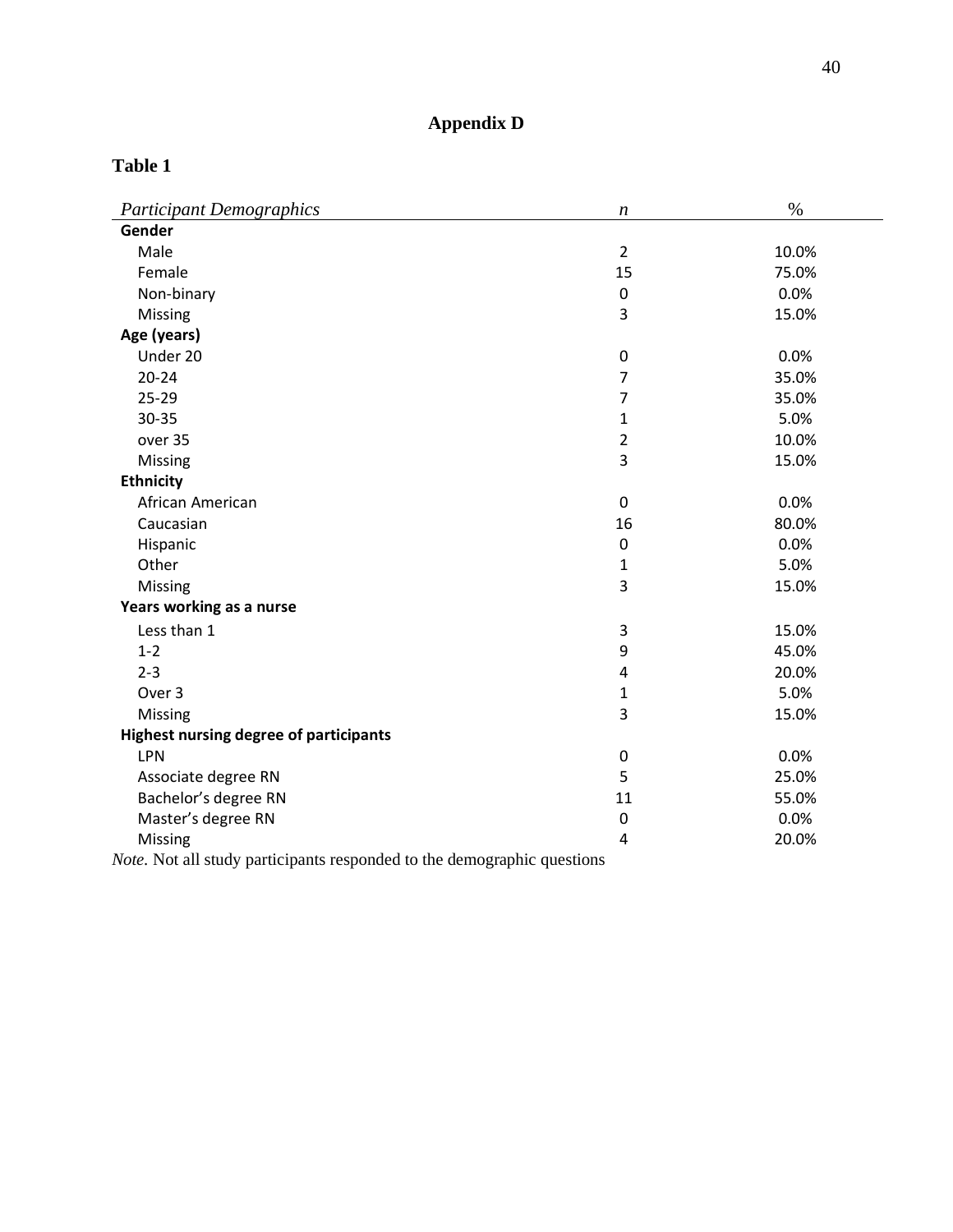# <span id="page-41-0"></span>**Table 2**

| Nurse Residents' Demographics Specific to this Sample                                    | $\boldsymbol{n}$ | $\%$  |
|------------------------------------------------------------------------------------------|------------------|-------|
| When did you complete the communication learning module?                                 |                  |       |
| Prior to August 2019                                                                     | 0                | 0.0%  |
| August 2019 to August 2020                                                               | 12               | 60.0% |
| August 2020 to August 2021                                                               | 8                | 40.0% |
| After August 2021                                                                        | 0                | 0.0%  |
| Did you take the interprofessional communication learning module online?                 |                  |       |
| Yes                                                                                      | 17               | 85.0% |
| No                                                                                       | 3                | 15.0% |
| Did you have a job in healthcare prior to beginning this nurse residency program?        |                  |       |
| <b>No</b>                                                                                | $\overline{7}$   | 35.0% |
| Yes                                                                                      | 11               | 55.0% |
| Missing                                                                                  | $\overline{2}$   | 10.0% |
| What was your healthcare job prior to beginning this nurse residency program?*           |                  |       |
| <b>Nursing Assistant</b>                                                                 | 7                | 58.3% |
| <b>Medication Administrator</b>                                                          | $\mathbf{1}$     | 8.3%  |
| <b>Mental Health Counseling</b>                                                          | $\mathbf{1}$     | 8.3%  |
| <b>Respiratory Therapy</b>                                                               | 1                | 8.3%  |
| <b>Missing</b>                                                                           | 2                | 16.7% |
| <i>Note.</i> Not all study participants responded to the demographic questions           |                  |       |
| * Some participants responded with more than one answer to the prompt, all valid answers |                  |       |

were included in the analysis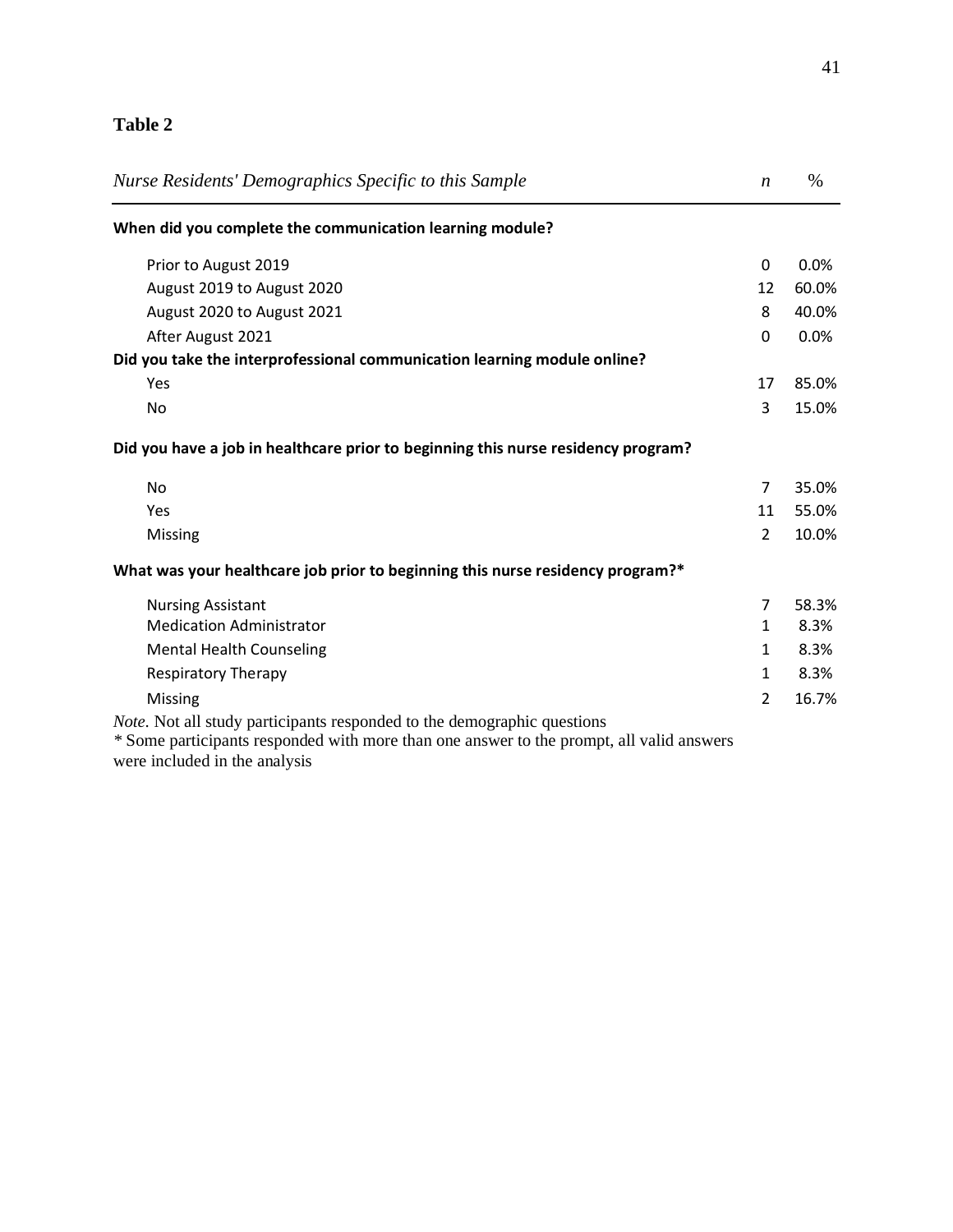# <span id="page-42-0"></span>**Table 3**

|                                                                                                                                            | Strongly<br>Agree  | Somewhat<br>Agree  | Neither<br>agree nor<br>disagree | Somewhat<br>disagree | Strongly<br>disagree | Total            |  |
|--------------------------------------------------------------------------------------------------------------------------------------------|--------------------|--------------------|----------------------------------|----------------------|----------------------|------------------|--|
|                                                                                                                                            | $n\left(\%\right)$ | $n\left(\%\right)$ | $n\left(\%\right)$               | n(%)                 | $n\,(\%)$            | $\boldsymbol{n}$ |  |
| Prior to completion of the nurse<br>residency communication learning<br>module, I had strong<br>interprofessional communication<br>skills. | 6(30.0)            | 9(45.0)            | 4(20.0)                          | 0(0.0)               | 1(5.0)               | 20               |  |
| The nurse residency program<br>facilitated the growth of my personal<br>interprofessional communication<br>skills.                         | 2(10.0)            | 9(45.0)            | 4(20.0)                          | 3(15.0)              | 2(10.0)              | 20               |  |
| I feel comfortable initiating clinical<br>conversations with physicians.                                                                   | 8(40.0)            | 10(50.0)           | 2(10.0)                          | 0(0.0)               | 0(0.0)               | 20               |  |
| I feel comfortable contacting the<br>physicians on-call after business<br>hours.                                                           | 6(30.0)            | 10(50.0)           | 3(15.0)                          | 1(5.0)               | 0(0.0)               | 20               |  |
| I feel comfortable initiating clinical<br>conversations with other nursing<br>staff.                                                       | 14(70.0)           | 4(20.0)            | 1(5.0)                           | 1(5.0)               | 0(0.0)               | 20               |  |
| I feel comfortable initiating clinical<br>conversations with other disciplines<br>in the hospital. i.e. Pharmacy or<br>Physical Therapy    | 13(65.0)           | 5(25.00)           | 2(10.0)                          | 0(0.0)               | 0(0.0)               | 20               |  |
| I often use a communication tool,<br>such as SBAR, IPASS or CUS, to<br>direct my clinical conversations.                                   | 8(40.0)            | 8(40.0)            | 3(15.0)                          | 0(0.0)               | 1(5.0)               | 20               |  |

*Nurse residents' perceptions on their interprofessional communication skills*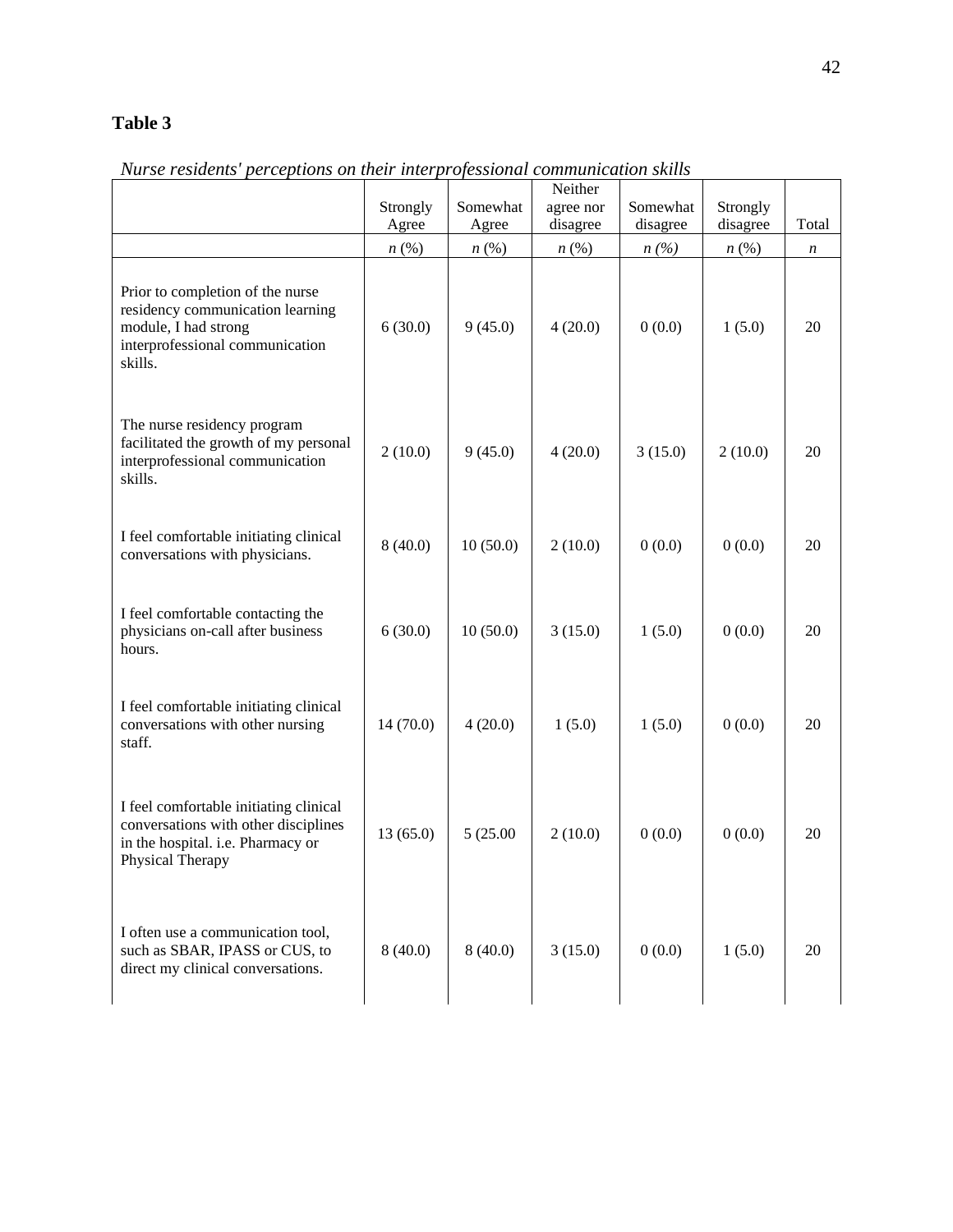| The communication learning module<br>provided by the nurse residency<br>program included sufficient specific<br>material on interprofessional<br>communication.          | 4(20.0) | 7(35.0) | 5(25.0) | 4(20.0) | 0(0.0) | 20 |
|--------------------------------------------------------------------------------------------------------------------------------------------------------------------------|---------|---------|---------|---------|--------|----|
| I feel the communication learning<br>module provided by the nurse<br>residency program directly facilitated<br>the development of my<br>interprofessional communication. | 4(20.0) | 7(35.0) | 4(20.0) | 4(20.0) | 1(5.0) | 20 |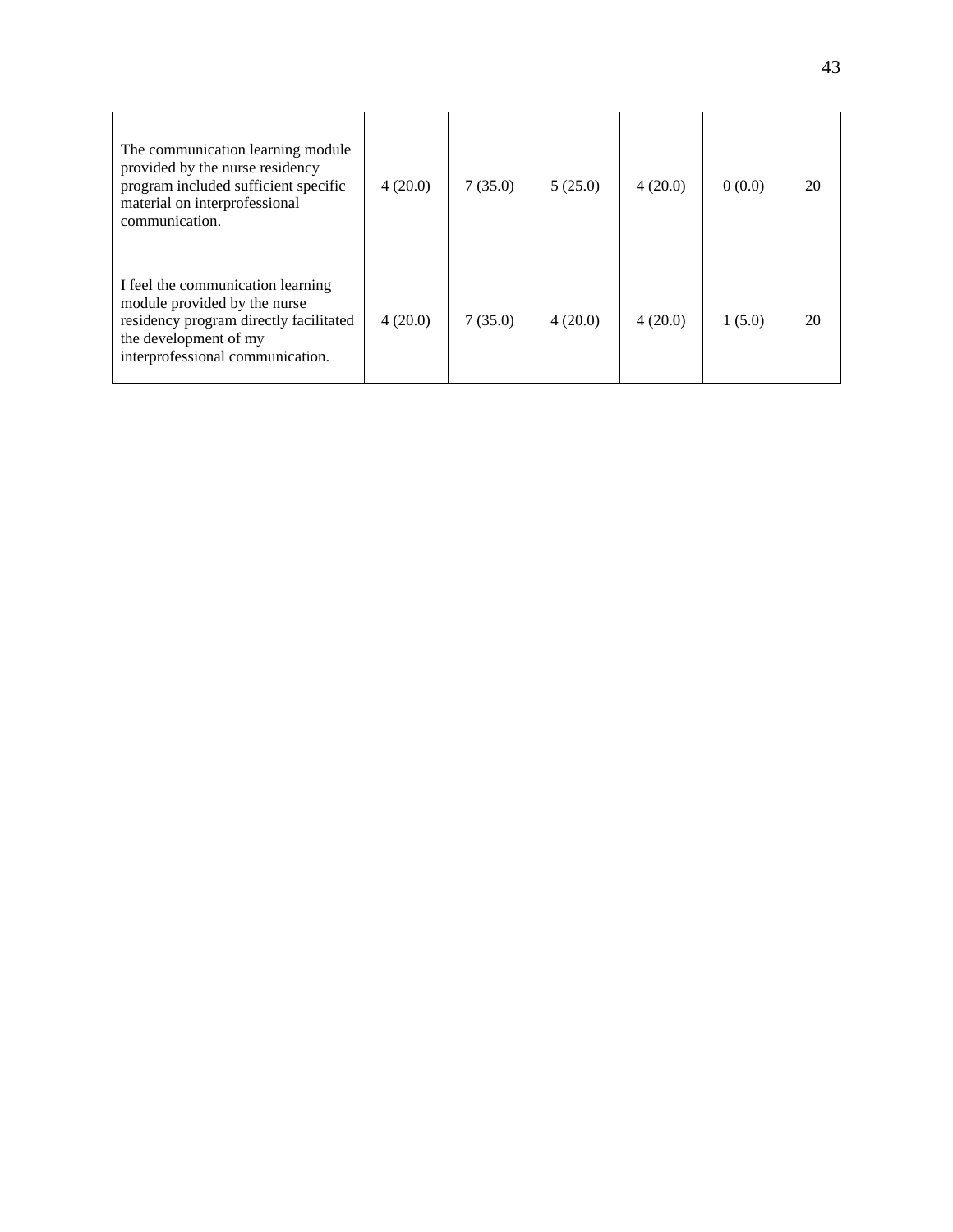# <span id="page-44-0"></span>**Table 4**

### *Qualitative data*

| Questions                                                                                                                     | Categories                    | n |
|-------------------------------------------------------------------------------------------------------------------------------|-------------------------------|---|
| With which healthcare disciplines are you most                                                                                |                               |   |
| uncomfortable with initiating conversations?                                                                                  |                               |   |
|                                                                                                                               | Consulting services*          | 7 |
|                                                                                                                               | Physicians                    | 5 |
|                                                                                                                               | After hours call services     | 2 |
| With which healthcare disciplines are you most                                                                                |                               |   |
| comfortable with initiating conversations?                                                                                    |                               |   |
|                                                                                                                               | <b>Nursing</b>                | 7 |
|                                                                                                                               | Physical/Occupational therapy | 4 |
|                                                                                                                               | Hospitalist                   | 3 |
|                                                                                                                               | Pharmacy                      | 2 |
|                                                                                                                               | Nursing management            | 1 |
|                                                                                                                               | Speech therapy                | 1 |
| What things have contributed to the<br>development of your interprofessional                                                  |                               |   |
| communication skills?                                                                                                         |                               |   |
|                                                                                                                               | Practice                      | 7 |
|                                                                                                                               | Experience                    | 3 |
|                                                                                                                               | Preceptor support             | 3 |
|                                                                                                                               | Having confidence             | 2 |
|                                                                                                                               | Nursing collogue advice       | 2 |
|                                                                                                                               | Nursing knowledge             | 1 |
|                                                                                                                               | "Making mistakes when I call" | 1 |
| Please explain if/how the nurse residency<br>program facilitated the development of your<br>interprofessional communication   |                               |   |
|                                                                                                                               | Did not help                  | 6 |
|                                                                                                                               | Practicing                    | 4 |
|                                                                                                                               | Confidence building           | 2 |
|                                                                                                                               | <b>Educational tips</b>       | 2 |
|                                                                                                                               | Initiating communications     | 2 |
|                                                                                                                               | Unsure                        | 1 |
| How could the nurse residency program better<br>facilitate the development of your<br>interprofessional communication skills? |                               |   |
|                                                                                                                               | More practice                 | 3 |
|                                                                                                                               | Communication classes**       | 1 |
|                                                                                                                               | Do not know                   | 1 |
|                                                                                                                               | In person class               | 1 |